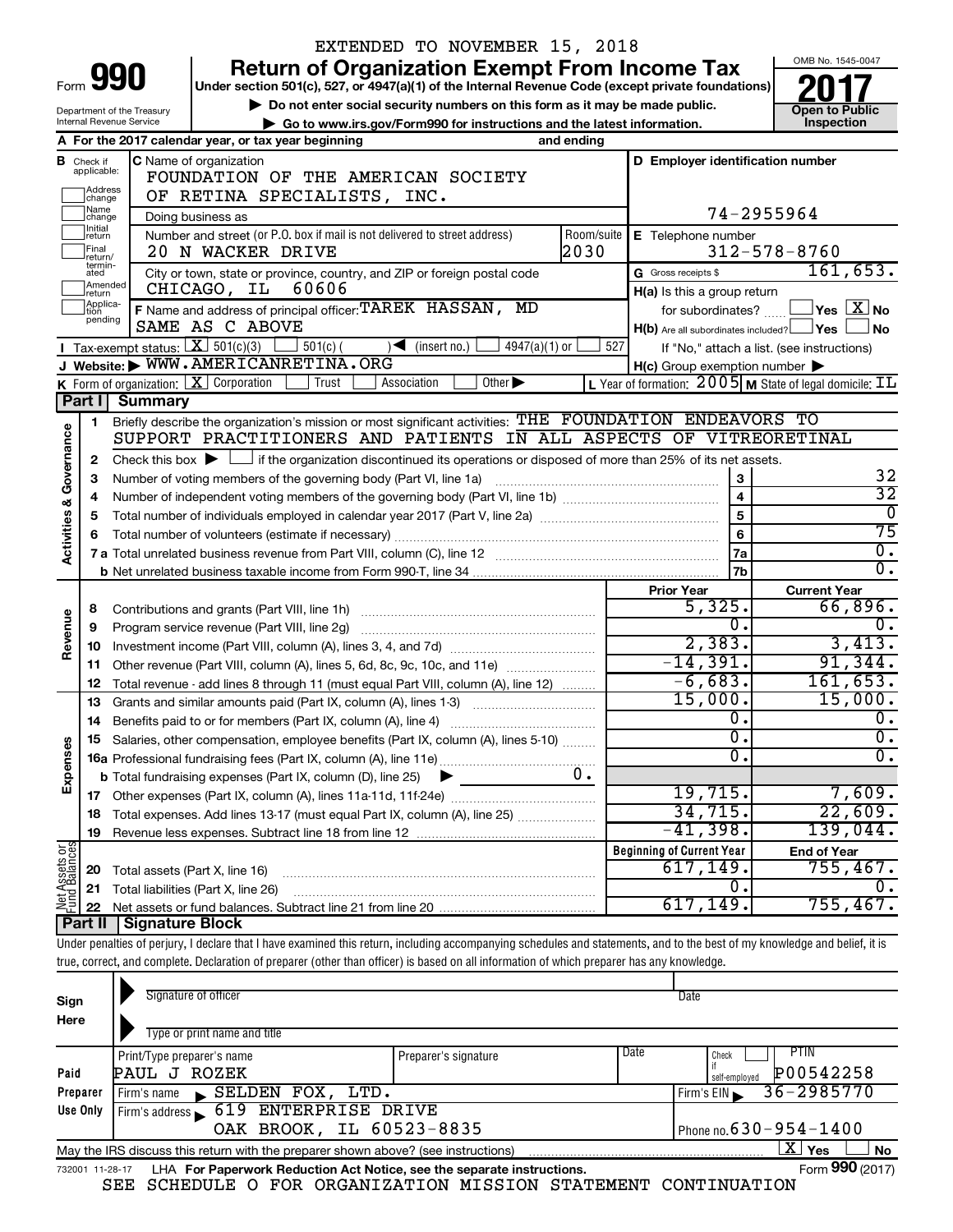|              | OF RETINA SPECIALISTS, INC.<br>74-2955964<br>Page 2<br>Form 990 (2017)<br>Part III   Statement of Program Service Accomplishments                                      |
|--------------|------------------------------------------------------------------------------------------------------------------------------------------------------------------------|
|              | $\boxed{\text{X}}$                                                                                                                                                     |
|              |                                                                                                                                                                        |
| 1            | Briefly describe the organization's mission:<br>THE FOUNDATION ENDEAVORS TO SUPPORT PRACTITIONERS AND PATIENTS IN ALL                                                  |
|              | ASPECTS OF VITREORETINAL CARE.                                                                                                                                         |
|              |                                                                                                                                                                        |
| $\mathbf{2}$ | Did the organization undertake any significant program services during the year which were not listed on the<br>$\Box$ Yes $[\overline{\mathrm{X}}]$ No                |
|              | If "Yes," describe these new services on Schedule O.                                                                                                                   |
| 3            | $\Box$ Yes $~\boxed{\text{X}}$ No<br>Did the organization cease conducting, or make significant changes in how it conducts, any program services?                      |
|              | If "Yes," describe these changes on Schedule O.                                                                                                                        |
| 4            | Describe the organization's program service accomplishments for each of its three largest program services, as measured by expenses.                                   |
|              | Section 501(c)(3) and 501(c)(4) organizations are required to report the amount of grants and allocations to others, the total expenses, and                           |
|              | revenue, if any, for each program service reported.                                                                                                                    |
|              | 22,382. including grants of \$15,000. ) (Revenue \$<br>1,344.<br>) (Expenses \$<br>4a (Code:<br>THROUGH OUR WEBSITE WE INCREASED PUBLIC AWARENESS OF RETINAL DISEASES, |
|              | INCLUDING WAYS TO IMPROVE, PRESERVE, AND RESTORE VISION. AN EMPHASIS                                                                                                   |
|              | WAS MADE ON EDUCATING THE PUBLIC ON THE BENEFITS OF THE PREVENTION OF                                                                                                  |
|              | AGE MACULAR DEGENERATION.                                                                                                                                              |
|              |                                                                                                                                                                        |
|              | THE FOUNDATION ALSO PRESENTS THE RETINA YOUNG INVESTIGATOR AWARD.<br>THE                                                                                               |
|              | RETINA YOUNG INVESTIGATOR AWARD, ESTABLISHED TO HONOR PAST LEADERS OF                                                                                                  |
|              | THE ASRS AND TO SERVE AS A MEANS TO NURTURE THE DEVELOPMENT OF THE NEXT<br>GENERATION OF RETINA LEADERS, ENCOURAGES RESEARCHERS TO UNDERTAKE                           |
|              | INVESTIGATIVE WORK IN CRITICAL AREAS OF RETINAL DISEASES THAT MAY<br>ONE                                                                                               |
|              | DAY LEAD TO MEANINGFUL IMPROVEMENTS IN PATIENTS' LIVES. THE AWARD WAS                                                                                                  |
|              | GIVEN BASED ON AN OUTSTANDING PAPER PUBLISHED DURING THE PAST YEAR AND                                                                                                 |
|              |                                                                                                                                                                        |
|              |                                                                                                                                                                        |
|              |                                                                                                                                                                        |
|              |                                                                                                                                                                        |
|              |                                                                                                                                                                        |
|              |                                                                                                                                                                        |
| 4b           |                                                                                                                                                                        |
|              |                                                                                                                                                                        |
|              |                                                                                                                                                                        |
|              |                                                                                                                                                                        |
|              |                                                                                                                                                                        |
|              |                                                                                                                                                                        |
|              |                                                                                                                                                                        |
|              | ) (Revenue \$<br>(Code: ) (Expenses \$<br>including grants of \$                                                                                                       |
|              |                                                                                                                                                                        |
|              |                                                                                                                                                                        |
|              |                                                                                                                                                                        |
|              |                                                                                                                                                                        |
|              |                                                                                                                                                                        |
|              |                                                                                                                                                                        |
|              |                                                                                                                                                                        |
| 4с           | 4d Other program services (Describe in Schedule O.)                                                                                                                    |
|              | (Expenses \$<br>(Revenue \$<br>including grants of \$                                                                                                                  |
| 4е           | 22, 382.<br>Total program service expenses<br>Form 990 (2017)                                                                                                          |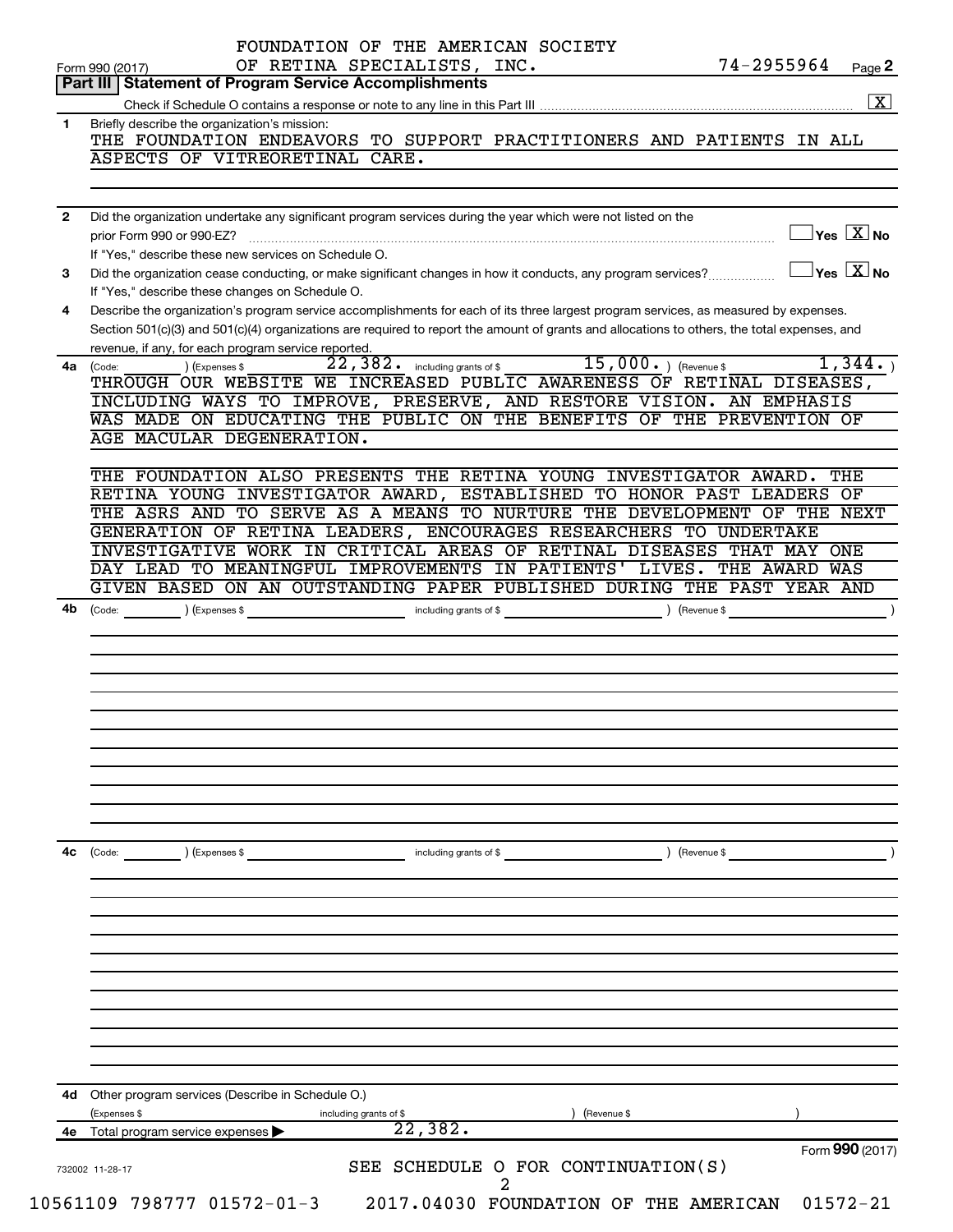| FOUNDATION OF THE AMERICAN SOCIETY |  |  |  |
|------------------------------------|--|--|--|
|------------------------------------|--|--|--|

|           | <b>Part IV   Checklist of Required Schedules</b>                                                                                                                                                                                            |                 |                       |                         |
|-----------|---------------------------------------------------------------------------------------------------------------------------------------------------------------------------------------------------------------------------------------------|-----------------|-----------------------|-------------------------|
|           |                                                                                                                                                                                                                                             |                 | Yes                   | No.                     |
| 1.        | Is the organization described in section $501(c)(3)$ or $4947(a)(1)$ (other than a private foundation)?                                                                                                                                     |                 |                       |                         |
|           |                                                                                                                                                                                                                                             | 1               | х                     |                         |
| 2         |                                                                                                                                                                                                                                             | $\overline{2}$  | $\overline{\text{x}}$ |                         |
| З         | Did the organization engage in direct or indirect political campaign activities on behalf of or in opposition to candidates for                                                                                                             |                 |                       |                         |
|           |                                                                                                                                                                                                                                             | 3               |                       | х                       |
| 4         | Section 501(c)(3) organizations. Did the organization engage in lobbying activities, or have a section 501(h) election in effect                                                                                                            |                 |                       |                         |
|           |                                                                                                                                                                                                                                             | 4               |                       | x                       |
| 5         | Is the organization a section 501(c)(4), 501(c)(5), or 501(c)(6) organization that receives membership dues, assessments, or                                                                                                                |                 |                       |                         |
|           |                                                                                                                                                                                                                                             | 5               |                       | x                       |
| 6         | Did the organization maintain any donor advised funds or any similar funds or accounts for which donors have the right to                                                                                                                   |                 |                       |                         |
|           | provide advice on the distribution or investment of amounts in such funds or accounts? If "Yes," complete Schedule D, Part I                                                                                                                | 6               |                       | x                       |
| 7         | Did the organization receive or hold a conservation easement, including easements to preserve open space,                                                                                                                                   |                 |                       |                         |
|           |                                                                                                                                                                                                                                             | $\overline{7}$  |                       | x                       |
| 8         | Did the organization maintain collections of works of art, historical treasures, or other similar assets? If "Yes," complete                                                                                                                |                 |                       |                         |
|           | Schedule D, Part III <b>Marting Community Contract Contract Contract Contract Contract Contract Contract Contract Contract Contract Contract Contract Contract Contract Contract Contract Contract Contract Contract Contract Co</b>        | 8               |                       | x                       |
| 9         | Did the organization report an amount in Part X, line 21, for escrow or custodial account liability, serve as a custodian for                                                                                                               |                 |                       |                         |
|           | amounts not listed in Part X; or provide credit counseling, debt management, credit repair, or debt negotiation services?                                                                                                                   |                 |                       |                         |
|           |                                                                                                                                                                                                                                             | 9               |                       | x                       |
| 10        | Did the organization, directly or through a related organization, hold assets in temporarily restricted endowments, permanent                                                                                                               |                 |                       |                         |
|           |                                                                                                                                                                                                                                             | 10              |                       | x                       |
| 11        | If the organization's answer to any of the following questions is "Yes," then complete Schedule D, Parts VI, VII, VIII, IX, or X                                                                                                            |                 |                       |                         |
|           | as applicable.                                                                                                                                                                                                                              |                 |                       |                         |
|           | a Did the organization report an amount for land, buildings, and equipment in Part X, line 10? If "Yes," complete Schedule D,                                                                                                               |                 |                       |                         |
|           | Part VI                                                                                                                                                                                                                                     | 11a             |                       | x                       |
|           | <b>b</b> Did the organization report an amount for investments - other securities in Part X, line 12 that is 5% or more of its total                                                                                                        |                 |                       |                         |
|           |                                                                                                                                                                                                                                             | 11 <sub>b</sub> |                       | x                       |
|           | c Did the organization report an amount for investments - program related in Part X, line 13 that is 5% or more of its total                                                                                                                |                 |                       |                         |
|           |                                                                                                                                                                                                                                             | 11c             |                       | x                       |
|           | d Did the organization report an amount for other assets in Part X, line 15 that is 5% or more of its total assets reported in                                                                                                              |                 |                       |                         |
|           |                                                                                                                                                                                                                                             | 11d             | х                     |                         |
|           |                                                                                                                                                                                                                                             | 11e             |                       | $\overline{\mathbf{X}}$ |
| f         | Did the organization's separate or consolidated financial statements for the tax year include a footnote that addresses                                                                                                                     |                 |                       |                         |
|           | the organization's liability for uncertain tax positions under FIN 48 (ASC 740)? If "Yes," complete Schedule D, Part X                                                                                                                      | 11f             |                       | x                       |
|           | 12a Did the organization obtain separate, independent audited financial statements for the tax year? If "Yes," complete                                                                                                                     |                 |                       |                         |
|           | Schedule D, Parts XI and XII                                                                                                                                                                                                                | 12a             |                       | x                       |
|           | <b>b</b> Was the organization included in consolidated, independent audited financial statements for the tax year?<br>If "Yes," and if the organization answered "No" to line 12a, then completing Schedule D, Parts XI and XII is optional | 12 <sub>b</sub> | х                     |                         |
|           |                                                                                                                                                                                                                                             |                 |                       | $\overline{\mathbf{X}}$ |
| 13<br>14a |                                                                                                                                                                                                                                             | 13<br>14a       |                       | $\overline{\mathtt{x}}$ |
|           | <b>b</b> Did the organization have aggregate revenues or expenses of more than \$10,000 from grantmaking, fundraising, business,                                                                                                            |                 |                       |                         |
|           | investment, and program service activities outside the United States, or aggregate foreign investments valued at \$100,000                                                                                                                  |                 |                       |                         |
|           |                                                                                                                                                                                                                                             | 14b             |                       | x                       |
| 15        | Did the organization report on Part IX, column (A), line 3, more than \$5,000 of grants or other assistance to or for any                                                                                                                   |                 |                       |                         |
|           |                                                                                                                                                                                                                                             | 15              |                       | x                       |
| 16        | Did the organization report on Part IX, column (A), line 3, more than \$5,000 of aggregate grants or other assistance to                                                                                                                    |                 |                       |                         |
|           |                                                                                                                                                                                                                                             | 16              |                       | x                       |
| 17        | Did the organization report a total of more than \$15,000 of expenses for professional fundraising services on Part IX,                                                                                                                     |                 |                       |                         |
|           |                                                                                                                                                                                                                                             | 17              |                       | х                       |
| 18        | Did the organization report more than \$15,000 total of fundraising event gross income and contributions on Part VIII, lines                                                                                                                |                 |                       |                         |
|           |                                                                                                                                                                                                                                             | 18              |                       | x                       |
| 19        | Did the organization report more than \$15,000 of gross income from gaming activities on Part VIII, line 9a? If "Yes,"                                                                                                                      |                 |                       |                         |
|           |                                                                                                                                                                                                                                             | 19              |                       | x                       |

Form (2017) **990**

732003 11-28-17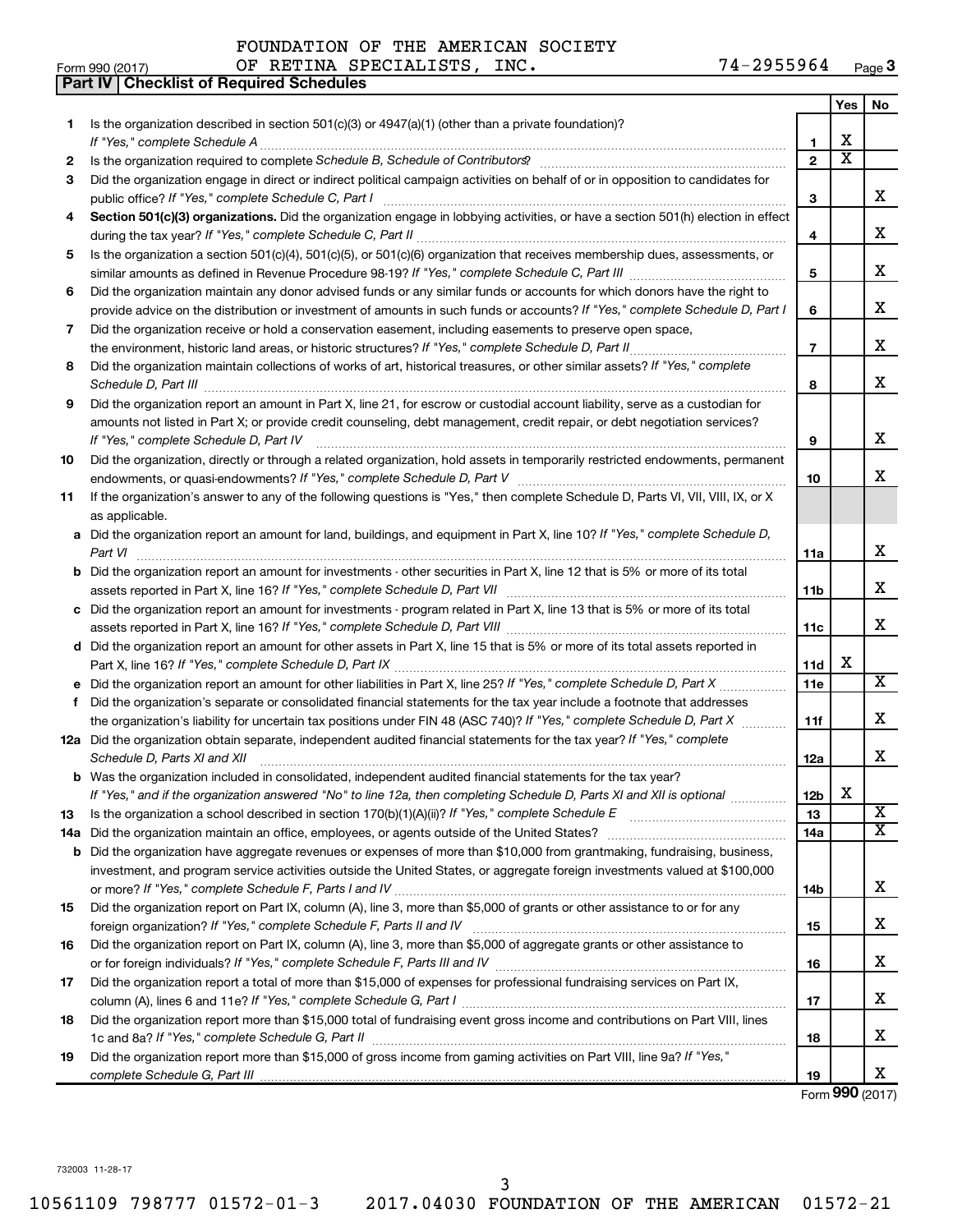|    | 74-2955964<br>OF RETINA SPECIALISTS, INC.<br>Form 990 (2017)                                                                        |                 |                         | Page 4                  |
|----|-------------------------------------------------------------------------------------------------------------------------------------|-----------------|-------------------------|-------------------------|
|    | <b>Part IV   Checklist of Required Schedules (continued)</b>                                                                        |                 |                         |                         |
|    |                                                                                                                                     |                 | Yes                     | No                      |
|    | 20a Did the organization operate one or more hospital facilities? If "Yes," complete Schedule H                                     | 20a             |                         | x                       |
|    | <b>b</b> If "Yes" to line 20a, did the organization attach a copy of its audited financial statements to this return?               | 20 <sub>b</sub> |                         |                         |
| 21 | Did the organization report more than \$5,000 of grants or other assistance to any domestic organization or                         |                 |                         |                         |
|    |                                                                                                                                     | 21              |                         | x                       |
| 22 | Did the organization report more than \$5,000 of grants or other assistance to or for domestic individuals on                       |                 |                         |                         |
|    |                                                                                                                                     | 22              | X                       |                         |
| 23 | Did the organization answer "Yes" to Part VII, Section A, line 3, 4, or 5 about compensation of the organization's current          |                 |                         |                         |
|    | and former officers, directors, trustees, key employees, and highest compensated employees? If "Yes," complete                      |                 |                         |                         |
|    | Schedule J                                                                                                                          | 23              |                         | x                       |
|    | 24a Did the organization have a tax-exempt bond issue with an outstanding principal amount of more than \$100,000 as of the         |                 |                         |                         |
|    | last day of the year, that was issued after December 31, 2002? If "Yes," answer lines 24b through 24d and complete                  |                 |                         |                         |
|    | Schedule K. If "No", go to line 25a [11] Schedule K. If "No", go to line 25a                                                        | 24a             |                         | x                       |
|    |                                                                                                                                     | 24 <sub>b</sub> |                         |                         |
|    | c Did the organization maintain an escrow account other than a refunding escrow at any time during the year to defease              |                 |                         |                         |
|    |                                                                                                                                     | 24c             |                         |                         |
|    |                                                                                                                                     | 24d             |                         |                         |
|    | 25a Section 501(c)(3), 501(c)(4), and 501(c)(29) organizations. Did the organization engage in an excess benefit                    |                 |                         |                         |
|    |                                                                                                                                     | 25a             |                         | x                       |
|    | <b>b</b> Is the organization aware that it engaged in an excess benefit transaction with a disqualified person in a prior year, and |                 |                         |                         |
|    | that the transaction has not been reported on any of the organization's prior Forms 990 or 990-EZ? If "Yes," complete               |                 |                         |                         |
|    | Schedule L, Part I                                                                                                                  | 25b             |                         | x                       |
| 26 | Did the organization report any amount on Part X, line 5, 6, or 22 for receivables from or payables to any current or               |                 |                         |                         |
|    | former officers, directors, trustees, key employees, highest compensated employees, or disqualified persons? If "Yes,"              |                 |                         |                         |
|    | complete Schedule L, Part II                                                                                                        | 26              |                         | x                       |
| 27 | Did the organization provide a grant or other assistance to an officer, director, trustee, key employee, substantial                |                 |                         |                         |
|    | contributor or employee thereof, a grant selection committee member, or to a 35% controlled entity or family member                 |                 |                         |                         |
|    |                                                                                                                                     | 27              |                         | x                       |
| 28 | Was the organization a party to a business transaction with one of the following parties (see Schedule L, Part IV                   |                 |                         |                         |
|    | instructions for applicable filing thresholds, conditions, and exceptions):                                                         |                 |                         |                         |
|    | a A current or former officer, director, trustee, or key employee? If "Yes," complete Schedule L, Part IV                           | 28a             |                         | x                       |
|    | <b>b</b> A family member of a current or former officer, director, trustee, or key employee? If "Yes," complete Schedule L, Part IV | 28 <sub>b</sub> |                         | $\overline{\mathtt{x}}$ |
|    | c An entity of which a current or former officer, director, trustee, or key employee (or a family member thereof) was an officer,   |                 |                         |                         |
|    | director, trustee, or direct or indirect owner? If "Yes," complete Schedule L, Part IV.                                             | <b>28c</b>      |                         | х                       |
| 29 |                                                                                                                                     | 29              |                         | $\overline{\mathtt{x}}$ |
| 30 | Did the organization receive contributions of art, historical treasures, or other similar assets, or qualified conservation         |                 |                         |                         |
|    |                                                                                                                                     | 30              |                         | х                       |
| 31 | Did the organization liquidate, terminate, or dissolve and cease operations?                                                        |                 |                         |                         |
|    |                                                                                                                                     | 31              |                         | x                       |
| 32 | Did the organization sell, exchange, dispose of, or transfer more than 25% of its net assets? If "Yes," complete                    |                 |                         |                         |
|    |                                                                                                                                     | 32              |                         | X                       |
| 33 | Did the organization own 100% of an entity disregarded as separate from the organization under Regulations                          |                 |                         |                         |
|    |                                                                                                                                     | 33              |                         | X                       |
| 34 | Was the organization related to any tax-exempt or taxable entity? If "Yes," complete Schedule R, Part II, III, or IV, and           |                 |                         |                         |
|    | Part V, line 1                                                                                                                      | 34              | X                       |                         |
|    |                                                                                                                                     | 35a             | $\overline{\textbf{x}}$ |                         |
|    | <b>b</b> If "Yes" to line 35a, did the organization receive any payment from or engage in any transaction with a controlled entity  |                 |                         |                         |
|    |                                                                                                                                     | 35b             |                         | x                       |
| 36 | Section 501(c)(3) organizations. Did the organization make any transfers to an exempt non-charitable related organization?          |                 |                         |                         |
|    |                                                                                                                                     | 36              | X                       |                         |
| 37 | Did the organization conduct more than 5% of its activities through an entity that is not a related organization                    |                 |                         |                         |
|    |                                                                                                                                     | 37              |                         | х                       |
| 38 | Did the organization complete Schedule O and provide explanations in Schedule O for Part VI, lines 11b and 19?                      |                 |                         |                         |
|    |                                                                                                                                     | 38              | х                       |                         |
|    |                                                                                                                                     |                 |                         | Form 990 (2017)         |

732004 11-28-17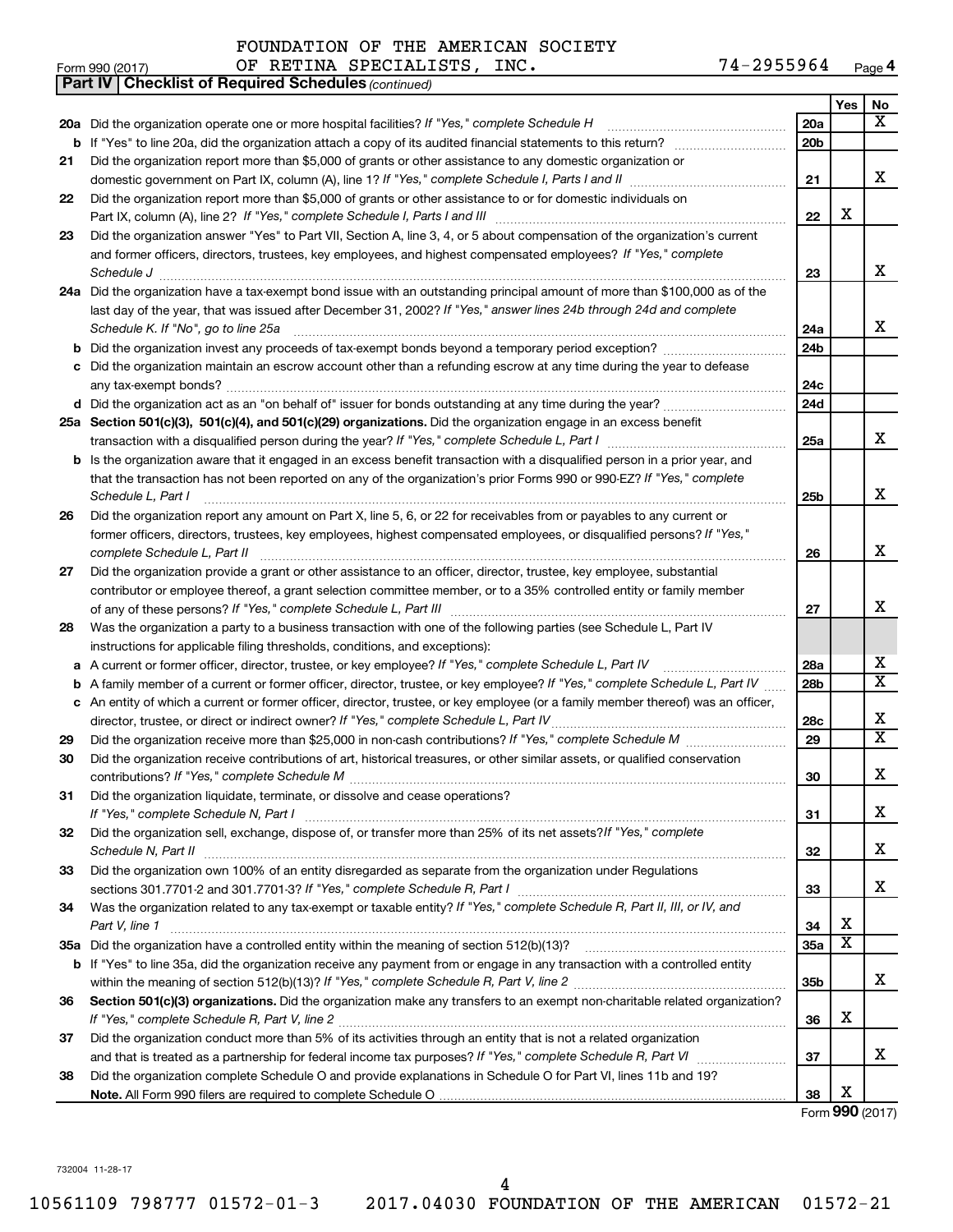| <b>No</b><br>Yes<br>1a<br>1 <sub>b</sub><br>Enter the number of Forms W-2G included in line 1a. Enter -0- if not applicable<br>Did the organization comply with backup withholding rules for reportable payments to vendors and reportable gaming<br>х<br>1c<br>2a Enter the number of employees reported on Form W-3, Transmittal of Wage and Tax Statements,<br>0<br>filed for the calendar year ending with or within the year covered by this return <i>[[[[[[[[[[[[[]]]</i> ]]<br>2a<br>2 <sub>b</sub><br>x<br>3a Did the organization have unrelated business gross income of \$1,000 or more during the year?<br>За<br>3b<br>4a At any time during the calendar year, did the organization have an interest in, or a signature or other authority over, a<br>x<br>financial account in a foreign country (such as a bank account, securities account, or other financial account)?<br>4a<br><b>b</b> If "Yes," enter the name of the foreign country: $\blacktriangleright$<br>See instructions for filing requirements for FinCEN Form 114, Report of Foreign Bank and Financial Accounts (FBAR).<br>x<br>5a<br>5а<br>$\overline{\mathtt{x}}$<br>5 <sub>b</sub><br>5c<br>6a Does the organization have annual gross receipts that are normally greater than \$100,000, and did the organization solicit<br>x<br>6a<br>b If "Yes," did the organization include with every solicitation an express statement that such contributions or gifts<br>were not tax deductible?<br>6b<br>Organizations that may receive deductible contributions under section 170(c).<br>7<br>х<br>Did the organization receive a payment in excess of \$75 made partly as a contribution and partly for goods and services provided to the payor?<br>7a<br>$\overline{\textbf{x}}$<br>7b<br>Did the organization sell, exchange, or otherwise dispose of tangible personal property for which it was required<br>x<br>7c<br>7d<br>x<br>Did the organization receive any funds, directly or indirectly, to pay premiums on a personal benefit contract?<br>7е<br>$\overline{\mathtt{x}}$<br>7f<br>Did the organization, during the year, pay premiums, directly or indirectly, on a personal benefit contract?<br>Ť.<br>If the organization received a contribution of qualified intellectual property, did the organization file Form 8899 as required?<br>7g<br>If the organization received a contribution of cars, boats, airplanes, or other vehicles, did the organization file a Form 1098-C?<br>7h<br>h<br>Sponsoring organizations maintaining donor advised funds. Did a donor advised fund maintained by the<br>8<br>8<br>Sponsoring organizations maintaining donor advised funds.<br>9<br>эа<br>9b<br><b>b</b> Did the sponsoring organization make a distribution to a donor, donor advisor, or related person?<br>Section 501(c)(7) organizations. Enter:<br>10<br>10a<br>a<br>10 <sub>b</sub><br><b>b</b> Gross receipts, included on Form 990, Part VIII, line 12, for public use of club facilities<br>Section 501(c)(12) organizations. Enter:<br>11<br>11a<br>Gross income from members or shareholders<br>а<br>b Gross income from other sources (Do not net amounts due or paid to other sources against<br>amounts due or received from them.)<br>11b<br>12a Section 4947(a)(1) non-exempt charitable trusts. Is the organization filing Form 990 in lieu of Form 1041?<br>12a<br>b If "Yes," enter the amount of tax-exempt interest received or accrued during the year<br>12b<br>Section 501(c)(29) qualified nonprofit health insurance issuers.<br>a Is the organization licensed to issue qualified health plans in more than one state?<br>1За<br>Note. See the instructions for additional information the organization must report on Schedule O.<br><b>b</b> Enter the amount of reserves the organization is required to maintain by the states in which the<br>13 <sub>b</sub><br>13c<br>Χ<br>14a Did the organization receive any payments for indoor tanning services during the tax year?<br>14a<br>14b | Part V | <b>Statements Regarding Other IRS Filings and Tax Compliance</b><br>Check if Schedule O contains a response or note to any line in this Part V |  |  |  |  |  |  |  |
|---------------------------------------------------------------------------------------------------------------------------------------------------------------------------------------------------------------------------------------------------------------------------------------------------------------------------------------------------------------------------------------------------------------------------------------------------------------------------------------------------------------------------------------------------------------------------------------------------------------------------------------------------------------------------------------------------------------------------------------------------------------------------------------------------------------------------------------------------------------------------------------------------------------------------------------------------------------------------------------------------------------------------------------------------------------------------------------------------------------------------------------------------------------------------------------------------------------------------------------------------------------------------------------------------------------------------------------------------------------------------------------------------------------------------------------------------------------------------------------------------------------------------------------------------------------------------------------------------------------------------------------------------------------------------------------------------------------------------------------------------------------------------------------------------------------------------------------------------------------------------------------------------------------------------------------------------------------------------------------------------------------------------------------------------------------------------------------------------------------------------------------------------------------------------------------------------------------------------------------------------------------------------------------------------------------------------------------------------------------------------------------------------------------------------------------------------------------------------------------------------------------------------------------------------------------------------------------------------------------------------------------------------------------------------------------------------------------------------------------------------------------------------------------------------------------------------------------------------------------------------------------------------------------------------------------------------------------------------------------------------------------------------------------------------------------------------------------------------------------------------------------------------------------------------------------------------------------------------------------------------------------------------------------------------------------------------------------------------------------------------------------------------------------------------------------------------------------------------------------------------------------------------------------------------------------------------------------------------------------------------------------------------------------------------------------------------------------------------------------------------------------------------------------------------------------------------------------------------------------------------------------------------------------------------------------------------------------------------------------------------------------------------------|--------|------------------------------------------------------------------------------------------------------------------------------------------------|--|--|--|--|--|--|--|
|                                                                                                                                                                                                                                                                                                                                                                                                                                                                                                                                                                                                                                                                                                                                                                                                                                                                                                                                                                                                                                                                                                                                                                                                                                                                                                                                                                                                                                                                                                                                                                                                                                                                                                                                                                                                                                                                                                                                                                                                                                                                                                                                                                                                                                                                                                                                                                                                                                                                                                                                                                                                                                                                                                                                                                                                                                                                                                                                                                                                                                                                                                                                                                                                                                                                                                                                                                                                                                                                                                                                                                                                                                                                                                                                                                                                                                                                                                                                                                                                                                 |        |                                                                                                                                                |  |  |  |  |  |  |  |
|                                                                                                                                                                                                                                                                                                                                                                                                                                                                                                                                                                                                                                                                                                                                                                                                                                                                                                                                                                                                                                                                                                                                                                                                                                                                                                                                                                                                                                                                                                                                                                                                                                                                                                                                                                                                                                                                                                                                                                                                                                                                                                                                                                                                                                                                                                                                                                                                                                                                                                                                                                                                                                                                                                                                                                                                                                                                                                                                                                                                                                                                                                                                                                                                                                                                                                                                                                                                                                                                                                                                                                                                                                                                                                                                                                                                                                                                                                                                                                                                                                 |        |                                                                                                                                                |  |  |  |  |  |  |  |
|                                                                                                                                                                                                                                                                                                                                                                                                                                                                                                                                                                                                                                                                                                                                                                                                                                                                                                                                                                                                                                                                                                                                                                                                                                                                                                                                                                                                                                                                                                                                                                                                                                                                                                                                                                                                                                                                                                                                                                                                                                                                                                                                                                                                                                                                                                                                                                                                                                                                                                                                                                                                                                                                                                                                                                                                                                                                                                                                                                                                                                                                                                                                                                                                                                                                                                                                                                                                                                                                                                                                                                                                                                                                                                                                                                                                                                                                                                                                                                                                                                 |        |                                                                                                                                                |  |  |  |  |  |  |  |
|                                                                                                                                                                                                                                                                                                                                                                                                                                                                                                                                                                                                                                                                                                                                                                                                                                                                                                                                                                                                                                                                                                                                                                                                                                                                                                                                                                                                                                                                                                                                                                                                                                                                                                                                                                                                                                                                                                                                                                                                                                                                                                                                                                                                                                                                                                                                                                                                                                                                                                                                                                                                                                                                                                                                                                                                                                                                                                                                                                                                                                                                                                                                                                                                                                                                                                                                                                                                                                                                                                                                                                                                                                                                                                                                                                                                                                                                                                                                                                                                                                 |        |                                                                                                                                                |  |  |  |  |  |  |  |
|                                                                                                                                                                                                                                                                                                                                                                                                                                                                                                                                                                                                                                                                                                                                                                                                                                                                                                                                                                                                                                                                                                                                                                                                                                                                                                                                                                                                                                                                                                                                                                                                                                                                                                                                                                                                                                                                                                                                                                                                                                                                                                                                                                                                                                                                                                                                                                                                                                                                                                                                                                                                                                                                                                                                                                                                                                                                                                                                                                                                                                                                                                                                                                                                                                                                                                                                                                                                                                                                                                                                                                                                                                                                                                                                                                                                                                                                                                                                                                                                                                 |        |                                                                                                                                                |  |  |  |  |  |  |  |
|                                                                                                                                                                                                                                                                                                                                                                                                                                                                                                                                                                                                                                                                                                                                                                                                                                                                                                                                                                                                                                                                                                                                                                                                                                                                                                                                                                                                                                                                                                                                                                                                                                                                                                                                                                                                                                                                                                                                                                                                                                                                                                                                                                                                                                                                                                                                                                                                                                                                                                                                                                                                                                                                                                                                                                                                                                                                                                                                                                                                                                                                                                                                                                                                                                                                                                                                                                                                                                                                                                                                                                                                                                                                                                                                                                                                                                                                                                                                                                                                                                 |        |                                                                                                                                                |  |  |  |  |  |  |  |
|                                                                                                                                                                                                                                                                                                                                                                                                                                                                                                                                                                                                                                                                                                                                                                                                                                                                                                                                                                                                                                                                                                                                                                                                                                                                                                                                                                                                                                                                                                                                                                                                                                                                                                                                                                                                                                                                                                                                                                                                                                                                                                                                                                                                                                                                                                                                                                                                                                                                                                                                                                                                                                                                                                                                                                                                                                                                                                                                                                                                                                                                                                                                                                                                                                                                                                                                                                                                                                                                                                                                                                                                                                                                                                                                                                                                                                                                                                                                                                                                                                 |        |                                                                                                                                                |  |  |  |  |  |  |  |
|                                                                                                                                                                                                                                                                                                                                                                                                                                                                                                                                                                                                                                                                                                                                                                                                                                                                                                                                                                                                                                                                                                                                                                                                                                                                                                                                                                                                                                                                                                                                                                                                                                                                                                                                                                                                                                                                                                                                                                                                                                                                                                                                                                                                                                                                                                                                                                                                                                                                                                                                                                                                                                                                                                                                                                                                                                                                                                                                                                                                                                                                                                                                                                                                                                                                                                                                                                                                                                                                                                                                                                                                                                                                                                                                                                                                                                                                                                                                                                                                                                 |        |                                                                                                                                                |  |  |  |  |  |  |  |
|                                                                                                                                                                                                                                                                                                                                                                                                                                                                                                                                                                                                                                                                                                                                                                                                                                                                                                                                                                                                                                                                                                                                                                                                                                                                                                                                                                                                                                                                                                                                                                                                                                                                                                                                                                                                                                                                                                                                                                                                                                                                                                                                                                                                                                                                                                                                                                                                                                                                                                                                                                                                                                                                                                                                                                                                                                                                                                                                                                                                                                                                                                                                                                                                                                                                                                                                                                                                                                                                                                                                                                                                                                                                                                                                                                                                                                                                                                                                                                                                                                 |        |                                                                                                                                                |  |  |  |  |  |  |  |
|                                                                                                                                                                                                                                                                                                                                                                                                                                                                                                                                                                                                                                                                                                                                                                                                                                                                                                                                                                                                                                                                                                                                                                                                                                                                                                                                                                                                                                                                                                                                                                                                                                                                                                                                                                                                                                                                                                                                                                                                                                                                                                                                                                                                                                                                                                                                                                                                                                                                                                                                                                                                                                                                                                                                                                                                                                                                                                                                                                                                                                                                                                                                                                                                                                                                                                                                                                                                                                                                                                                                                                                                                                                                                                                                                                                                                                                                                                                                                                                                                                 |        |                                                                                                                                                |  |  |  |  |  |  |  |
|                                                                                                                                                                                                                                                                                                                                                                                                                                                                                                                                                                                                                                                                                                                                                                                                                                                                                                                                                                                                                                                                                                                                                                                                                                                                                                                                                                                                                                                                                                                                                                                                                                                                                                                                                                                                                                                                                                                                                                                                                                                                                                                                                                                                                                                                                                                                                                                                                                                                                                                                                                                                                                                                                                                                                                                                                                                                                                                                                                                                                                                                                                                                                                                                                                                                                                                                                                                                                                                                                                                                                                                                                                                                                                                                                                                                                                                                                                                                                                                                                                 |        |                                                                                                                                                |  |  |  |  |  |  |  |
|                                                                                                                                                                                                                                                                                                                                                                                                                                                                                                                                                                                                                                                                                                                                                                                                                                                                                                                                                                                                                                                                                                                                                                                                                                                                                                                                                                                                                                                                                                                                                                                                                                                                                                                                                                                                                                                                                                                                                                                                                                                                                                                                                                                                                                                                                                                                                                                                                                                                                                                                                                                                                                                                                                                                                                                                                                                                                                                                                                                                                                                                                                                                                                                                                                                                                                                                                                                                                                                                                                                                                                                                                                                                                                                                                                                                                                                                                                                                                                                                                                 |        |                                                                                                                                                |  |  |  |  |  |  |  |
|                                                                                                                                                                                                                                                                                                                                                                                                                                                                                                                                                                                                                                                                                                                                                                                                                                                                                                                                                                                                                                                                                                                                                                                                                                                                                                                                                                                                                                                                                                                                                                                                                                                                                                                                                                                                                                                                                                                                                                                                                                                                                                                                                                                                                                                                                                                                                                                                                                                                                                                                                                                                                                                                                                                                                                                                                                                                                                                                                                                                                                                                                                                                                                                                                                                                                                                                                                                                                                                                                                                                                                                                                                                                                                                                                                                                                                                                                                                                                                                                                                 |        |                                                                                                                                                |  |  |  |  |  |  |  |
|                                                                                                                                                                                                                                                                                                                                                                                                                                                                                                                                                                                                                                                                                                                                                                                                                                                                                                                                                                                                                                                                                                                                                                                                                                                                                                                                                                                                                                                                                                                                                                                                                                                                                                                                                                                                                                                                                                                                                                                                                                                                                                                                                                                                                                                                                                                                                                                                                                                                                                                                                                                                                                                                                                                                                                                                                                                                                                                                                                                                                                                                                                                                                                                                                                                                                                                                                                                                                                                                                                                                                                                                                                                                                                                                                                                                                                                                                                                                                                                                                                 |        |                                                                                                                                                |  |  |  |  |  |  |  |
|                                                                                                                                                                                                                                                                                                                                                                                                                                                                                                                                                                                                                                                                                                                                                                                                                                                                                                                                                                                                                                                                                                                                                                                                                                                                                                                                                                                                                                                                                                                                                                                                                                                                                                                                                                                                                                                                                                                                                                                                                                                                                                                                                                                                                                                                                                                                                                                                                                                                                                                                                                                                                                                                                                                                                                                                                                                                                                                                                                                                                                                                                                                                                                                                                                                                                                                                                                                                                                                                                                                                                                                                                                                                                                                                                                                                                                                                                                                                                                                                                                 |        |                                                                                                                                                |  |  |  |  |  |  |  |
|                                                                                                                                                                                                                                                                                                                                                                                                                                                                                                                                                                                                                                                                                                                                                                                                                                                                                                                                                                                                                                                                                                                                                                                                                                                                                                                                                                                                                                                                                                                                                                                                                                                                                                                                                                                                                                                                                                                                                                                                                                                                                                                                                                                                                                                                                                                                                                                                                                                                                                                                                                                                                                                                                                                                                                                                                                                                                                                                                                                                                                                                                                                                                                                                                                                                                                                                                                                                                                                                                                                                                                                                                                                                                                                                                                                                                                                                                                                                                                                                                                 |        |                                                                                                                                                |  |  |  |  |  |  |  |
|                                                                                                                                                                                                                                                                                                                                                                                                                                                                                                                                                                                                                                                                                                                                                                                                                                                                                                                                                                                                                                                                                                                                                                                                                                                                                                                                                                                                                                                                                                                                                                                                                                                                                                                                                                                                                                                                                                                                                                                                                                                                                                                                                                                                                                                                                                                                                                                                                                                                                                                                                                                                                                                                                                                                                                                                                                                                                                                                                                                                                                                                                                                                                                                                                                                                                                                                                                                                                                                                                                                                                                                                                                                                                                                                                                                                                                                                                                                                                                                                                                 |        |                                                                                                                                                |  |  |  |  |  |  |  |
|                                                                                                                                                                                                                                                                                                                                                                                                                                                                                                                                                                                                                                                                                                                                                                                                                                                                                                                                                                                                                                                                                                                                                                                                                                                                                                                                                                                                                                                                                                                                                                                                                                                                                                                                                                                                                                                                                                                                                                                                                                                                                                                                                                                                                                                                                                                                                                                                                                                                                                                                                                                                                                                                                                                                                                                                                                                                                                                                                                                                                                                                                                                                                                                                                                                                                                                                                                                                                                                                                                                                                                                                                                                                                                                                                                                                                                                                                                                                                                                                                                 |        |                                                                                                                                                |  |  |  |  |  |  |  |
|                                                                                                                                                                                                                                                                                                                                                                                                                                                                                                                                                                                                                                                                                                                                                                                                                                                                                                                                                                                                                                                                                                                                                                                                                                                                                                                                                                                                                                                                                                                                                                                                                                                                                                                                                                                                                                                                                                                                                                                                                                                                                                                                                                                                                                                                                                                                                                                                                                                                                                                                                                                                                                                                                                                                                                                                                                                                                                                                                                                                                                                                                                                                                                                                                                                                                                                                                                                                                                                                                                                                                                                                                                                                                                                                                                                                                                                                                                                                                                                                                                 |        |                                                                                                                                                |  |  |  |  |  |  |  |
|                                                                                                                                                                                                                                                                                                                                                                                                                                                                                                                                                                                                                                                                                                                                                                                                                                                                                                                                                                                                                                                                                                                                                                                                                                                                                                                                                                                                                                                                                                                                                                                                                                                                                                                                                                                                                                                                                                                                                                                                                                                                                                                                                                                                                                                                                                                                                                                                                                                                                                                                                                                                                                                                                                                                                                                                                                                                                                                                                                                                                                                                                                                                                                                                                                                                                                                                                                                                                                                                                                                                                                                                                                                                                                                                                                                                                                                                                                                                                                                                                                 |        |                                                                                                                                                |  |  |  |  |  |  |  |
|                                                                                                                                                                                                                                                                                                                                                                                                                                                                                                                                                                                                                                                                                                                                                                                                                                                                                                                                                                                                                                                                                                                                                                                                                                                                                                                                                                                                                                                                                                                                                                                                                                                                                                                                                                                                                                                                                                                                                                                                                                                                                                                                                                                                                                                                                                                                                                                                                                                                                                                                                                                                                                                                                                                                                                                                                                                                                                                                                                                                                                                                                                                                                                                                                                                                                                                                                                                                                                                                                                                                                                                                                                                                                                                                                                                                                                                                                                                                                                                                                                 |        |                                                                                                                                                |  |  |  |  |  |  |  |
|                                                                                                                                                                                                                                                                                                                                                                                                                                                                                                                                                                                                                                                                                                                                                                                                                                                                                                                                                                                                                                                                                                                                                                                                                                                                                                                                                                                                                                                                                                                                                                                                                                                                                                                                                                                                                                                                                                                                                                                                                                                                                                                                                                                                                                                                                                                                                                                                                                                                                                                                                                                                                                                                                                                                                                                                                                                                                                                                                                                                                                                                                                                                                                                                                                                                                                                                                                                                                                                                                                                                                                                                                                                                                                                                                                                                                                                                                                                                                                                                                                 |        |                                                                                                                                                |  |  |  |  |  |  |  |
|                                                                                                                                                                                                                                                                                                                                                                                                                                                                                                                                                                                                                                                                                                                                                                                                                                                                                                                                                                                                                                                                                                                                                                                                                                                                                                                                                                                                                                                                                                                                                                                                                                                                                                                                                                                                                                                                                                                                                                                                                                                                                                                                                                                                                                                                                                                                                                                                                                                                                                                                                                                                                                                                                                                                                                                                                                                                                                                                                                                                                                                                                                                                                                                                                                                                                                                                                                                                                                                                                                                                                                                                                                                                                                                                                                                                                                                                                                                                                                                                                                 |        |                                                                                                                                                |  |  |  |  |  |  |  |
|                                                                                                                                                                                                                                                                                                                                                                                                                                                                                                                                                                                                                                                                                                                                                                                                                                                                                                                                                                                                                                                                                                                                                                                                                                                                                                                                                                                                                                                                                                                                                                                                                                                                                                                                                                                                                                                                                                                                                                                                                                                                                                                                                                                                                                                                                                                                                                                                                                                                                                                                                                                                                                                                                                                                                                                                                                                                                                                                                                                                                                                                                                                                                                                                                                                                                                                                                                                                                                                                                                                                                                                                                                                                                                                                                                                                                                                                                                                                                                                                                                 |        |                                                                                                                                                |  |  |  |  |  |  |  |
|                                                                                                                                                                                                                                                                                                                                                                                                                                                                                                                                                                                                                                                                                                                                                                                                                                                                                                                                                                                                                                                                                                                                                                                                                                                                                                                                                                                                                                                                                                                                                                                                                                                                                                                                                                                                                                                                                                                                                                                                                                                                                                                                                                                                                                                                                                                                                                                                                                                                                                                                                                                                                                                                                                                                                                                                                                                                                                                                                                                                                                                                                                                                                                                                                                                                                                                                                                                                                                                                                                                                                                                                                                                                                                                                                                                                                                                                                                                                                                                                                                 |        |                                                                                                                                                |  |  |  |  |  |  |  |
|                                                                                                                                                                                                                                                                                                                                                                                                                                                                                                                                                                                                                                                                                                                                                                                                                                                                                                                                                                                                                                                                                                                                                                                                                                                                                                                                                                                                                                                                                                                                                                                                                                                                                                                                                                                                                                                                                                                                                                                                                                                                                                                                                                                                                                                                                                                                                                                                                                                                                                                                                                                                                                                                                                                                                                                                                                                                                                                                                                                                                                                                                                                                                                                                                                                                                                                                                                                                                                                                                                                                                                                                                                                                                                                                                                                                                                                                                                                                                                                                                                 |        |                                                                                                                                                |  |  |  |  |  |  |  |
|                                                                                                                                                                                                                                                                                                                                                                                                                                                                                                                                                                                                                                                                                                                                                                                                                                                                                                                                                                                                                                                                                                                                                                                                                                                                                                                                                                                                                                                                                                                                                                                                                                                                                                                                                                                                                                                                                                                                                                                                                                                                                                                                                                                                                                                                                                                                                                                                                                                                                                                                                                                                                                                                                                                                                                                                                                                                                                                                                                                                                                                                                                                                                                                                                                                                                                                                                                                                                                                                                                                                                                                                                                                                                                                                                                                                                                                                                                                                                                                                                                 |        |                                                                                                                                                |  |  |  |  |  |  |  |
|                                                                                                                                                                                                                                                                                                                                                                                                                                                                                                                                                                                                                                                                                                                                                                                                                                                                                                                                                                                                                                                                                                                                                                                                                                                                                                                                                                                                                                                                                                                                                                                                                                                                                                                                                                                                                                                                                                                                                                                                                                                                                                                                                                                                                                                                                                                                                                                                                                                                                                                                                                                                                                                                                                                                                                                                                                                                                                                                                                                                                                                                                                                                                                                                                                                                                                                                                                                                                                                                                                                                                                                                                                                                                                                                                                                                                                                                                                                                                                                                                                 |        |                                                                                                                                                |  |  |  |  |  |  |  |
|                                                                                                                                                                                                                                                                                                                                                                                                                                                                                                                                                                                                                                                                                                                                                                                                                                                                                                                                                                                                                                                                                                                                                                                                                                                                                                                                                                                                                                                                                                                                                                                                                                                                                                                                                                                                                                                                                                                                                                                                                                                                                                                                                                                                                                                                                                                                                                                                                                                                                                                                                                                                                                                                                                                                                                                                                                                                                                                                                                                                                                                                                                                                                                                                                                                                                                                                                                                                                                                                                                                                                                                                                                                                                                                                                                                                                                                                                                                                                                                                                                 |        |                                                                                                                                                |  |  |  |  |  |  |  |
|                                                                                                                                                                                                                                                                                                                                                                                                                                                                                                                                                                                                                                                                                                                                                                                                                                                                                                                                                                                                                                                                                                                                                                                                                                                                                                                                                                                                                                                                                                                                                                                                                                                                                                                                                                                                                                                                                                                                                                                                                                                                                                                                                                                                                                                                                                                                                                                                                                                                                                                                                                                                                                                                                                                                                                                                                                                                                                                                                                                                                                                                                                                                                                                                                                                                                                                                                                                                                                                                                                                                                                                                                                                                                                                                                                                                                                                                                                                                                                                                                                 |        |                                                                                                                                                |  |  |  |  |  |  |  |
|                                                                                                                                                                                                                                                                                                                                                                                                                                                                                                                                                                                                                                                                                                                                                                                                                                                                                                                                                                                                                                                                                                                                                                                                                                                                                                                                                                                                                                                                                                                                                                                                                                                                                                                                                                                                                                                                                                                                                                                                                                                                                                                                                                                                                                                                                                                                                                                                                                                                                                                                                                                                                                                                                                                                                                                                                                                                                                                                                                                                                                                                                                                                                                                                                                                                                                                                                                                                                                                                                                                                                                                                                                                                                                                                                                                                                                                                                                                                                                                                                                 |        |                                                                                                                                                |  |  |  |  |  |  |  |
|                                                                                                                                                                                                                                                                                                                                                                                                                                                                                                                                                                                                                                                                                                                                                                                                                                                                                                                                                                                                                                                                                                                                                                                                                                                                                                                                                                                                                                                                                                                                                                                                                                                                                                                                                                                                                                                                                                                                                                                                                                                                                                                                                                                                                                                                                                                                                                                                                                                                                                                                                                                                                                                                                                                                                                                                                                                                                                                                                                                                                                                                                                                                                                                                                                                                                                                                                                                                                                                                                                                                                                                                                                                                                                                                                                                                                                                                                                                                                                                                                                 |        |                                                                                                                                                |  |  |  |  |  |  |  |
|                                                                                                                                                                                                                                                                                                                                                                                                                                                                                                                                                                                                                                                                                                                                                                                                                                                                                                                                                                                                                                                                                                                                                                                                                                                                                                                                                                                                                                                                                                                                                                                                                                                                                                                                                                                                                                                                                                                                                                                                                                                                                                                                                                                                                                                                                                                                                                                                                                                                                                                                                                                                                                                                                                                                                                                                                                                                                                                                                                                                                                                                                                                                                                                                                                                                                                                                                                                                                                                                                                                                                                                                                                                                                                                                                                                                                                                                                                                                                                                                                                 |        |                                                                                                                                                |  |  |  |  |  |  |  |
|                                                                                                                                                                                                                                                                                                                                                                                                                                                                                                                                                                                                                                                                                                                                                                                                                                                                                                                                                                                                                                                                                                                                                                                                                                                                                                                                                                                                                                                                                                                                                                                                                                                                                                                                                                                                                                                                                                                                                                                                                                                                                                                                                                                                                                                                                                                                                                                                                                                                                                                                                                                                                                                                                                                                                                                                                                                                                                                                                                                                                                                                                                                                                                                                                                                                                                                                                                                                                                                                                                                                                                                                                                                                                                                                                                                                                                                                                                                                                                                                                                 |        |                                                                                                                                                |  |  |  |  |  |  |  |
|                                                                                                                                                                                                                                                                                                                                                                                                                                                                                                                                                                                                                                                                                                                                                                                                                                                                                                                                                                                                                                                                                                                                                                                                                                                                                                                                                                                                                                                                                                                                                                                                                                                                                                                                                                                                                                                                                                                                                                                                                                                                                                                                                                                                                                                                                                                                                                                                                                                                                                                                                                                                                                                                                                                                                                                                                                                                                                                                                                                                                                                                                                                                                                                                                                                                                                                                                                                                                                                                                                                                                                                                                                                                                                                                                                                                                                                                                                                                                                                                                                 |        |                                                                                                                                                |  |  |  |  |  |  |  |
|                                                                                                                                                                                                                                                                                                                                                                                                                                                                                                                                                                                                                                                                                                                                                                                                                                                                                                                                                                                                                                                                                                                                                                                                                                                                                                                                                                                                                                                                                                                                                                                                                                                                                                                                                                                                                                                                                                                                                                                                                                                                                                                                                                                                                                                                                                                                                                                                                                                                                                                                                                                                                                                                                                                                                                                                                                                                                                                                                                                                                                                                                                                                                                                                                                                                                                                                                                                                                                                                                                                                                                                                                                                                                                                                                                                                                                                                                                                                                                                                                                 |        |                                                                                                                                                |  |  |  |  |  |  |  |
|                                                                                                                                                                                                                                                                                                                                                                                                                                                                                                                                                                                                                                                                                                                                                                                                                                                                                                                                                                                                                                                                                                                                                                                                                                                                                                                                                                                                                                                                                                                                                                                                                                                                                                                                                                                                                                                                                                                                                                                                                                                                                                                                                                                                                                                                                                                                                                                                                                                                                                                                                                                                                                                                                                                                                                                                                                                                                                                                                                                                                                                                                                                                                                                                                                                                                                                                                                                                                                                                                                                                                                                                                                                                                                                                                                                                                                                                                                                                                                                                                                 |        |                                                                                                                                                |  |  |  |  |  |  |  |
|                                                                                                                                                                                                                                                                                                                                                                                                                                                                                                                                                                                                                                                                                                                                                                                                                                                                                                                                                                                                                                                                                                                                                                                                                                                                                                                                                                                                                                                                                                                                                                                                                                                                                                                                                                                                                                                                                                                                                                                                                                                                                                                                                                                                                                                                                                                                                                                                                                                                                                                                                                                                                                                                                                                                                                                                                                                                                                                                                                                                                                                                                                                                                                                                                                                                                                                                                                                                                                                                                                                                                                                                                                                                                                                                                                                                                                                                                                                                                                                                                                 |        |                                                                                                                                                |  |  |  |  |  |  |  |
|                                                                                                                                                                                                                                                                                                                                                                                                                                                                                                                                                                                                                                                                                                                                                                                                                                                                                                                                                                                                                                                                                                                                                                                                                                                                                                                                                                                                                                                                                                                                                                                                                                                                                                                                                                                                                                                                                                                                                                                                                                                                                                                                                                                                                                                                                                                                                                                                                                                                                                                                                                                                                                                                                                                                                                                                                                                                                                                                                                                                                                                                                                                                                                                                                                                                                                                                                                                                                                                                                                                                                                                                                                                                                                                                                                                                                                                                                                                                                                                                                                 |        |                                                                                                                                                |  |  |  |  |  |  |  |
|                                                                                                                                                                                                                                                                                                                                                                                                                                                                                                                                                                                                                                                                                                                                                                                                                                                                                                                                                                                                                                                                                                                                                                                                                                                                                                                                                                                                                                                                                                                                                                                                                                                                                                                                                                                                                                                                                                                                                                                                                                                                                                                                                                                                                                                                                                                                                                                                                                                                                                                                                                                                                                                                                                                                                                                                                                                                                                                                                                                                                                                                                                                                                                                                                                                                                                                                                                                                                                                                                                                                                                                                                                                                                                                                                                                                                                                                                                                                                                                                                                 |        |                                                                                                                                                |  |  |  |  |  |  |  |
|                                                                                                                                                                                                                                                                                                                                                                                                                                                                                                                                                                                                                                                                                                                                                                                                                                                                                                                                                                                                                                                                                                                                                                                                                                                                                                                                                                                                                                                                                                                                                                                                                                                                                                                                                                                                                                                                                                                                                                                                                                                                                                                                                                                                                                                                                                                                                                                                                                                                                                                                                                                                                                                                                                                                                                                                                                                                                                                                                                                                                                                                                                                                                                                                                                                                                                                                                                                                                                                                                                                                                                                                                                                                                                                                                                                                                                                                                                                                                                                                                                 |        |                                                                                                                                                |  |  |  |  |  |  |  |
|                                                                                                                                                                                                                                                                                                                                                                                                                                                                                                                                                                                                                                                                                                                                                                                                                                                                                                                                                                                                                                                                                                                                                                                                                                                                                                                                                                                                                                                                                                                                                                                                                                                                                                                                                                                                                                                                                                                                                                                                                                                                                                                                                                                                                                                                                                                                                                                                                                                                                                                                                                                                                                                                                                                                                                                                                                                                                                                                                                                                                                                                                                                                                                                                                                                                                                                                                                                                                                                                                                                                                                                                                                                                                                                                                                                                                                                                                                                                                                                                                                 |        |                                                                                                                                                |  |  |  |  |  |  |  |
|                                                                                                                                                                                                                                                                                                                                                                                                                                                                                                                                                                                                                                                                                                                                                                                                                                                                                                                                                                                                                                                                                                                                                                                                                                                                                                                                                                                                                                                                                                                                                                                                                                                                                                                                                                                                                                                                                                                                                                                                                                                                                                                                                                                                                                                                                                                                                                                                                                                                                                                                                                                                                                                                                                                                                                                                                                                                                                                                                                                                                                                                                                                                                                                                                                                                                                                                                                                                                                                                                                                                                                                                                                                                                                                                                                                                                                                                                                                                                                                                                                 |        |                                                                                                                                                |  |  |  |  |  |  |  |
|                                                                                                                                                                                                                                                                                                                                                                                                                                                                                                                                                                                                                                                                                                                                                                                                                                                                                                                                                                                                                                                                                                                                                                                                                                                                                                                                                                                                                                                                                                                                                                                                                                                                                                                                                                                                                                                                                                                                                                                                                                                                                                                                                                                                                                                                                                                                                                                                                                                                                                                                                                                                                                                                                                                                                                                                                                                                                                                                                                                                                                                                                                                                                                                                                                                                                                                                                                                                                                                                                                                                                                                                                                                                                                                                                                                                                                                                                                                                                                                                                                 |        |                                                                                                                                                |  |  |  |  |  |  |  |
|                                                                                                                                                                                                                                                                                                                                                                                                                                                                                                                                                                                                                                                                                                                                                                                                                                                                                                                                                                                                                                                                                                                                                                                                                                                                                                                                                                                                                                                                                                                                                                                                                                                                                                                                                                                                                                                                                                                                                                                                                                                                                                                                                                                                                                                                                                                                                                                                                                                                                                                                                                                                                                                                                                                                                                                                                                                                                                                                                                                                                                                                                                                                                                                                                                                                                                                                                                                                                                                                                                                                                                                                                                                                                                                                                                                                                                                                                                                                                                                                                                 |        |                                                                                                                                                |  |  |  |  |  |  |  |
|                                                                                                                                                                                                                                                                                                                                                                                                                                                                                                                                                                                                                                                                                                                                                                                                                                                                                                                                                                                                                                                                                                                                                                                                                                                                                                                                                                                                                                                                                                                                                                                                                                                                                                                                                                                                                                                                                                                                                                                                                                                                                                                                                                                                                                                                                                                                                                                                                                                                                                                                                                                                                                                                                                                                                                                                                                                                                                                                                                                                                                                                                                                                                                                                                                                                                                                                                                                                                                                                                                                                                                                                                                                                                                                                                                                                                                                                                                                                                                                                                                 | 13     |                                                                                                                                                |  |  |  |  |  |  |  |
|                                                                                                                                                                                                                                                                                                                                                                                                                                                                                                                                                                                                                                                                                                                                                                                                                                                                                                                                                                                                                                                                                                                                                                                                                                                                                                                                                                                                                                                                                                                                                                                                                                                                                                                                                                                                                                                                                                                                                                                                                                                                                                                                                                                                                                                                                                                                                                                                                                                                                                                                                                                                                                                                                                                                                                                                                                                                                                                                                                                                                                                                                                                                                                                                                                                                                                                                                                                                                                                                                                                                                                                                                                                                                                                                                                                                                                                                                                                                                                                                                                 |        |                                                                                                                                                |  |  |  |  |  |  |  |
|                                                                                                                                                                                                                                                                                                                                                                                                                                                                                                                                                                                                                                                                                                                                                                                                                                                                                                                                                                                                                                                                                                                                                                                                                                                                                                                                                                                                                                                                                                                                                                                                                                                                                                                                                                                                                                                                                                                                                                                                                                                                                                                                                                                                                                                                                                                                                                                                                                                                                                                                                                                                                                                                                                                                                                                                                                                                                                                                                                                                                                                                                                                                                                                                                                                                                                                                                                                                                                                                                                                                                                                                                                                                                                                                                                                                                                                                                                                                                                                                                                 |        |                                                                                                                                                |  |  |  |  |  |  |  |
|                                                                                                                                                                                                                                                                                                                                                                                                                                                                                                                                                                                                                                                                                                                                                                                                                                                                                                                                                                                                                                                                                                                                                                                                                                                                                                                                                                                                                                                                                                                                                                                                                                                                                                                                                                                                                                                                                                                                                                                                                                                                                                                                                                                                                                                                                                                                                                                                                                                                                                                                                                                                                                                                                                                                                                                                                                                                                                                                                                                                                                                                                                                                                                                                                                                                                                                                                                                                                                                                                                                                                                                                                                                                                                                                                                                                                                                                                                                                                                                                                                 |        |                                                                                                                                                |  |  |  |  |  |  |  |
|                                                                                                                                                                                                                                                                                                                                                                                                                                                                                                                                                                                                                                                                                                                                                                                                                                                                                                                                                                                                                                                                                                                                                                                                                                                                                                                                                                                                                                                                                                                                                                                                                                                                                                                                                                                                                                                                                                                                                                                                                                                                                                                                                                                                                                                                                                                                                                                                                                                                                                                                                                                                                                                                                                                                                                                                                                                                                                                                                                                                                                                                                                                                                                                                                                                                                                                                                                                                                                                                                                                                                                                                                                                                                                                                                                                                                                                                                                                                                                                                                                 |        |                                                                                                                                                |  |  |  |  |  |  |  |
|                                                                                                                                                                                                                                                                                                                                                                                                                                                                                                                                                                                                                                                                                                                                                                                                                                                                                                                                                                                                                                                                                                                                                                                                                                                                                                                                                                                                                                                                                                                                                                                                                                                                                                                                                                                                                                                                                                                                                                                                                                                                                                                                                                                                                                                                                                                                                                                                                                                                                                                                                                                                                                                                                                                                                                                                                                                                                                                                                                                                                                                                                                                                                                                                                                                                                                                                                                                                                                                                                                                                                                                                                                                                                                                                                                                                                                                                                                                                                                                                                                 |        |                                                                                                                                                |  |  |  |  |  |  |  |
|                                                                                                                                                                                                                                                                                                                                                                                                                                                                                                                                                                                                                                                                                                                                                                                                                                                                                                                                                                                                                                                                                                                                                                                                                                                                                                                                                                                                                                                                                                                                                                                                                                                                                                                                                                                                                                                                                                                                                                                                                                                                                                                                                                                                                                                                                                                                                                                                                                                                                                                                                                                                                                                                                                                                                                                                                                                                                                                                                                                                                                                                                                                                                                                                                                                                                                                                                                                                                                                                                                                                                                                                                                                                                                                                                                                                                                                                                                                                                                                                                                 |        |                                                                                                                                                |  |  |  |  |  |  |  |
|                                                                                                                                                                                                                                                                                                                                                                                                                                                                                                                                                                                                                                                                                                                                                                                                                                                                                                                                                                                                                                                                                                                                                                                                                                                                                                                                                                                                                                                                                                                                                                                                                                                                                                                                                                                                                                                                                                                                                                                                                                                                                                                                                                                                                                                                                                                                                                                                                                                                                                                                                                                                                                                                                                                                                                                                                                                                                                                                                                                                                                                                                                                                                                                                                                                                                                                                                                                                                                                                                                                                                                                                                                                                                                                                                                                                                                                                                                                                                                                                                                 |        |                                                                                                                                                |  |  |  |  |  |  |  |

Form (2017) **990**

732005 11-28-17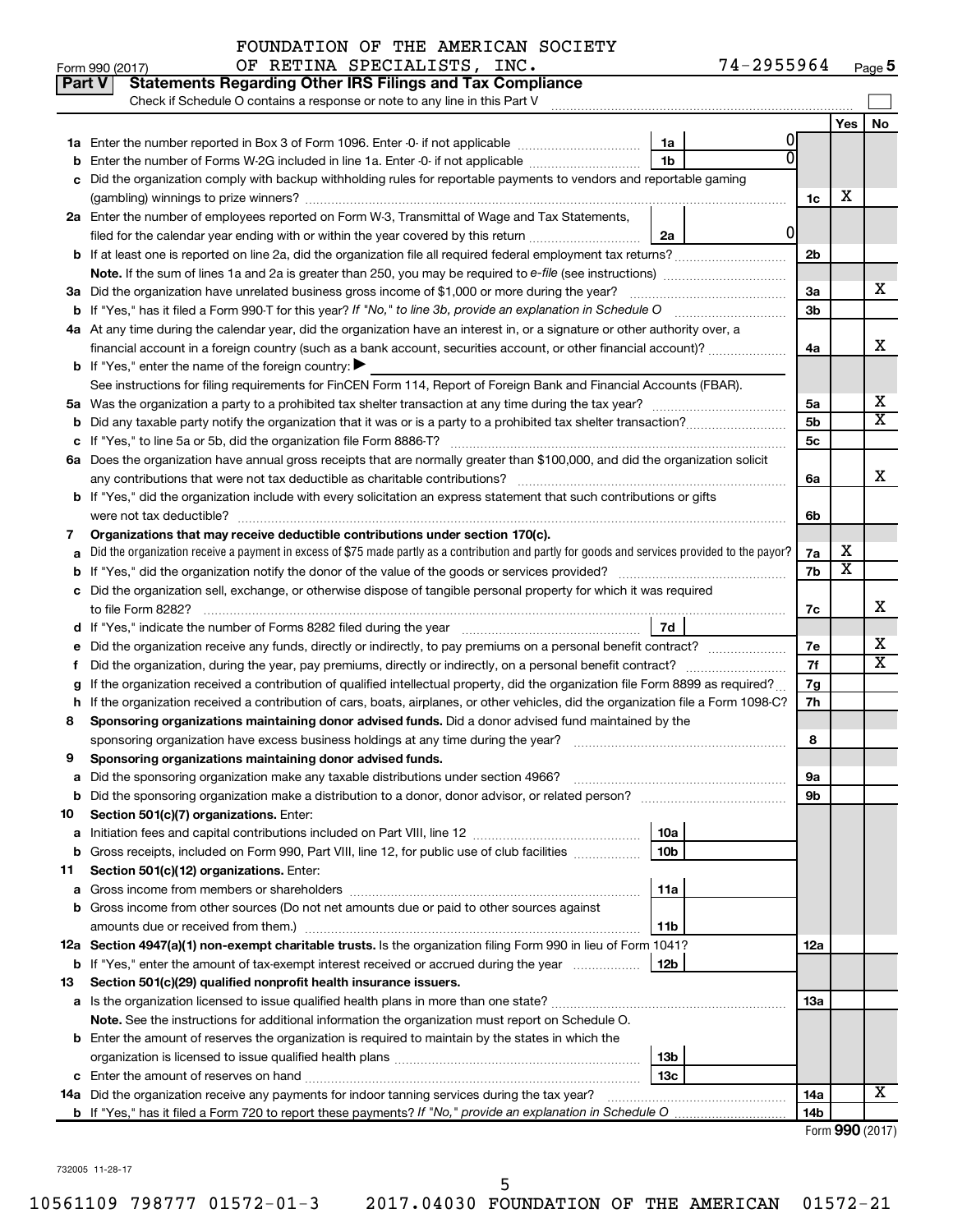$\Gamma$ Form 990 (2017) OF RETINA SPECIALISTS, INC。 /4-Z955964 Page  $\frac{74-2955964}{7}$  Page 6 OF RETINA SPECIALISTS, INC. 74-2955964

|    |                                                                                                                                           |    |                 |                         | $\boxed{\textbf{X}}$    |
|----|-------------------------------------------------------------------------------------------------------------------------------------------|----|-----------------|-------------------------|-------------------------|
|    | <b>Section A. Governing Body and Management</b>                                                                                           |    |                 |                         |                         |
|    |                                                                                                                                           |    |                 | Yes                     | No                      |
|    | 1a Enter the number of voting members of the governing body at the end of the tax year manuscom                                           | 1a | 32              |                         |                         |
|    | If there are material differences in voting rights among members of the governing body, or if the governing                               |    |                 |                         |                         |
|    | body delegated broad authority to an executive committee or similar committee, explain in Schedule O.                                     |    |                 |                         |                         |
| b  | Enter the number of voting members included in line 1a, above, who are independent manuscrition                                           | 1b | 32              |                         |                         |
| 2  | Did any officer, director, trustee, or key employee have a family relationship or a business relationship with any other                  |    |                 |                         |                         |
|    | officer, director, trustee, or key employee?                                                                                              |    | $\mathbf{2}$    |                         | х                       |
| 3  | Did the organization delegate control over management duties customarily performed by or under the direct supervision                     |    |                 |                         |                         |
|    |                                                                                                                                           |    | 3               |                         | Χ                       |
| 4  | Did the organization make any significant changes to its governing documents since the prior Form 990 was filed?                          |    | 4               |                         | $\overline{\textbf{x}}$ |
| 5  |                                                                                                                                           |    | 5               |                         | $\overline{\mathbf{X}}$ |
| 6  |                                                                                                                                           |    | 6               |                         | $\overline{\textbf{X}}$ |
| 7a | Did the organization have members, stockholders, or other persons who had the power to elect or appoint one or                            |    |                 |                         |                         |
|    |                                                                                                                                           |    | 7a              | х                       |                         |
|    | <b>b</b> Are any governance decisions of the organization reserved to (or subject to approval by) members, stockholders, or               |    |                 |                         |                         |
|    | persons other than the governing body?                                                                                                    |    | 7b              |                         | x                       |
| 8  | Did the organization contemporaneously document the meetings held or written actions undertaken during the year by the following:         |    |                 |                         |                         |
| а  |                                                                                                                                           |    | 8a              | х                       |                         |
|    |                                                                                                                                           |    | 8b              | $\overline{\mathbf{X}}$ |                         |
| 9  | Is there any officer, director, trustee, or key employee listed in Part VII, Section A, who cannot be reached at the                      |    |                 |                         |                         |
|    |                                                                                                                                           |    | 9               |                         | х                       |
|    | Section B. Policies (This Section B requests information about policies not required by the Internal Revenue Code.)                       |    |                 |                         |                         |
|    |                                                                                                                                           |    |                 | Yes                     | No                      |
|    |                                                                                                                                           |    | 10a             |                         | х                       |
|    | <b>b</b> If "Yes," did the organization have written policies and procedures governing the activities of such chapters, affiliates,       |    |                 |                         |                         |
|    |                                                                                                                                           |    | 10 <sub>b</sub> |                         |                         |
|    | 11a Has the organization provided a complete copy of this Form 990 to all members of its governing body before filing the form?           |    | 11a             | X                       |                         |
|    | <b>b</b> Describe in Schedule O the process, if any, used by the organization to review this Form 990.                                    |    |                 |                         |                         |
|    | 12a Did the organization have a written conflict of interest policy? If "No," go to line 13                                               |    | 12a             | х                       |                         |
|    | Were officers, directors, or trustees, and key employees required to disclose annually interests that could give rise to conflicts?       |    | 12 <sub>b</sub> | $\overline{\mathbf{X}}$ |                         |
|    | c Did the organization regularly and consistently monitor and enforce compliance with the policy? If "Yes," describe                      |    |                 |                         |                         |
|    | in Schedule O how this was done manufactured and continuum and contact the was done manufactured and contact t                            |    | 12c             | х                       |                         |
|    |                                                                                                                                           |    | 13              | $\overline{\mathbf{X}}$ |                         |
| 14 | Did the organization have a written document retention and destruction policy? [111] [12] manument contains an                            |    | 14              | $\overline{\text{x}}$   |                         |
| 15 | Did the process for determining compensation of the following persons include a review and approval by independent                        |    |                 |                         |                         |
|    | persons, comparability data, and contemporaneous substantiation of the deliberation and decision?                                         |    |                 |                         |                         |
| a  |                                                                                                                                           |    | 15a             |                         | х                       |
|    |                                                                                                                                           |    | 15b             |                         | $\overline{\textbf{X}}$ |
|    | If "Yes" to line 15a or 15b, describe the process in Schedule O (see instructions).                                                       |    |                 |                         |                         |
|    | 16a Did the organization invest in, contribute assets to, or participate in a joint venture or similar arrangement with a                 |    |                 |                         |                         |
|    | taxable entity during the year?                                                                                                           |    | 16a             |                         | х                       |
|    | b If "Yes," did the organization follow a written policy or procedure requiring the organization to evaluate its participation            |    |                 |                         |                         |
|    | in joint venture arrangements under applicable federal tax law, and take steps to safeguard the organization's                            |    |                 |                         |                         |
|    | exempt status with respect to such arrangements?                                                                                          |    | 16b             |                         |                         |
|    | <b>Section C. Disclosure</b>                                                                                                              |    |                 |                         |                         |
| 17 | List the states with which a copy of this Form 990 is required to be filed $\blacktriangleright$ IL                                       |    |                 |                         |                         |
| 18 | Section 6104 requires an organization to make its Forms 1023 (or 1024 if applicable), 990, and 990-T (Section 501(c)(3)s only) available  |    |                 |                         |                         |
|    | for public inspection. Indicate how you made these available. Check all that apply.                                                       |    |                 |                         |                         |
|    | $\lfloor x \rfloor$ Upon request<br>Another's website<br>Other (explain in Schedule O)<br>Own website                                     |    |                 |                         |                         |
| 19 | Describe in Schedule O whether (and if so, how) the organization made its governing documents, conflict of interest policy, and financial |    |                 |                         |                         |
|    | statements available to the public during the tax year.                                                                                   |    |                 |                         |                         |
|    | State the name, address, and telephone number of the person who possesses the organization's books and records:                           |    |                 |                         |                         |
|    | JILL BLIM - 312-578-8760                                                                                                                  |    |                 |                         |                         |
|    |                                                                                                                                           |    |                 |                         |                         |
|    |                                                                                                                                           |    |                 |                         |                         |
| 20 | 20 N WACKER DRIVE, SUITE 2030, CHICAGO, IL<br>60606                                                                                       |    |                 |                         |                         |
|    | 732006 11-28-17<br>6                                                                                                                      |    |                 | Form 990 (2017)         |                         |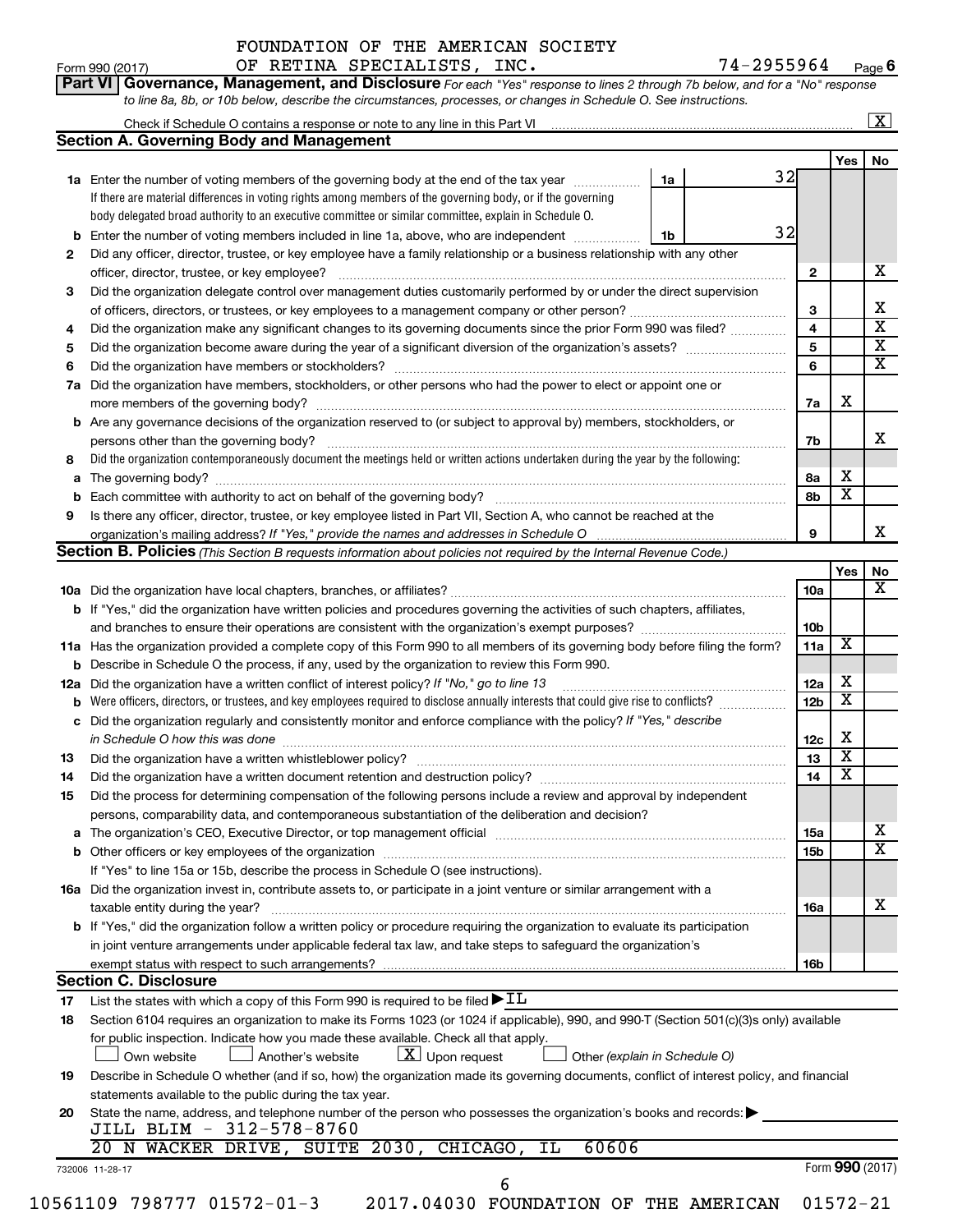| FOUNDATION OF THE AMERICAN SOCIETY |  |  |  |
|------------------------------------|--|--|--|
|------------------------------------|--|--|--|

 $\Box$ 

| Part VII Compensation of Officers, Directors, Trustees, Key Employees, Highest Compensated |  |
|--------------------------------------------------------------------------------------------|--|
| <b>Employees, and Independent Contractors</b>                                              |  |

#### Check if Schedule O contains a response or note to any line in this Part VII

**Section A. Officers, Directors, Trustees, Key Employees, and Highest Compensated Employees**

**1a**  Complete this table for all persons required to be listed. Report compensation for the calendar year ending with or within the organization's tax year.

**•** List all of the organization's current officers, directors, trustees (whether individuals or organizations), regardless of amount of compensation.

**•** List all of the organization's **current** key employees, if any. See instructions for definition of "key employee." Enter -0- in columns  $(D)$ ,  $(E)$ , and  $(F)$  if no compensation was paid.

**•** List the organization's five current highest compensated employees (other than an officer, director, trustee, or key employee) who received report-

**•** List all of the organization's former officers, key employees, and highest compensated employees who received more than \$100,000 of able compensation (Box 5 of Form W-2 and/or Box 7 of Form 1099-MISC) of more than \$100,000 from the organization and any related organizations. reportable compensation from the organization and any related organizations.

**•** List all of the organization's former directors or trustees that received, in the capacity as a former director or trustee of the organization, more than \$10,000 of reportable compensation from the organization and any related organizations.

List persons in the following order: individual trustees or directors; institutional trustees; officers; key employees; highest compensated employees; and former such persons.

 $\boxed{\textbf{X}}$  Check this box if neither the organization nor any related organization compensated any current officer, director, or trustee.

| (A)                               | (B)                  |                                |                                                                  |             | (C)          |                                 |        | (D)             | (E)             | (F)                         |
|-----------------------------------|----------------------|--------------------------------|------------------------------------------------------------------|-------------|--------------|---------------------------------|--------|-----------------|-----------------|-----------------------------|
| Name and Title                    | Average              |                                | (do not check more than one                                      | Position    |              |                                 |        | Reportable      | Reportable      | Estimated                   |
|                                   | hours per            |                                | box, unless person is both an<br>officer and a director/trustee) |             |              |                                 |        | compensation    | compensation    | amount of                   |
|                                   | week                 |                                |                                                                  |             |              |                                 |        | from            | from related    | other                       |
|                                   | (list any            |                                |                                                                  |             |              |                                 |        | the             | organizations   | compensation                |
|                                   | hours for<br>related |                                |                                                                  |             |              |                                 |        | organization    | (W-2/1099-MISC) | from the                    |
|                                   | organizations        |                                |                                                                  |             |              |                                 |        | (W-2/1099-MISC) |                 | organization<br>and related |
|                                   | below                |                                |                                                                  |             |              |                                 |        |                 |                 | organizations               |
|                                   | line)                | Individual trustee or director | Institutional trustee                                            | Officer     | Key employee | Highest compensated<br>employee | Former |                 |                 |                             |
| TAREK HASSAN, MD<br>(1)           | 1.00                 |                                |                                                                  |             |              |                                 |        |                 |                 |                             |
| PRESIDENT                         |                      | X                              |                                                                  | $\mathbf X$ |              |                                 |        | $\mathbf 0$ .   | $\mathbf 0$ .   | $\mathbf 0$ .               |
| (2)<br>CARL AWH, MD               | 1.00                 |                                |                                                                  |             |              |                                 |        |                 |                 |                             |
| <b>TREASURER</b>                  |                      | $\mathbf X$                    |                                                                  | $\mathbf X$ |              |                                 |        | $\mathbf 0$ .   | $\mathbf 0$ .   | $\mathbf 0$ .               |
| (3)<br>PHIL FERRONE, MD           | 1.00                 |                                |                                                                  |             |              |                                 |        |                 |                 |                             |
| <b>SECRETARY</b>                  |                      | $\mathbf X$                    |                                                                  | $\mathbf X$ |              |                                 |        | 0.              | $\mathbf 0$ .   | $\mathbf 0$ .               |
| (4)<br>MARK S. HUMAYUN, MD, PHD   | 1.00                 |                                |                                                                  |             |              |                                 |        |                 |                 |                             |
| <b>DIRECTOR</b>                   |                      | $\mathbf X$                    |                                                                  |             |              |                                 |        | 0               | $\mathbf 0$     | $\mathbf 0$ .               |
| (5)<br>JUDY E. KIM                | 1.00                 |                                |                                                                  |             |              |                                 |        |                 |                 |                             |
| <b>DIRECTOR</b>                   |                      | X                              |                                                                  |             |              |                                 |        | 0               | $\mathbf 0$ .   | 0.                          |
| TIMOTHY G. MURRAY, MD, MBA<br>(6) | 1.00                 |                                |                                                                  |             |              |                                 |        |                 |                 |                             |
| <b>DIRECTOR</b>                   |                      | X                              |                                                                  |             |              |                                 |        | 0               | $\mathbf 0$ .   | $\mathbf 0$ .               |
| (7)<br>JOHN S. POLLACK, MD        | 1.00                 |                                |                                                                  |             |              |                                 |        |                 |                 |                             |
| <b>DIRECTOR</b>                   |                      | X                              |                                                                  |             |              |                                 |        | $\mathbf 0$ .   | $\mathbf 0$ .   | $\mathbf 0$ .               |
| (8)<br>JONATHAN PRENNER, MD       | 1.00                 |                                |                                                                  |             |              |                                 |        |                 |                 |                             |
| <b>DIRECTOR</b>                   |                      | X                              |                                                                  |             |              |                                 |        | 0               | $\mathbf 0$     | $\mathbf 0$ .               |
| (9)<br>ROBERT L. AVERY, MD        | 1.00                 |                                |                                                                  |             |              |                                 |        |                 |                 |                             |
| <b>DIRECTOR</b>                   |                      | X                              |                                                                  |             |              |                                 |        | 0               | $\mathbf 0$ .   | $\mathbf 0$ .               |
| (10) SOPHIE J. BAKRI, MD          | 1.00                 |                                |                                                                  |             |              |                                 |        |                 |                 |                             |
| <b>DIRECTOR</b>                   |                      | X                              |                                                                  |             |              |                                 |        | $\mathbf 0$ .   | $\mathbf 0$ .   | 0.                          |
| (11) AUDINA BERROCAL, MD          | 1.00                 |                                |                                                                  |             |              |                                 |        |                 |                 |                             |
| <b>DIRECTOR</b>                   |                      | $\mathbf X$                    |                                                                  |             |              |                                 |        | 0.              | $\mathbf 0$ .   | $\mathbf 0$ .               |
| (12) JERALD A. BOVINO, MD         | 1.00                 |                                |                                                                  |             |              |                                 |        |                 |                 |                             |
| <b>DIRECTOR</b>                   |                      | X                              |                                                                  |             |              |                                 |        | 0               | $\mathbf 0$ .   | $\mathbf 0$ .               |
| (13) DAVID M. BROWN, MD           | 1.00                 |                                |                                                                  |             |              |                                 |        |                 |                 |                             |
| <b>DIRECTOR</b>                   |                      | X                              |                                                                  |             |              |                                 |        | $\mathbf 0$     | $\mathbf 0$     | $\mathbf 0$ .               |
| (14) PRAVIN U. DUGEL, MD          | 1.00                 |                                |                                                                  |             |              |                                 |        |                 |                 |                             |
| <b>DIRECTOR</b>                   |                      | $\mathbf X$                    |                                                                  |             |              |                                 |        | $\mathbf 0$     | $\mathbf 0$ .   | $\mathbf 0$ .               |
| (15) EHAB N. EL-RAYES, MD, PHD    | 1.00                 |                                |                                                                  |             |              |                                 |        |                 |                 |                             |
| <b>DIRECTOR</b>                   |                      | X                              |                                                                  |             |              |                                 |        | 0               | 0.              | 0.                          |
| (16) DEAN ELIOTT, MD              | 1.00                 |                                |                                                                  |             |              |                                 |        |                 |                 |                             |
| <b>DIRECTOR</b>                   |                      | X                              |                                                                  |             |              |                                 |        | $\mathbf 0$     | $\mathbf 0$     | $\mathbf 0$ .               |
| (17) GEOFFREY G. EMERSON, MD, PHD | 1.00                 |                                |                                                                  |             |              |                                 |        |                 |                 |                             |
| <b>DIRECTOR</b>                   |                      | X                              |                                                                  |             |              |                                 |        | 0.              | $\mathbf 0$     | $0$ .                       |
| 732007 11-28-17                   |                      |                                |                                                                  |             |              |                                 |        |                 |                 | Form 990 (2017)             |

10561109 798777 01572-01-3 2017.04030 FOUNDATION OF THE AMERICAN 01572-21

7

Form (2017) **990**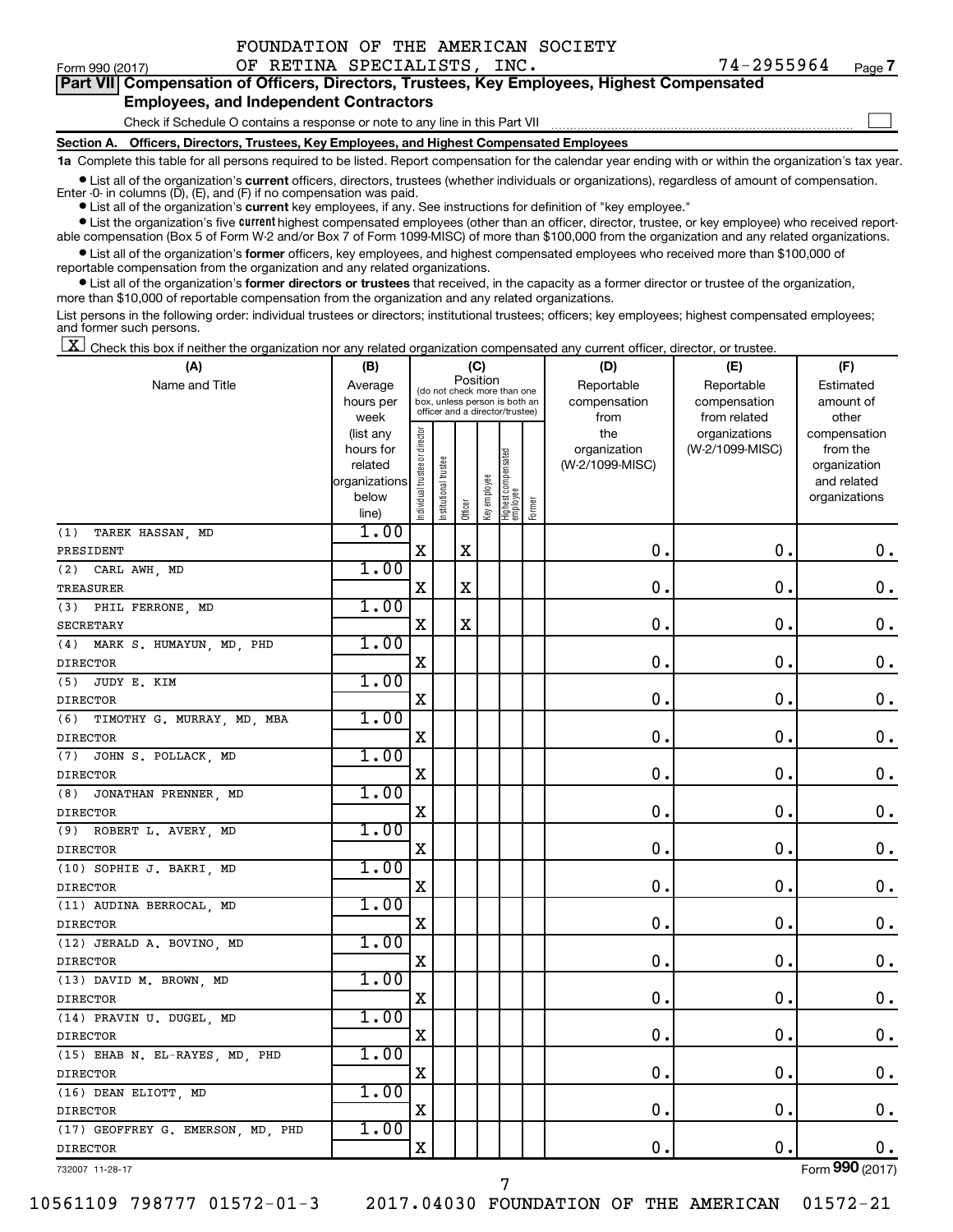| OF RETINA SPECIALISTS, INC.<br>Form 990 (2017)                                                                                                                                                                                       |                                                         |                                |                       |          |              |                                                                                                 |        |                                                  | 74-2955964                                                         |          |                                              |                                        | Page 8                 |
|--------------------------------------------------------------------------------------------------------------------------------------------------------------------------------------------------------------------------------------|---------------------------------------------------------|--------------------------------|-----------------------|----------|--------------|-------------------------------------------------------------------------------------------------|--------|--------------------------------------------------|--------------------------------------------------------------------|----------|----------------------------------------------|----------------------------------------|------------------------|
| Part VII Section A. Officers, Directors, Trustees, Key Employees, and Highest Compensated Employees (continued)                                                                                                                      |                                                         |                                |                       |          |              |                                                                                                 |        |                                                  |                                                                    |          |                                              |                                        |                        |
| (B)<br>(A)<br>Average<br>Name and title<br>hours per<br>week<br>(list any                                                                                                                                                            |                                                         |                                |                       | Position | (C)          | (do not check more than one<br>box, unless person is both an<br>officer and a director/trustee) |        | (D)<br>Reportable<br>compensation<br>from<br>the | (E)<br>Reportable<br>compensation<br>from related<br>organizations |          | compensation                                 | (F)<br>Estimated<br>amount of<br>other |                        |
|                                                                                                                                                                                                                                      | hours for<br>related<br>organizations<br>below<br>line) | Individual trustee or director | Institutional trustee | Officer  | Key employee | Highest compensated<br>employee                                                                 | Former | organization<br>(W-2/1099-MISC)                  | (W-2/1099-MISC)                                                    |          | organization<br>and related<br>organizations | from the                               |                        |
| (18) JUSTIN GOTTLIEB, MD<br><b>DIRECTOR</b>                                                                                                                                                                                          | 1.00                                                    | Χ                              |                       |          |              |                                                                                                 |        | 0.                                               |                                                                    | 0.       |                                              |                                        | $0$ .                  |
| (19) JEFFREY S. HEIER, MD                                                                                                                                                                                                            | 1.00                                                    |                                |                       |          |              |                                                                                                 |        |                                                  |                                                                    |          |                                              |                                        |                        |
| <b>DIRECTOR</b>                                                                                                                                                                                                                      |                                                         | Χ                              |                       |          |              |                                                                                                 |        | 0.                                               |                                                                    | 0.       |                                              |                                        | 0.                     |
| (20) SUBER S. HUANG, MD, MBA                                                                                                                                                                                                         | 1.00                                                    |                                |                       |          |              |                                                                                                 |        |                                                  |                                                                    |          |                                              |                                        |                        |
| <b>DIRECTOR</b>                                                                                                                                                                                                                      |                                                         | Χ                              |                       |          |              |                                                                                                 |        | 0.                                               |                                                                    | 0.       |                                              |                                        | 0.                     |
| (21) G. BAKER HUBBARD                                                                                                                                                                                                                | 1.00                                                    |                                |                       |          |              |                                                                                                 |        |                                                  |                                                                    |          |                                              |                                        |                        |
| <b>DIRECTOR</b>                                                                                                                                                                                                                      |                                                         | Χ                              |                       |          |              |                                                                                                 |        | 0.                                               |                                                                    | 0.       |                                              |                                        | 0.                     |
| (22) J. MICHAEL JUMPER, MD<br><b>DIRECTOR</b>                                                                                                                                                                                        | 1.00                                                    | Χ                              |                       |          |              |                                                                                                 |        | 0.                                               |                                                                    | 0.       |                                              |                                        | $0$ .                  |
| (23) ROY A. LEVIT, MD                                                                                                                                                                                                                | 1.00                                                    |                                |                       |          |              |                                                                                                 |        |                                                  |                                                                    |          |                                              |                                        |                        |
| <b>DIRECTOR</b>                                                                                                                                                                                                                      |                                                         | Χ                              |                       |          |              |                                                                                                 |        | 0.                                               |                                                                    | 0.       |                                              |                                        | 0.                     |
| (24) JENNIFER I. KIM, MD                                                                                                                                                                                                             | 1.00                                                    |                                |                       |          |              |                                                                                                 |        |                                                  |                                                                    |          |                                              |                                        |                        |
| <b>DIRECTOR</b>                                                                                                                                                                                                                      |                                                         | Χ                              |                       |          |              |                                                                                                 |        | 0.                                               | 0.                                                                 |          |                                              | 0.                                     |                        |
| (25) LISA C. OLMOS DE KOO, MD, MBA                                                                                                                                                                                                   | 1.00                                                    |                                |                       |          |              |                                                                                                 |        |                                                  |                                                                    |          |                                              |                                        |                        |
| <b>DIRECTOR</b>                                                                                                                                                                                                                      |                                                         | Χ                              |                       |          |              |                                                                                                 |        | 0.                                               |                                                                    | 0.       |                                              |                                        | $0$ .                  |
| (26) KOUROUS A. REZAEI, MD                                                                                                                                                                                                           | 1.00                                                    |                                |                       |          |              |                                                                                                 |        |                                                  |                                                                    |          |                                              |                                        |                        |
| <b>DIRECTOR</b>                                                                                                                                                                                                                      |                                                         | $\mathbf X$                    |                       |          |              |                                                                                                 |        | 0.<br>$\overline{0}$ .                           |                                                                    | 0.<br>σ. |                                              |                                        | 0.<br>$\overline{0}$ . |
|                                                                                                                                                                                                                                      |                                                         |                                |                       |          |              |                                                                                                 |        | $\overline{0}$ .                                 |                                                                    | σ.       |                                              |                                        | $\overline{0}$ .       |
|                                                                                                                                                                                                                                      |                                                         |                                |                       |          |              |                                                                                                 |        | σ.                                               |                                                                    | σ.       |                                              |                                        | $\overline{0}$ .       |
| Total number of individuals (including but not limited to those listed above) who received more than \$100,000 of reportable<br>$\mathbf{2}$                                                                                         |                                                         |                                |                       |          |              |                                                                                                 |        |                                                  |                                                                    |          |                                              |                                        |                        |
| compensation from the organization $\blacktriangleright$                                                                                                                                                                             |                                                         |                                |                       |          |              |                                                                                                 |        |                                                  |                                                                    |          |                                              |                                        | 0                      |
|                                                                                                                                                                                                                                      |                                                         |                                |                       |          |              |                                                                                                 |        |                                                  |                                                                    |          |                                              | Yes                                    | No                     |
| Did the organization list any former officer, director, or trustee, key employee, or highest compensated employee on<br>3                                                                                                            |                                                         |                                |                       |          |              |                                                                                                 |        |                                                  |                                                                    |          |                                              |                                        |                        |
|                                                                                                                                                                                                                                      |                                                         |                                |                       |          |              |                                                                                                 |        |                                                  |                                                                    |          | 3                                            |                                        | x                      |
| For any individual listed on line 1a, is the sum of reportable compensation and other compensation from the organization<br>4<br>and related organizations greater than \$150,000? If "Yes," complete Schedule J for such individual |                                                         |                                |                       |          |              |                                                                                                 |        |                                                  |                                                                    |          | 4                                            |                                        | X                      |
| Did any person listed on line 1a receive or accrue compensation from any unrelated organization or individual for services<br>5                                                                                                      |                                                         |                                |                       |          |              |                                                                                                 |        |                                                  |                                                                    |          |                                              |                                        |                        |
| rendered to the organization? If "Yes," complete Schedule J for such person manufacture content content content                                                                                                                      |                                                         |                                |                       |          |              |                                                                                                 |        |                                                  |                                                                    |          | 5                                            |                                        | X                      |
| <b>Section B. Independent Contractors</b>                                                                                                                                                                                            |                                                         |                                |                       |          |              |                                                                                                 |        |                                                  |                                                                    |          |                                              |                                        |                        |
| 1<br>Complete this table for your five highest compensated independent contractors that received more than \$100,000 of compensation from                                                                                            |                                                         |                                |                       |          |              |                                                                                                 |        |                                                  |                                                                    |          |                                              |                                        |                        |
| the organization. Report compensation for the calendar year ending with or within the organization's tax year.<br>(A)                                                                                                                |                                                         |                                |                       |          |              |                                                                                                 |        | (B)                                              |                                                                    |          | (C)                                          |                                        |                        |
| Name and business address                                                                                                                                                                                                            |                                                         |                                | <b>NONE</b>           |          |              |                                                                                                 |        | Description of services                          |                                                                    |          | Compensation                                 |                                        |                        |
|                                                                                                                                                                                                                                      |                                                         |                                |                       |          |              |                                                                                                 |        |                                                  |                                                                    |          |                                              |                                        |                        |
|                                                                                                                                                                                                                                      |                                                         |                                |                       |          |              |                                                                                                 |        |                                                  |                                                                    |          |                                              |                                        |                        |

| 2 Total number of independent contractors (including but not limited to those listed above) who received more than |                 |
|--------------------------------------------------------------------------------------------------------------------|-----------------|
| \$100,000 of compensation from the organization                                                                    |                 |
| SEE PART VII, SECTION A CONTINUATION SHEETS                                                                        | Form 990 (2017) |

| 732008 11-28-17 |
|-----------------|
|                 |

8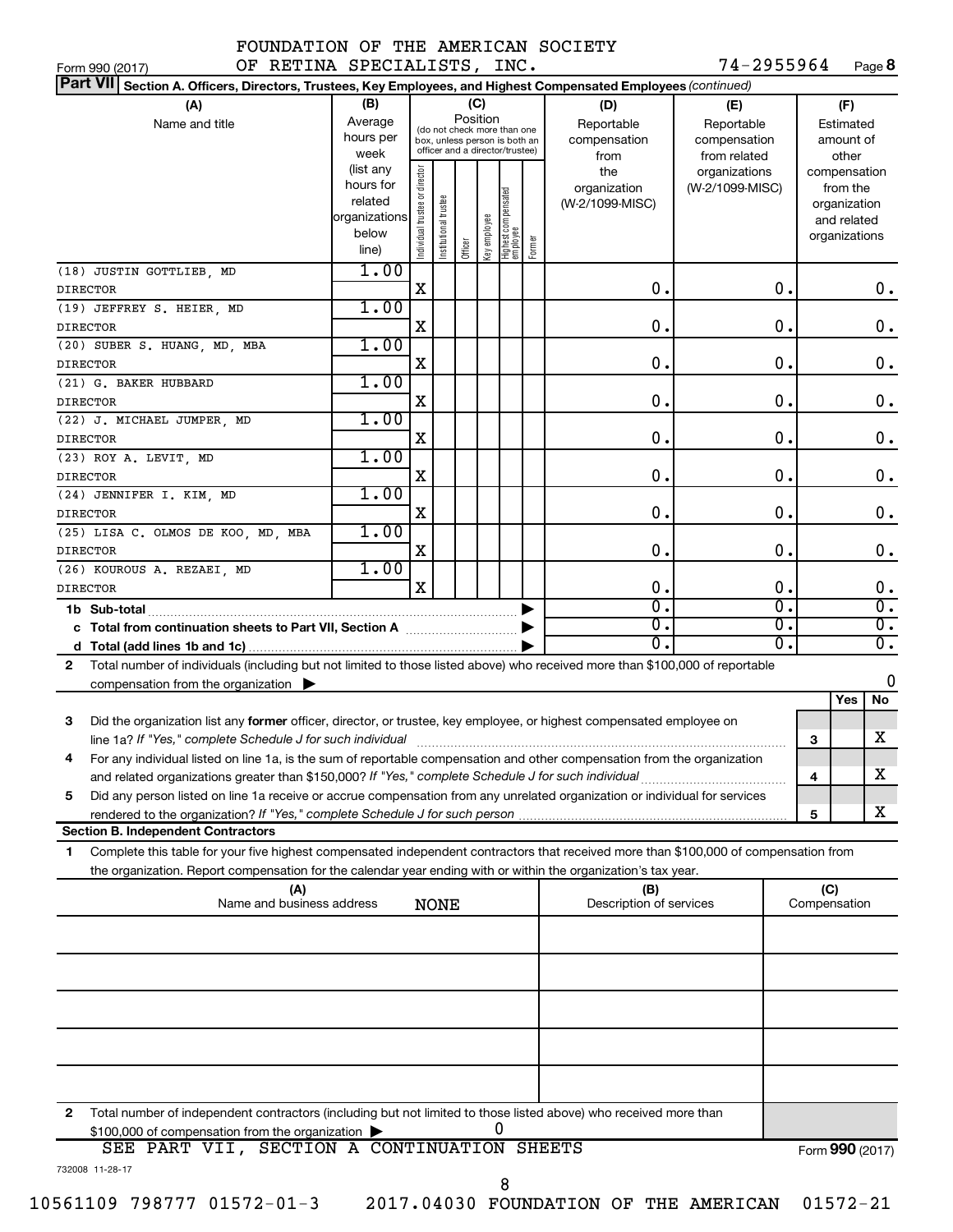#### FOUNDATION OF THE AMERICAN SOCIETY OF RETINA SPECIALISTS, INC. 74-2955964

| Part VII Section A. Officers, Directors, Trustees, Key Employees, and Highest Compensated Employees (continued) |                                                                                              |                                |                                                 |         |                 |                              |        |                                                                |                                                                  |                                                                                                |
|-----------------------------------------------------------------------------------------------------------------|----------------------------------------------------------------------------------------------|--------------------------------|-------------------------------------------------|---------|-----------------|------------------------------|--------|----------------------------------------------------------------|------------------------------------------------------------------|------------------------------------------------------------------------------------------------|
| (A)<br>Name and title                                                                                           | (B)<br>Average                                                                               |                                |                                                 |         | (C)<br>Position |                              |        | (D)<br>Reportable                                              | (E)<br>Reportable                                                | (F)<br>Estimated                                                                               |
|                                                                                                                 | hours<br>per<br>week<br>(list any<br>hours for<br>related<br>organizations<br>below<br>line) | Individual trustee or director | (check all that apply)<br>Institutional trustee | Officer | Key employee    | Highest compensated employee | Former | compensation<br>from<br>the<br>organization<br>(W-2/1099-MISC) | compensation<br>from related<br>organizations<br>(W-2/1099-MISC) | amount of<br>other<br>compensation<br>from the<br>organization<br>and related<br>organizations |
| (27) STANISLAO RIZZO, MD<br>DIRECTOR                                                                            | 1.00                                                                                         | $\mathbf X$                    |                                                 |         |                 |                              |        | 0.                                                             | 0.                                                               | $\mathbf 0$ .                                                                                  |
| (28) REGINALD J. SANDERS, MD<br>DIRECTOR                                                                        | 1.00                                                                                         | $\mathbf X$                    |                                                 |         |                 |                              |        | 0.                                                             | $\mathbf 0$ .                                                    | $\mathbf 0$ .                                                                                  |
| (29) GAURAV K. SHAH, MD<br>DIRECTOR                                                                             | 1.00                                                                                         | $\mathbf X$                    |                                                 |         |                 |                              |        | 0.                                                             | $\mathbf 0$ .                                                    | $\mathbf 0$ .                                                                                  |
| (30) RISHI P. SINGH, MD<br>DIRECTOR                                                                             | 1.00                                                                                         | $\mathbf X$                    |                                                 |         |                 |                              |        | 0.                                                             | $\mathbf 0$ .                                                    | $0$ .                                                                                          |
| (31) JOHN T. THOMPSON, MD<br>DIRECTOR                                                                           | 1.00                                                                                         | $\mathbf X$                    |                                                 |         |                 |                              |        | 0.                                                             | $\mathbf 0$ .                                                    | $\mathbf 0$ .                                                                                  |
| (32) ALLEN Z. VERNE, MD<br>DIRECTOR                                                                             | 1.00                                                                                         | $\mathbf X$                    |                                                 |         |                 |                              |        | $\mathbf 0$ .                                                  | $\mathbf 0$ .                                                    | $\mathbf 0$ .                                                                                  |
|                                                                                                                 |                                                                                              |                                |                                                 |         |                 |                              |        |                                                                |                                                                  |                                                                                                |
|                                                                                                                 |                                                                                              |                                |                                                 |         |                 |                              |        |                                                                |                                                                  |                                                                                                |
|                                                                                                                 |                                                                                              |                                |                                                 |         |                 |                              |        |                                                                |                                                                  |                                                                                                |
|                                                                                                                 |                                                                                              |                                |                                                 |         |                 |                              |        |                                                                |                                                                  |                                                                                                |
|                                                                                                                 |                                                                                              |                                |                                                 |         |                 |                              |        |                                                                |                                                                  |                                                                                                |
|                                                                                                                 |                                                                                              |                                |                                                 |         |                 |                              |        |                                                                |                                                                  |                                                                                                |
|                                                                                                                 |                                                                                              |                                |                                                 |         |                 |                              |        |                                                                |                                                                  |                                                                                                |
|                                                                                                                 |                                                                                              |                                |                                                 |         |                 |                              |        |                                                                |                                                                  |                                                                                                |
|                                                                                                                 |                                                                                              |                                |                                                 |         |                 |                              |        |                                                                |                                                                  |                                                                                                |
|                                                                                                                 |                                                                                              |                                |                                                 |         |                 |                              |        |                                                                |                                                                  |                                                                                                |
|                                                                                                                 |                                                                                              |                                |                                                 |         |                 |                              |        |                                                                |                                                                  |                                                                                                |
|                                                                                                                 |                                                                                              |                                |                                                 |         |                 |                              |        |                                                                |                                                                  |                                                                                                |
|                                                                                                                 |                                                                                              |                                |                                                 |         |                 |                              |        |                                                                |                                                                  |                                                                                                |
|                                                                                                                 |                                                                                              |                                |                                                 |         |                 |                              |        |                                                                |                                                                  |                                                                                                |
| Total to Part VII, Section A, line 1c                                                                           |                                                                                              |                                |                                                 |         |                 |                              |        |                                                                |                                                                  |                                                                                                |

732201 04-01-17

Form 990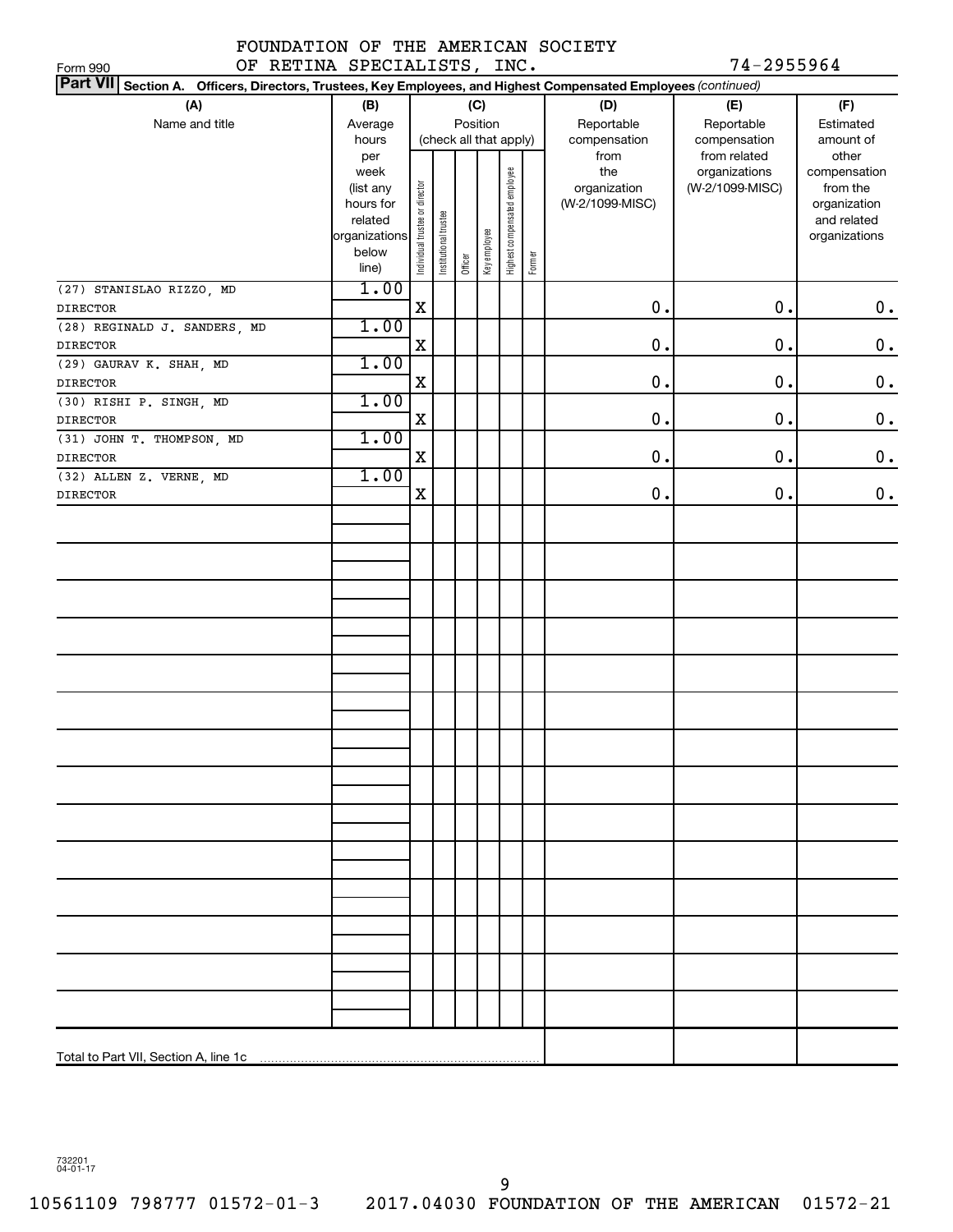| (B)<br>(C)<br>(A)<br>(D)<br>Revenue excluded<br>Related or<br>Unrelated<br>Total revenue<br>from tax under<br>exempt function<br>business<br>sections<br>512 - 514<br>revenue<br>revenue<br>Contributions, Gifts, Grants<br>and Other Similar Amounts<br>1 a Federated campaigns<br>1a<br>1 <sub>b</sub><br>b<br>1 <sub>c</sub><br>c Fundraising events<br>1 <sub>d</sub><br>d Related organizations<br>Government grants (contributions)<br>1e<br>е<br>f All other contributions, gifts, grants, and<br>66,896.<br>similar amounts not included above<br>1f<br>Noncash contributions included in lines 1a-1f: \$<br>g<br>66,896.<br><b>Business Code</b><br>Program Service<br>Revenue<br>2a<br>b<br><u> 1980 - Johann Barbara, martin amerikan basar dan berasal dan berasal dalam basar dalam basar dalam basar dala</u><br>с<br>the control of the control of the control of the control of the control of<br>d<br>the contract of the contract of the contract of the<br>е<br>▶<br>3<br>Investment income (including dividends, interest, and<br>3,413.<br>3,413.<br>▶<br>Income from investment of tax-exempt bond proceeds<br>4<br>5<br>(i) Real<br>(ii) Personal<br>6 a Gross rents<br>Less: rental expenses<br>b<br>Rental income or (loss)<br>с<br>▶<br>7 a Gross amount from sales of<br>(i) Securities<br>(ii) Other<br>assets other than inventory<br><b>b</b> Less: cost or other basis<br>and sales expenses<br>▶<br>8 a Gross income from fundraising events (not<br><b>Other Revenue</b><br>including \$<br>of<br>contributions reported on line 1c). See<br>b<br>c Net income or (loss) from fundraising events<br>▶<br>.<br>9 a Gross income from gaming activities. See<br>b<br>c Net income or (loss) from gaming activities<br>▶<br>10 a Gross sales of inventory, less returns<br>b<br>c Net income or (loss) from sales of inventory<br>▶<br>Miscellaneous Revenue<br><b>Business Code</b><br>11 a FORGIVENESS OF DEBT<br>90,000.<br>90,000.<br>900099<br>1,344.<br>900099<br>1,344.<br><b>b OTHER INCOME</b><br>с<br>91,344.<br>$\blacktriangleright$<br>3,413.<br>161,653.<br>91,344.<br>0.<br>12<br>Form 990 (2017)<br>732009 11-28-17 | <b>Part VIII</b> | <b>Statement of Revenue</b> |  |  |  |
|-------------------------------------------------------------------------------------------------------------------------------------------------------------------------------------------------------------------------------------------------------------------------------------------------------------------------------------------------------------------------------------------------------------------------------------------------------------------------------------------------------------------------------------------------------------------------------------------------------------------------------------------------------------------------------------------------------------------------------------------------------------------------------------------------------------------------------------------------------------------------------------------------------------------------------------------------------------------------------------------------------------------------------------------------------------------------------------------------------------------------------------------------------------------------------------------------------------------------------------------------------------------------------------------------------------------------------------------------------------------------------------------------------------------------------------------------------------------------------------------------------------------------------------------------------------------------------------------------------------------------------------------------------------------------------------------------------------------------------------------------------------------------------------------------------------------------------------------------------------------------------------------------------------------------------------------------------------------------------------------------------------------------------------------------------------------------------------------------------------------------------------------------------------------|------------------|-----------------------------|--|--|--|
|                                                                                                                                                                                                                                                                                                                                                                                                                                                                                                                                                                                                                                                                                                                                                                                                                                                                                                                                                                                                                                                                                                                                                                                                                                                                                                                                                                                                                                                                                                                                                                                                                                                                                                                                                                                                                                                                                                                                                                                                                                                                                                                                                                   |                  |                             |  |  |  |
|                                                                                                                                                                                                                                                                                                                                                                                                                                                                                                                                                                                                                                                                                                                                                                                                                                                                                                                                                                                                                                                                                                                                                                                                                                                                                                                                                                                                                                                                                                                                                                                                                                                                                                                                                                                                                                                                                                                                                                                                                                                                                                                                                                   |                  |                             |  |  |  |
|                                                                                                                                                                                                                                                                                                                                                                                                                                                                                                                                                                                                                                                                                                                                                                                                                                                                                                                                                                                                                                                                                                                                                                                                                                                                                                                                                                                                                                                                                                                                                                                                                                                                                                                                                                                                                                                                                                                                                                                                                                                                                                                                                                   |                  |                             |  |  |  |
|                                                                                                                                                                                                                                                                                                                                                                                                                                                                                                                                                                                                                                                                                                                                                                                                                                                                                                                                                                                                                                                                                                                                                                                                                                                                                                                                                                                                                                                                                                                                                                                                                                                                                                                                                                                                                                                                                                                                                                                                                                                                                                                                                                   |                  |                             |  |  |  |
|                                                                                                                                                                                                                                                                                                                                                                                                                                                                                                                                                                                                                                                                                                                                                                                                                                                                                                                                                                                                                                                                                                                                                                                                                                                                                                                                                                                                                                                                                                                                                                                                                                                                                                                                                                                                                                                                                                                                                                                                                                                                                                                                                                   |                  |                             |  |  |  |
|                                                                                                                                                                                                                                                                                                                                                                                                                                                                                                                                                                                                                                                                                                                                                                                                                                                                                                                                                                                                                                                                                                                                                                                                                                                                                                                                                                                                                                                                                                                                                                                                                                                                                                                                                                                                                                                                                                                                                                                                                                                                                                                                                                   |                  |                             |  |  |  |
|                                                                                                                                                                                                                                                                                                                                                                                                                                                                                                                                                                                                                                                                                                                                                                                                                                                                                                                                                                                                                                                                                                                                                                                                                                                                                                                                                                                                                                                                                                                                                                                                                                                                                                                                                                                                                                                                                                                                                                                                                                                                                                                                                                   |                  |                             |  |  |  |
|                                                                                                                                                                                                                                                                                                                                                                                                                                                                                                                                                                                                                                                                                                                                                                                                                                                                                                                                                                                                                                                                                                                                                                                                                                                                                                                                                                                                                                                                                                                                                                                                                                                                                                                                                                                                                                                                                                                                                                                                                                                                                                                                                                   |                  |                             |  |  |  |
|                                                                                                                                                                                                                                                                                                                                                                                                                                                                                                                                                                                                                                                                                                                                                                                                                                                                                                                                                                                                                                                                                                                                                                                                                                                                                                                                                                                                                                                                                                                                                                                                                                                                                                                                                                                                                                                                                                                                                                                                                                                                                                                                                                   |                  |                             |  |  |  |
|                                                                                                                                                                                                                                                                                                                                                                                                                                                                                                                                                                                                                                                                                                                                                                                                                                                                                                                                                                                                                                                                                                                                                                                                                                                                                                                                                                                                                                                                                                                                                                                                                                                                                                                                                                                                                                                                                                                                                                                                                                                                                                                                                                   |                  |                             |  |  |  |
|                                                                                                                                                                                                                                                                                                                                                                                                                                                                                                                                                                                                                                                                                                                                                                                                                                                                                                                                                                                                                                                                                                                                                                                                                                                                                                                                                                                                                                                                                                                                                                                                                                                                                                                                                                                                                                                                                                                                                                                                                                                                                                                                                                   |                  |                             |  |  |  |
|                                                                                                                                                                                                                                                                                                                                                                                                                                                                                                                                                                                                                                                                                                                                                                                                                                                                                                                                                                                                                                                                                                                                                                                                                                                                                                                                                                                                                                                                                                                                                                                                                                                                                                                                                                                                                                                                                                                                                                                                                                                                                                                                                                   |                  |                             |  |  |  |
|                                                                                                                                                                                                                                                                                                                                                                                                                                                                                                                                                                                                                                                                                                                                                                                                                                                                                                                                                                                                                                                                                                                                                                                                                                                                                                                                                                                                                                                                                                                                                                                                                                                                                                                                                                                                                                                                                                                                                                                                                                                                                                                                                                   |                  |                             |  |  |  |
|                                                                                                                                                                                                                                                                                                                                                                                                                                                                                                                                                                                                                                                                                                                                                                                                                                                                                                                                                                                                                                                                                                                                                                                                                                                                                                                                                                                                                                                                                                                                                                                                                                                                                                                                                                                                                                                                                                                                                                                                                                                                                                                                                                   |                  |                             |  |  |  |
|                                                                                                                                                                                                                                                                                                                                                                                                                                                                                                                                                                                                                                                                                                                                                                                                                                                                                                                                                                                                                                                                                                                                                                                                                                                                                                                                                                                                                                                                                                                                                                                                                                                                                                                                                                                                                                                                                                                                                                                                                                                                                                                                                                   |                  |                             |  |  |  |
|                                                                                                                                                                                                                                                                                                                                                                                                                                                                                                                                                                                                                                                                                                                                                                                                                                                                                                                                                                                                                                                                                                                                                                                                                                                                                                                                                                                                                                                                                                                                                                                                                                                                                                                                                                                                                                                                                                                                                                                                                                                                                                                                                                   |                  |                             |  |  |  |
|                                                                                                                                                                                                                                                                                                                                                                                                                                                                                                                                                                                                                                                                                                                                                                                                                                                                                                                                                                                                                                                                                                                                                                                                                                                                                                                                                                                                                                                                                                                                                                                                                                                                                                                                                                                                                                                                                                                                                                                                                                                                                                                                                                   |                  |                             |  |  |  |
|                                                                                                                                                                                                                                                                                                                                                                                                                                                                                                                                                                                                                                                                                                                                                                                                                                                                                                                                                                                                                                                                                                                                                                                                                                                                                                                                                                                                                                                                                                                                                                                                                                                                                                                                                                                                                                                                                                                                                                                                                                                                                                                                                                   |                  |                             |  |  |  |
|                                                                                                                                                                                                                                                                                                                                                                                                                                                                                                                                                                                                                                                                                                                                                                                                                                                                                                                                                                                                                                                                                                                                                                                                                                                                                                                                                                                                                                                                                                                                                                                                                                                                                                                                                                                                                                                                                                                                                                                                                                                                                                                                                                   |                  |                             |  |  |  |
|                                                                                                                                                                                                                                                                                                                                                                                                                                                                                                                                                                                                                                                                                                                                                                                                                                                                                                                                                                                                                                                                                                                                                                                                                                                                                                                                                                                                                                                                                                                                                                                                                                                                                                                                                                                                                                                                                                                                                                                                                                                                                                                                                                   |                  |                             |  |  |  |
|                                                                                                                                                                                                                                                                                                                                                                                                                                                                                                                                                                                                                                                                                                                                                                                                                                                                                                                                                                                                                                                                                                                                                                                                                                                                                                                                                                                                                                                                                                                                                                                                                                                                                                                                                                                                                                                                                                                                                                                                                                                                                                                                                                   |                  |                             |  |  |  |
|                                                                                                                                                                                                                                                                                                                                                                                                                                                                                                                                                                                                                                                                                                                                                                                                                                                                                                                                                                                                                                                                                                                                                                                                                                                                                                                                                                                                                                                                                                                                                                                                                                                                                                                                                                                                                                                                                                                                                                                                                                                                                                                                                                   |                  |                             |  |  |  |
|                                                                                                                                                                                                                                                                                                                                                                                                                                                                                                                                                                                                                                                                                                                                                                                                                                                                                                                                                                                                                                                                                                                                                                                                                                                                                                                                                                                                                                                                                                                                                                                                                                                                                                                                                                                                                                                                                                                                                                                                                                                                                                                                                                   |                  |                             |  |  |  |
|                                                                                                                                                                                                                                                                                                                                                                                                                                                                                                                                                                                                                                                                                                                                                                                                                                                                                                                                                                                                                                                                                                                                                                                                                                                                                                                                                                                                                                                                                                                                                                                                                                                                                                                                                                                                                                                                                                                                                                                                                                                                                                                                                                   |                  |                             |  |  |  |
|                                                                                                                                                                                                                                                                                                                                                                                                                                                                                                                                                                                                                                                                                                                                                                                                                                                                                                                                                                                                                                                                                                                                                                                                                                                                                                                                                                                                                                                                                                                                                                                                                                                                                                                                                                                                                                                                                                                                                                                                                                                                                                                                                                   |                  |                             |  |  |  |
|                                                                                                                                                                                                                                                                                                                                                                                                                                                                                                                                                                                                                                                                                                                                                                                                                                                                                                                                                                                                                                                                                                                                                                                                                                                                                                                                                                                                                                                                                                                                                                                                                                                                                                                                                                                                                                                                                                                                                                                                                                                                                                                                                                   |                  |                             |  |  |  |
|                                                                                                                                                                                                                                                                                                                                                                                                                                                                                                                                                                                                                                                                                                                                                                                                                                                                                                                                                                                                                                                                                                                                                                                                                                                                                                                                                                                                                                                                                                                                                                                                                                                                                                                                                                                                                                                                                                                                                                                                                                                                                                                                                                   |                  |                             |  |  |  |
|                                                                                                                                                                                                                                                                                                                                                                                                                                                                                                                                                                                                                                                                                                                                                                                                                                                                                                                                                                                                                                                                                                                                                                                                                                                                                                                                                                                                                                                                                                                                                                                                                                                                                                                                                                                                                                                                                                                                                                                                                                                                                                                                                                   |                  |                             |  |  |  |
|                                                                                                                                                                                                                                                                                                                                                                                                                                                                                                                                                                                                                                                                                                                                                                                                                                                                                                                                                                                                                                                                                                                                                                                                                                                                                                                                                                                                                                                                                                                                                                                                                                                                                                                                                                                                                                                                                                                                                                                                                                                                                                                                                                   |                  |                             |  |  |  |
|                                                                                                                                                                                                                                                                                                                                                                                                                                                                                                                                                                                                                                                                                                                                                                                                                                                                                                                                                                                                                                                                                                                                                                                                                                                                                                                                                                                                                                                                                                                                                                                                                                                                                                                                                                                                                                                                                                                                                                                                                                                                                                                                                                   |                  |                             |  |  |  |
|                                                                                                                                                                                                                                                                                                                                                                                                                                                                                                                                                                                                                                                                                                                                                                                                                                                                                                                                                                                                                                                                                                                                                                                                                                                                                                                                                                                                                                                                                                                                                                                                                                                                                                                                                                                                                                                                                                                                                                                                                                                                                                                                                                   |                  |                             |  |  |  |
|                                                                                                                                                                                                                                                                                                                                                                                                                                                                                                                                                                                                                                                                                                                                                                                                                                                                                                                                                                                                                                                                                                                                                                                                                                                                                                                                                                                                                                                                                                                                                                                                                                                                                                                                                                                                                                                                                                                                                                                                                                                                                                                                                                   |                  |                             |  |  |  |
|                                                                                                                                                                                                                                                                                                                                                                                                                                                                                                                                                                                                                                                                                                                                                                                                                                                                                                                                                                                                                                                                                                                                                                                                                                                                                                                                                                                                                                                                                                                                                                                                                                                                                                                                                                                                                                                                                                                                                                                                                                                                                                                                                                   |                  |                             |  |  |  |
|                                                                                                                                                                                                                                                                                                                                                                                                                                                                                                                                                                                                                                                                                                                                                                                                                                                                                                                                                                                                                                                                                                                                                                                                                                                                                                                                                                                                                                                                                                                                                                                                                                                                                                                                                                                                                                                                                                                                                                                                                                                                                                                                                                   |                  |                             |  |  |  |
|                                                                                                                                                                                                                                                                                                                                                                                                                                                                                                                                                                                                                                                                                                                                                                                                                                                                                                                                                                                                                                                                                                                                                                                                                                                                                                                                                                                                                                                                                                                                                                                                                                                                                                                                                                                                                                                                                                                                                                                                                                                                                                                                                                   |                  |                             |  |  |  |
|                                                                                                                                                                                                                                                                                                                                                                                                                                                                                                                                                                                                                                                                                                                                                                                                                                                                                                                                                                                                                                                                                                                                                                                                                                                                                                                                                                                                                                                                                                                                                                                                                                                                                                                                                                                                                                                                                                                                                                                                                                                                                                                                                                   |                  |                             |  |  |  |
|                                                                                                                                                                                                                                                                                                                                                                                                                                                                                                                                                                                                                                                                                                                                                                                                                                                                                                                                                                                                                                                                                                                                                                                                                                                                                                                                                                                                                                                                                                                                                                                                                                                                                                                                                                                                                                                                                                                                                                                                                                                                                                                                                                   |                  |                             |  |  |  |
|                                                                                                                                                                                                                                                                                                                                                                                                                                                                                                                                                                                                                                                                                                                                                                                                                                                                                                                                                                                                                                                                                                                                                                                                                                                                                                                                                                                                                                                                                                                                                                                                                                                                                                                                                                                                                                                                                                                                                                                                                                                                                                                                                                   |                  |                             |  |  |  |
|                                                                                                                                                                                                                                                                                                                                                                                                                                                                                                                                                                                                                                                                                                                                                                                                                                                                                                                                                                                                                                                                                                                                                                                                                                                                                                                                                                                                                                                                                                                                                                                                                                                                                                                                                                                                                                                                                                                                                                                                                                                                                                                                                                   |                  |                             |  |  |  |
|                                                                                                                                                                                                                                                                                                                                                                                                                                                                                                                                                                                                                                                                                                                                                                                                                                                                                                                                                                                                                                                                                                                                                                                                                                                                                                                                                                                                                                                                                                                                                                                                                                                                                                                                                                                                                                                                                                                                                                                                                                                                                                                                                                   |                  |                             |  |  |  |
|                                                                                                                                                                                                                                                                                                                                                                                                                                                                                                                                                                                                                                                                                                                                                                                                                                                                                                                                                                                                                                                                                                                                                                                                                                                                                                                                                                                                                                                                                                                                                                                                                                                                                                                                                                                                                                                                                                                                                                                                                                                                                                                                                                   |                  |                             |  |  |  |
|                                                                                                                                                                                                                                                                                                                                                                                                                                                                                                                                                                                                                                                                                                                                                                                                                                                                                                                                                                                                                                                                                                                                                                                                                                                                                                                                                                                                                                                                                                                                                                                                                                                                                                                                                                                                                                                                                                                                                                                                                                                                                                                                                                   |                  |                             |  |  |  |
|                                                                                                                                                                                                                                                                                                                                                                                                                                                                                                                                                                                                                                                                                                                                                                                                                                                                                                                                                                                                                                                                                                                                                                                                                                                                                                                                                                                                                                                                                                                                                                                                                                                                                                                                                                                                                                                                                                                                                                                                                                                                                                                                                                   |                  |                             |  |  |  |
|                                                                                                                                                                                                                                                                                                                                                                                                                                                                                                                                                                                                                                                                                                                                                                                                                                                                                                                                                                                                                                                                                                                                                                                                                                                                                                                                                                                                                                                                                                                                                                                                                                                                                                                                                                                                                                                                                                                                                                                                                                                                                                                                                                   |                  |                             |  |  |  |
|                                                                                                                                                                                                                                                                                                                                                                                                                                                                                                                                                                                                                                                                                                                                                                                                                                                                                                                                                                                                                                                                                                                                                                                                                                                                                                                                                                                                                                                                                                                                                                                                                                                                                                                                                                                                                                                                                                                                                                                                                                                                                                                                                                   |                  |                             |  |  |  |
|                                                                                                                                                                                                                                                                                                                                                                                                                                                                                                                                                                                                                                                                                                                                                                                                                                                                                                                                                                                                                                                                                                                                                                                                                                                                                                                                                                                                                                                                                                                                                                                                                                                                                                                                                                                                                                                                                                                                                                                                                                                                                                                                                                   |                  |                             |  |  |  |
|                                                                                                                                                                                                                                                                                                                                                                                                                                                                                                                                                                                                                                                                                                                                                                                                                                                                                                                                                                                                                                                                                                                                                                                                                                                                                                                                                                                                                                                                                                                                                                                                                                                                                                                                                                                                                                                                                                                                                                                                                                                                                                                                                                   |                  |                             |  |  |  |
|                                                                                                                                                                                                                                                                                                                                                                                                                                                                                                                                                                                                                                                                                                                                                                                                                                                                                                                                                                                                                                                                                                                                                                                                                                                                                                                                                                                                                                                                                                                                                                                                                                                                                                                                                                                                                                                                                                                                                                                                                                                                                                                                                                   |                  |                             |  |  |  |
|                                                                                                                                                                                                                                                                                                                                                                                                                                                                                                                                                                                                                                                                                                                                                                                                                                                                                                                                                                                                                                                                                                                                                                                                                                                                                                                                                                                                                                                                                                                                                                                                                                                                                                                                                                                                                                                                                                                                                                                                                                                                                                                                                                   |                  |                             |  |  |  |
|                                                                                                                                                                                                                                                                                                                                                                                                                                                                                                                                                                                                                                                                                                                                                                                                                                                                                                                                                                                                                                                                                                                                                                                                                                                                                                                                                                                                                                                                                                                                                                                                                                                                                                                                                                                                                                                                                                                                                                                                                                                                                                                                                                   |                  |                             |  |  |  |
|                                                                                                                                                                                                                                                                                                                                                                                                                                                                                                                                                                                                                                                                                                                                                                                                                                                                                                                                                                                                                                                                                                                                                                                                                                                                                                                                                                                                                                                                                                                                                                                                                                                                                                                                                                                                                                                                                                                                                                                                                                                                                                                                                                   |                  |                             |  |  |  |
|                                                                                                                                                                                                                                                                                                                                                                                                                                                                                                                                                                                                                                                                                                                                                                                                                                                                                                                                                                                                                                                                                                                                                                                                                                                                                                                                                                                                                                                                                                                                                                                                                                                                                                                                                                                                                                                                                                                                                                                                                                                                                                                                                                   |                  |                             |  |  |  |

10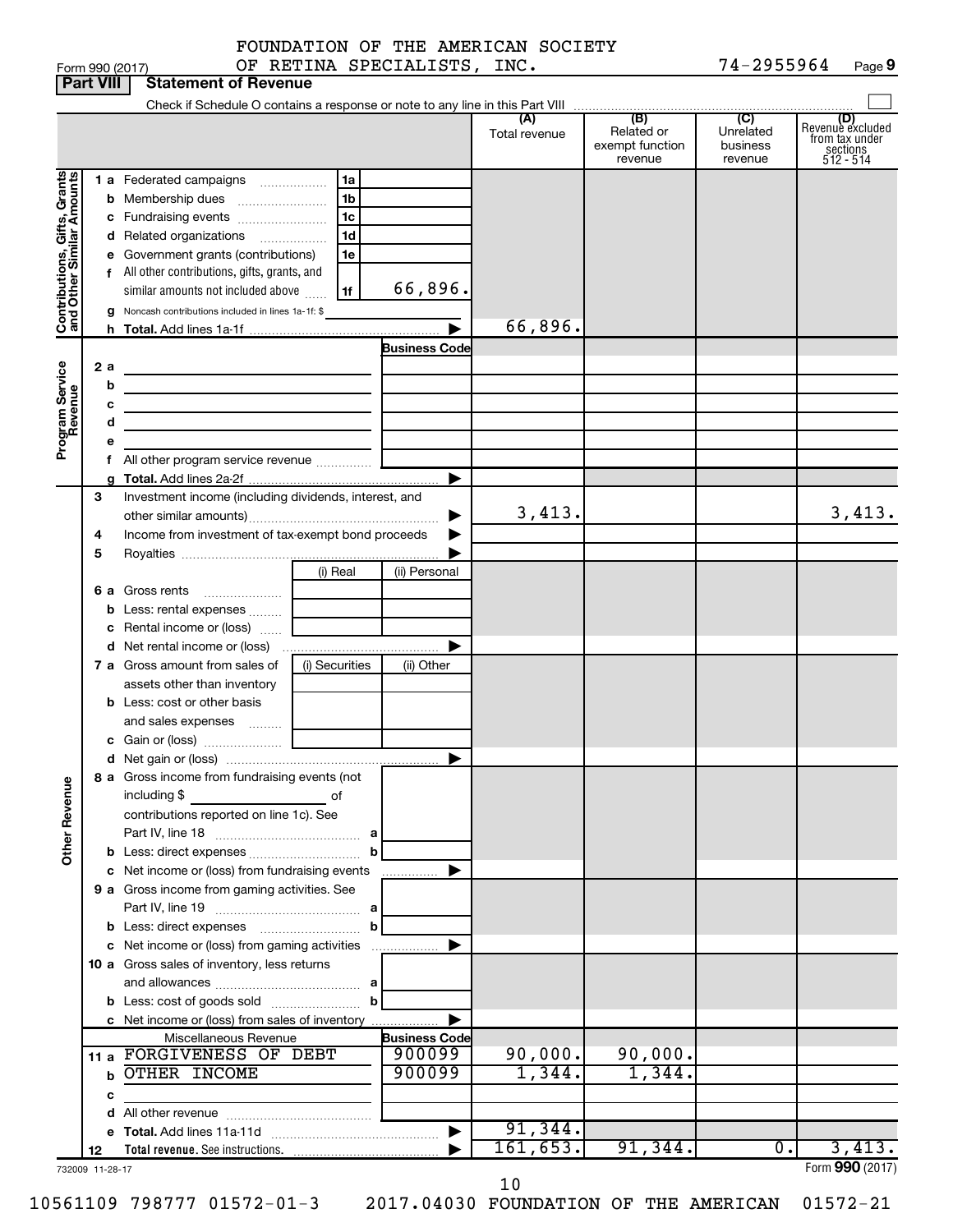#### Form 990 (2017) Page OF RETINA SPECIALISTS, INC. 74-2955964 FOUNDATION OF THE AMERICAN SOCIETY

74-2955964 Page 10

|              | <b>Part IX Statement of Functional Expenses</b>                                                                                                                                                             |                       |                                    |                                           |                                |
|--------------|-------------------------------------------------------------------------------------------------------------------------------------------------------------------------------------------------------------|-----------------------|------------------------------------|-------------------------------------------|--------------------------------|
|              | Section 501(c)(3) and 501(c)(4) organizations must complete all columns. All other organizations must complete column (A).                                                                                  |                       |                                    |                                           |                                |
|              | Check if Schedule O contains a response or note to any line in this Part IX                                                                                                                                 |                       |                                    |                                           |                                |
|              | Do not include amounts reported on lines 6b,<br>7b, 8b, 9b, and 10b of Part VIII.                                                                                                                           | (A)<br>Total expenses | (B)<br>Program service<br>expenses | (C)<br>Management and<br>general expenses | (D)<br>Fundraising<br>expenses |
| 1.           | Grants and other assistance to domestic organizations                                                                                                                                                       |                       |                                    |                                           |                                |
|              | and domestic governments. See Part IV, line 21                                                                                                                                                              |                       |                                    |                                           |                                |
| $\mathbf{2}$ | Grants and other assistance to domestic                                                                                                                                                                     |                       |                                    |                                           |                                |
|              | individuals. See Part IV, line 22                                                                                                                                                                           | 15,000.               | 15,000.                            |                                           |                                |
| 3            | Grants and other assistance to foreign                                                                                                                                                                      |                       |                                    |                                           |                                |
|              | organizations, foreign governments, and foreign                                                                                                                                                             |                       |                                    |                                           |                                |
|              | individuals. See Part IV, lines 15 and 16                                                                                                                                                                   |                       |                                    |                                           |                                |
| 4            | Benefits paid to or for members                                                                                                                                                                             |                       |                                    |                                           |                                |
| 5            | Compensation of current officers, directors,                                                                                                                                                                |                       |                                    |                                           |                                |
|              | trustees, and key employees                                                                                                                                                                                 |                       |                                    |                                           |                                |
| 6            | Compensation not included above, to disqualified                                                                                                                                                            |                       |                                    |                                           |                                |
|              | persons (as defined under section 4958(f)(1)) and                                                                                                                                                           |                       |                                    |                                           |                                |
|              | persons described in section 4958(c)(3)(B)                                                                                                                                                                  |                       |                                    |                                           |                                |
| 7            | Other salaries and wages                                                                                                                                                                                    |                       |                                    |                                           |                                |
| 8            | Pension plan accruals and contributions (include                                                                                                                                                            |                       |                                    |                                           |                                |
|              | section 401(k) and 403(b) employer contributions)                                                                                                                                                           |                       |                                    |                                           |                                |
| 9            |                                                                                                                                                                                                             |                       |                                    |                                           |                                |
| 10           |                                                                                                                                                                                                             |                       |                                    |                                           |                                |
| 11           | Fees for services (non-employees):                                                                                                                                                                          |                       |                                    |                                           |                                |
| а            |                                                                                                                                                                                                             | 10.                   |                                    | 10.                                       |                                |
| b            |                                                                                                                                                                                                             | 42.                   |                                    | 42.                                       |                                |
| с            |                                                                                                                                                                                                             |                       |                                    |                                           |                                |
| d            | Professional fundraising services. See Part IV, line 17                                                                                                                                                     |                       |                                    |                                           |                                |
| е<br>f       | Investment management fees                                                                                                                                                                                  | 175.                  |                                    | 175.                                      |                                |
| g            | Other. (If line 11g amount exceeds 10% of line 25,                                                                                                                                                          |                       |                                    |                                           |                                |
|              | column (A) amount, list line 11g expenses on Sch O.)                                                                                                                                                        |                       |                                    |                                           |                                |
| 12           |                                                                                                                                                                                                             | 4,079.                | 4,079.                             |                                           |                                |
| 13           |                                                                                                                                                                                                             |                       |                                    |                                           |                                |
| 14           |                                                                                                                                                                                                             |                       |                                    |                                           |                                |
| 15           |                                                                                                                                                                                                             |                       |                                    |                                           |                                |
| 16           |                                                                                                                                                                                                             |                       |                                    |                                           |                                |
| 17           | Travel                                                                                                                                                                                                      |                       |                                    |                                           |                                |
| 18           | Payments of travel or entertainment expenses                                                                                                                                                                |                       |                                    |                                           |                                |
|              | for any federal, state, or local public officials                                                                                                                                                           |                       |                                    |                                           |                                |
| 19           | Conferences, conventions, and meetings                                                                                                                                                                      | 3,303.                | 3,303.                             |                                           |                                |
| 20           | Interest                                                                                                                                                                                                    |                       |                                    |                                           |                                |
| 21           |                                                                                                                                                                                                             |                       |                                    |                                           |                                |
| 22           | Depreciation, depletion, and amortization                                                                                                                                                                   |                       |                                    |                                           |                                |
| 23           | Insurance                                                                                                                                                                                                   |                       |                                    |                                           |                                |
| 24           | Other expenses. Itemize expenses not covered<br>above. (List miscellaneous expenses in line 24e. If line<br>24e amount exceeds 10% of line 25, column (A)<br>amount, list line 24e expenses on Schedule O.) |                       |                                    |                                           |                                |
| а            |                                                                                                                                                                                                             |                       |                                    |                                           |                                |
| b            |                                                                                                                                                                                                             |                       |                                    |                                           |                                |
| с            |                                                                                                                                                                                                             |                       |                                    |                                           |                                |
| d            |                                                                                                                                                                                                             |                       |                                    |                                           |                                |
|              | e All other expenses<br>Total functional expenses. Add lines 1 through 24e                                                                                                                                  | 22,609.               | 22, 382.                           | 227.                                      | $\overline{0}$ .               |
| 25<br>26     | Joint costs. Complete this line only if the organization                                                                                                                                                    |                       |                                    |                                           |                                |
|              | reported in column (B) joint costs from a combined                                                                                                                                                          |                       |                                    |                                           |                                |
|              | educational campaign and fundraising solicitation.                                                                                                                                                          |                       |                                    |                                           |                                |
|              | Check here $\blacktriangleright$<br>if following SOP 98-2 (ASC 958-720)                                                                                                                                     |                       |                                    |                                           |                                |

732010 11-28-17

Form (2017) **990**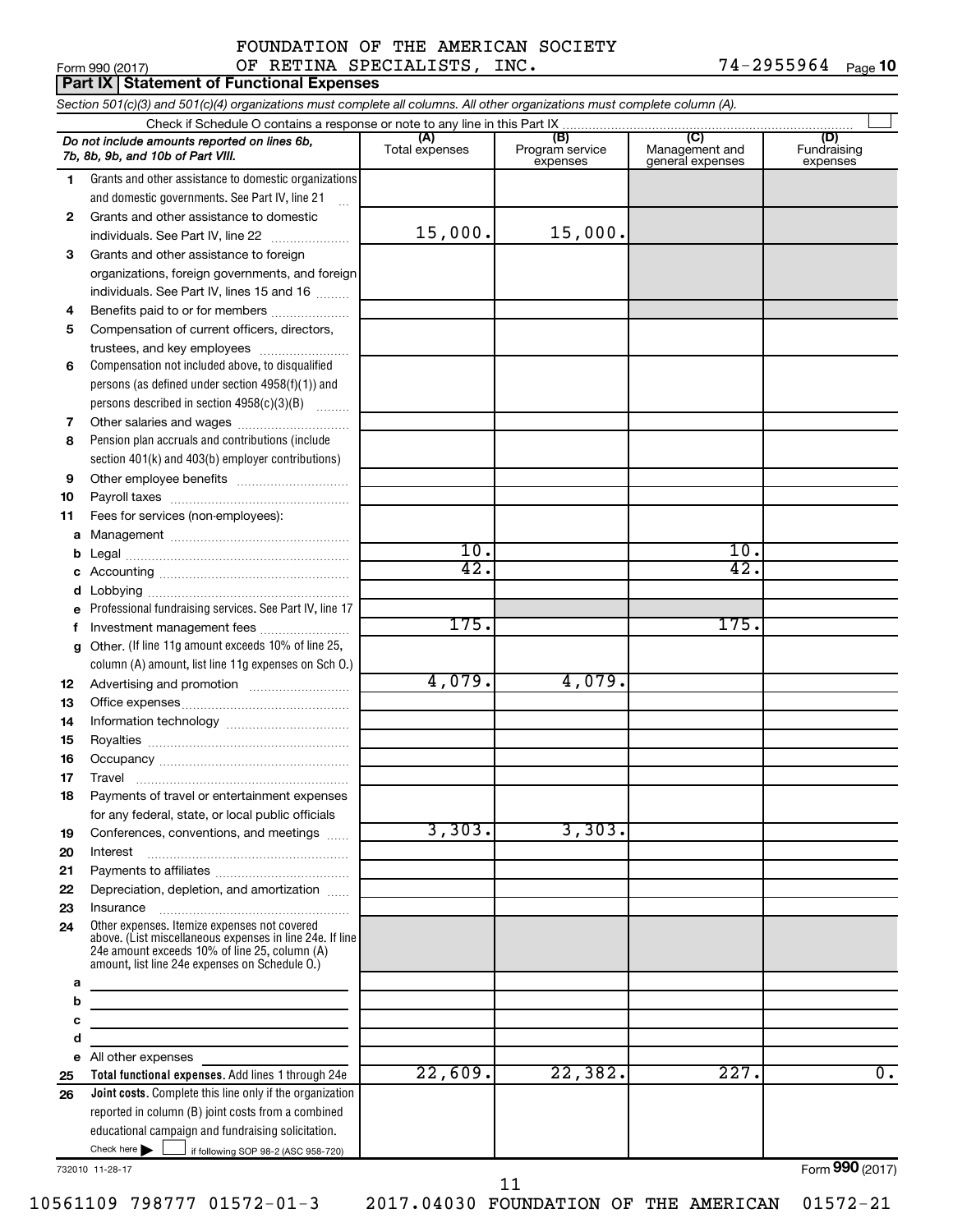$\overline{+}$ 

|                 | <b>Part X   Balance Sheet</b> |                                    |                        |
|-----------------|-------------------------------|------------------------------------|------------------------|
| Form 990 (2017) |                               | OF RETINA SPECIALISTS, INC.        | $74 - 2955964$ Page 11 |
|                 |                               | FOUNDATION OF THE AMERICAN SOCIETY |                        |

|                             |    |                                                                                                                                                               | (A)<br>Beginning of year |                 | (B)<br>End of year          |
|-----------------------------|----|---------------------------------------------------------------------------------------------------------------------------------------------------------------|--------------------------|-----------------|-----------------------------|
|                             | 1  |                                                                                                                                                               | 212,431.                 | $\mathbf{1}$    | 278, 189.                   |
|                             | 2  |                                                                                                                                                               | 56,881.                  | $\overline{2}$  | 56, 715.                    |
|                             | з  |                                                                                                                                                               |                          | 3               |                             |
|                             | 4  |                                                                                                                                                               |                          | 4               |                             |
|                             | 5  | Loans and other receivables from current and former officers, directors,                                                                                      |                          |                 |                             |
|                             |    | trustees, key employees, and highest compensated employees. Complete                                                                                          |                          |                 |                             |
|                             |    |                                                                                                                                                               |                          | 5               |                             |
|                             | 6  | Loans and other receivables from other disqualified persons (as defined under                                                                                 |                          |                 |                             |
|                             |    | section $4958(f)(1)$ , persons described in section $4958(c)(3)(B)$ , and contributing                                                                        |                          |                 |                             |
|                             |    | employers and sponsoring organizations of section 501(c)(9) voluntary                                                                                         |                          |                 |                             |
|                             |    | employees' beneficiary organizations (see instr). Complete Part II of Sch L                                                                                   |                          | 6               |                             |
| Assets                      | 7  |                                                                                                                                                               |                          | $\overline{7}$  |                             |
|                             | 8  |                                                                                                                                                               |                          | 8               |                             |
|                             | 9  | Prepaid expenses and deferred charges                                                                                                                         |                          | 9               |                             |
|                             |    | <b>10a</b> Land, buildings, and equipment: cost or other                                                                                                      |                          |                 |                             |
|                             |    | basis. Complete Part VI of Schedule D<br>  10a                                                                                                                |                          |                 |                             |
|                             |    | 10b<br><b>b</b> Less: accumulated depreciation                                                                                                                |                          | 10 <sub>c</sub> |                             |
|                             | 11 |                                                                                                                                                               | 194,808.                 | 11              | 197,486.                    |
|                             | 12 |                                                                                                                                                               |                          | 12              |                             |
|                             | 13 |                                                                                                                                                               |                          | 13              |                             |
|                             | 14 |                                                                                                                                                               |                          | 14              |                             |
|                             | 15 |                                                                                                                                                               | 153,029.                 | 15              | 223,077.                    |
|                             | 16 |                                                                                                                                                               | 617, 149.                | 16              | 755,467.                    |
|                             | 17 |                                                                                                                                                               |                          | 17              |                             |
|                             | 18 |                                                                                                                                                               |                          | 18              |                             |
|                             | 19 |                                                                                                                                                               |                          | 19              |                             |
|                             | 20 |                                                                                                                                                               |                          | 20              |                             |
|                             | 21 | Escrow or custodial account liability. Complete Part IV of Schedule D                                                                                         |                          | 21              |                             |
|                             | 22 | Loans and other payables to current and former officers, directors, trustees,                                                                                 |                          |                 |                             |
| Liabilities                 |    | key employees, highest compensated employees, and disqualified persons.                                                                                       |                          |                 |                             |
|                             |    |                                                                                                                                                               |                          | 22              |                             |
|                             | 23 | Secured mortgages and notes payable to unrelated third parties                                                                                                |                          | 23              |                             |
|                             | 24 | Unsecured notes and loans payable to unrelated third parties                                                                                                  |                          | 24              |                             |
|                             | 25 | Other liabilities (including federal income tax, payables to related third<br>parties, and other liabilities not included on lines 17-24). Complete Part X of |                          |                 |                             |
|                             |    | Schedule D                                                                                                                                                    |                          | 25              |                             |
|                             | 26 | Total liabilities. Add lines 17 through 25                                                                                                                    | $\overline{0}$ .         | 26              | $0$ .                       |
|                             |    | Organizations that follow SFAS 117 (ASC 958), check here $\blacktriangleright \begin{array}{c} \boxed{X} \\ \end{array}$ and                                  |                          |                 |                             |
|                             |    | complete lines 27 through 29, and lines 33 and 34.                                                                                                            |                          |                 |                             |
|                             | 27 |                                                                                                                                                               | 392,149.                 | 27              | 530, 467.                   |
|                             | 28 |                                                                                                                                                               | 225,000.                 | 28              | 225,000.                    |
|                             | 29 | Permanently restricted net assets                                                                                                                             |                          | 29              |                             |
|                             |    | Organizations that do not follow SFAS 117 (ASC 958), check here ▶ [                                                                                           |                          |                 |                             |
|                             |    | and complete lines 30 through 34.                                                                                                                             |                          |                 |                             |
| Net Assets or Fund Balances | 30 |                                                                                                                                                               |                          | 30              |                             |
|                             | 31 | Paid-in or capital surplus, or land, building, or equipment fund                                                                                              |                          | 31              |                             |
|                             | 32 | Retained earnings, endowment, accumulated income, or other funds                                                                                              |                          | 32              |                             |
|                             | 33 |                                                                                                                                                               | 617, 149.                | 33              | 755,467.                    |
|                             | 34 |                                                                                                                                                               | 617, 149.                | 34              | 755,467.                    |
|                             |    |                                                                                                                                                               |                          |                 | $F_{\text{arm}}$ 000 (2017) |

Form (2017) **990**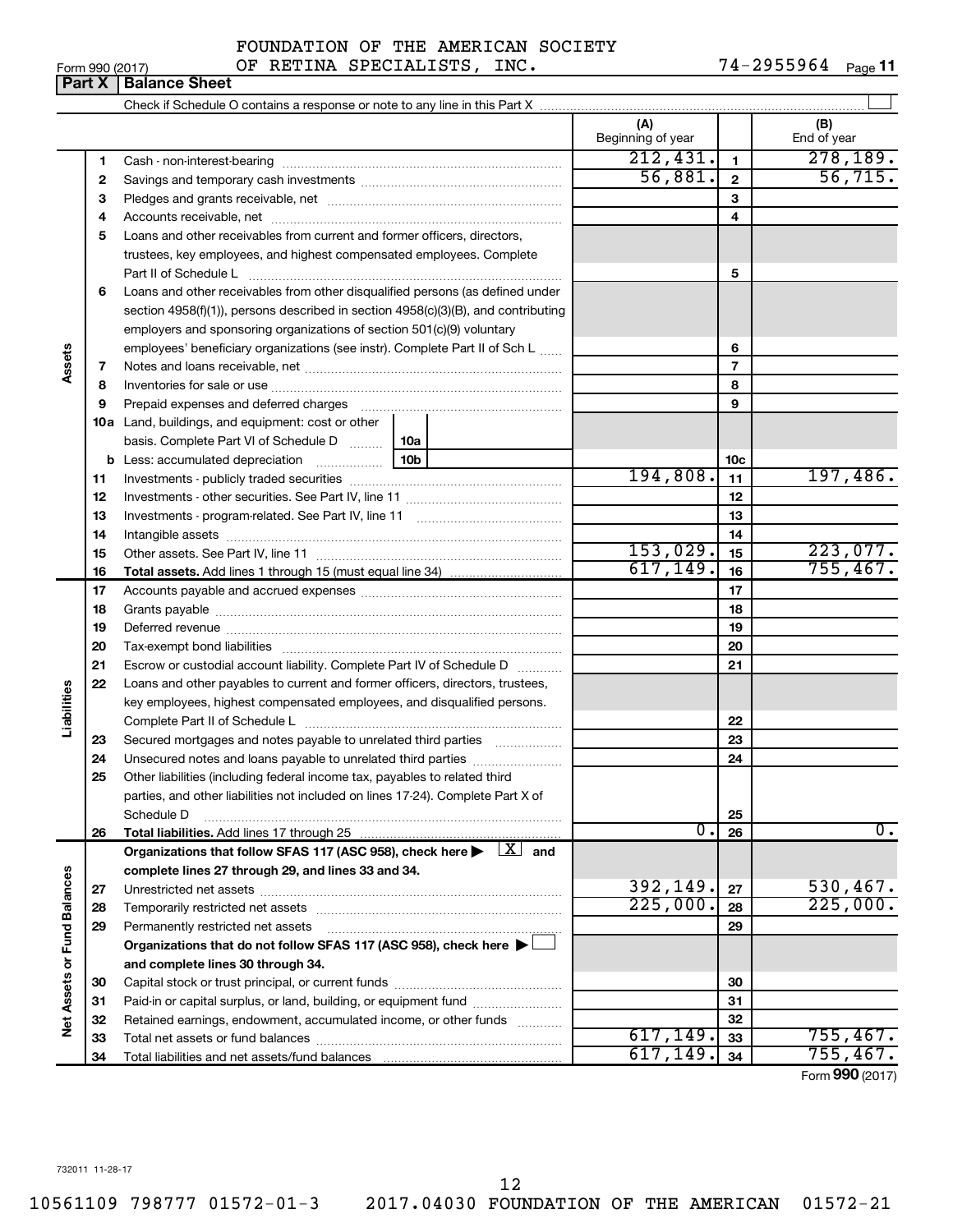|    | FOUNDATION OF THE AMERICAN SOCIETY                                                                                                                                     |                         |                    |     |                         |
|----|------------------------------------------------------------------------------------------------------------------------------------------------------------------------|-------------------------|--------------------|-----|-------------------------|
|    | OF RETINA SPECIALISTS, INC.<br>Form 990 (2017)                                                                                                                         |                         | 74-2955964 Page 12 |     |                         |
|    | Part XI   Reconciliation of Net Assets                                                                                                                                 |                         |                    |     |                         |
|    | Check if Schedule O contains a response or note to any line in this Part XI [11] [12] [12] Check if Schedule O contains a response or note to any line in this Part XI |                         |                    |     |                         |
|    |                                                                                                                                                                        |                         |                    |     |                         |
| 1  |                                                                                                                                                                        | $\mathbf{1}$            |                    |     | 161,653.                |
| 2  |                                                                                                                                                                        | $\mathbf{2}$            |                    |     | 22,609.                 |
| З  | Revenue less expenses. Subtract line 2 from line 1                                                                                                                     | 3                       |                    |     | 139,044.                |
| 4  |                                                                                                                                                                        | $\overline{\mathbf{4}}$ |                    |     | 617, 149.               |
| 5  |                                                                                                                                                                        | 5                       |                    |     | $-726.$                 |
| 6  | Donated services and use of facilities                                                                                                                                 | 6                       |                    |     |                         |
| 7  | Investment expenses                                                                                                                                                    | $\overline{7}$          |                    |     |                         |
| 8  | Prior period adjustments                                                                                                                                               | 8                       |                    |     |                         |
| 9  |                                                                                                                                                                        | 9                       |                    |     | $\overline{0}$ .        |
| 10 | Net assets or fund balances at end of year. Combine lines 3 through 9 (must equal Part X, line 33,                                                                     |                         |                    |     |                         |
|    | column (B))                                                                                                                                                            | 10                      |                    |     | 755,467.                |
|    | <b>Part XII Financial Statements and Reporting</b>                                                                                                                     |                         |                    |     |                         |
|    |                                                                                                                                                                        |                         |                    |     | $\overline{\mathbf{X}}$ |
|    |                                                                                                                                                                        |                         |                    | Yes | <b>No</b>               |
| 1. | $\boxed{\text{X}}$ Accrual<br>Accounting method used to prepare the Form 990: [130] Cash<br>Other                                                                      |                         |                    |     |                         |
|    | If the organization changed its method of accounting from a prior year or checked "Other," explain in Schedule O.                                                      |                         |                    |     |                         |
|    | 2a Were the organization's financial statements compiled or reviewed by an independent accountant?                                                                     |                         | 2a                 |     | x                       |
|    | If "Yes," check a box below to indicate whether the financial statements for the year were compiled or reviewed on a                                                   |                         |                    |     |                         |
|    | separate basis, consolidated basis, or both:                                                                                                                           |                         |                    |     |                         |
|    | Separate basis<br><b>Consolidated basis</b><br>Both consolidated and separate basis                                                                                    |                         |                    | х   |                         |
|    |                                                                                                                                                                        |                         | 2 <sub>b</sub>     |     |                         |
|    | If "Yes," check a box below to indicate whether the financial statements for the year were audited on a separate basis,                                                |                         |                    |     |                         |
|    | consolidated basis, or both:<br>$\boxed{\text{X}}$ Consolidated basis                                                                                                  |                         |                    |     |                         |
|    | Separate basis<br>Both consolidated and separate basis                                                                                                                 |                         |                    |     |                         |
|    | c If "Yes" to line 2a or 2b, does the organization have a committee that assumes responsibility for oversight of the audit,                                            |                         |                    | X   |                         |
|    |                                                                                                                                                                        |                         | 2c                 |     |                         |
|    | If the organization changed either its oversight process or selection process during the tax year, explain in Schedule O.                                              |                         |                    |     |                         |
|    | 3a As a result of a federal award, was the organization required to undergo an audit or audits as set forth in the Single Audit                                        |                         |                    |     | x                       |
|    |                                                                                                                                                                        |                         | За                 |     |                         |
|    | <b>b</b> If "Yes," did the organization undergo the required audit or audits? If the organization did not undergo the required audit                                   |                         | 3b                 |     |                         |
|    |                                                                                                                                                                        |                         |                    |     | Form 990 (2017)         |

Form (2017) **990**

732012 11-28-17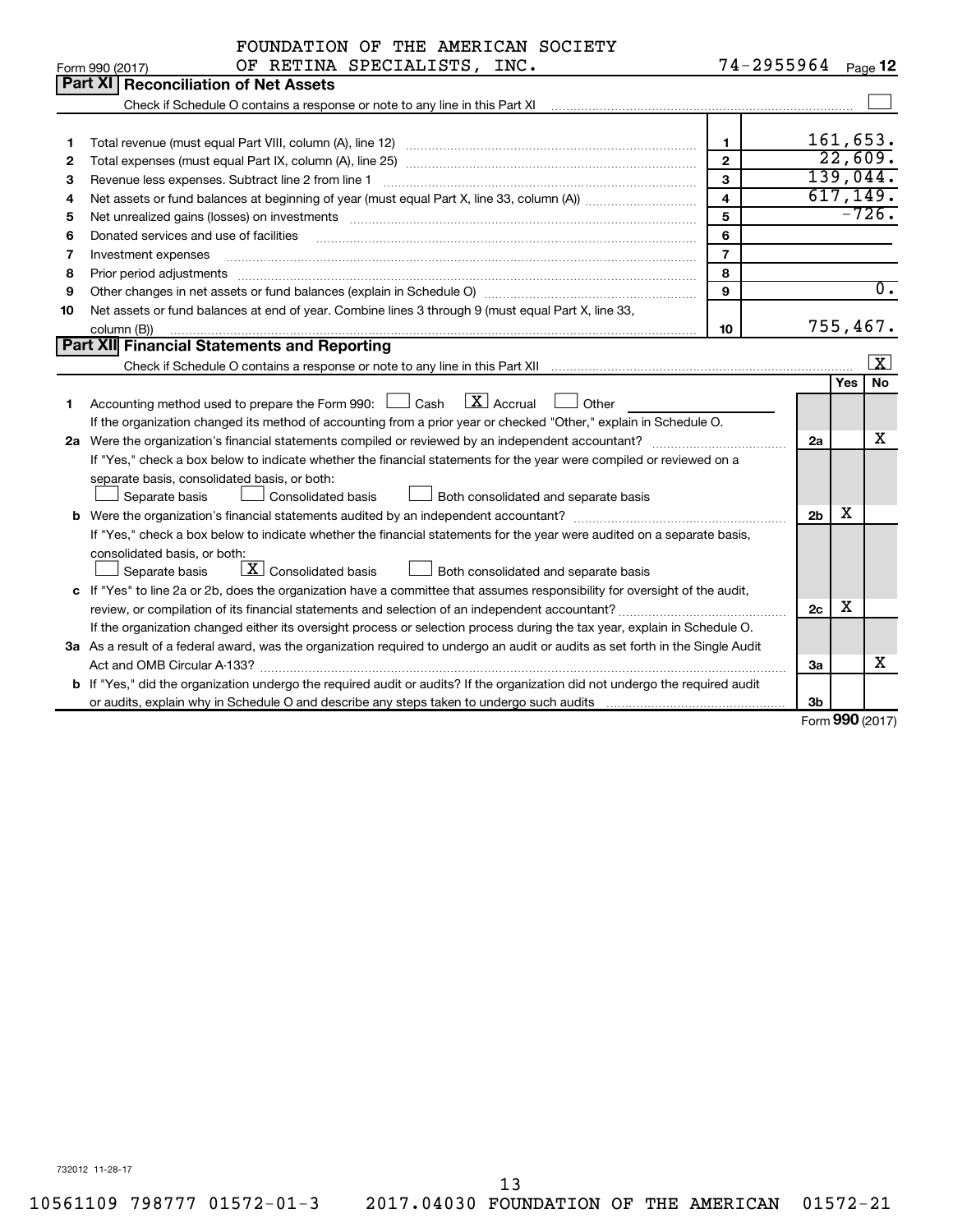| <b>SCHEDULE A</b>                                                                                                                                                                                                                                    |                |                                                                                                                                  |     |                                   |                            |          | OMB No. 1545-0047                     |
|------------------------------------------------------------------------------------------------------------------------------------------------------------------------------------------------------------------------------------------------------|----------------|----------------------------------------------------------------------------------------------------------------------------------|-----|-----------------------------------|----------------------------|----------|---------------------------------------|
| (Form 990 or 990-EZ)                                                                                                                                                                                                                                 |                | <b>Public Charity Status and Public Support</b><br>Complete if the organization is a section 501(c)(3) organization or a section |     |                                   |                            |          |                                       |
|                                                                                                                                                                                                                                                      |                | 4947(a)(1) nonexempt charitable trust.                                                                                           |     |                                   |                            |          |                                       |
| Department of the Treasury<br>Internal Revenue Service                                                                                                                                                                                               |                | Attach to Form 990 or Form 990-EZ.                                                                                               |     |                                   |                            |          | <b>Open to Public</b>                 |
|                                                                                                                                                                                                                                                      |                | Go to www.irs.gov/Form990 for instructions and the latest information.                                                           |     |                                   |                            |          | Inspection                            |
| Name of the organization                                                                                                                                                                                                                             |                | FOUNDATION OF THE AMERICAN SOCIETY                                                                                               |     |                                   |                            |          | <b>Employer identification number</b> |
| Reason for Public Charity Status (All organizations must complete this part.) See instructions.<br>Part I                                                                                                                                            |                | OF RETINA SPECIALISTS, INC.                                                                                                      |     |                                   |                            |          | 74-2955964                            |
|                                                                                                                                                                                                                                                      |                |                                                                                                                                  |     |                                   |                            |          |                                       |
| The organization is not a private foundation because it is: (For lines 1 through 12, check only one box.)                                                                                                                                            |                |                                                                                                                                  |     |                                   |                            |          |                                       |
| A church, convention of churches, or association of churches described in section 170(b)(1)(A)(i).<br>1<br>$\mathbf{2}$                                                                                                                              |                |                                                                                                                                  |     |                                   |                            |          |                                       |
| A school described in section 170(b)(1)(A)(ii). (Attach Schedule E (Form 990 or 990-EZ).)<br>3<br>A hospital or a cooperative hospital service organization described in section 170(b)(1)(A)(iii).                                                  |                |                                                                                                                                  |     |                                   |                            |          |                                       |
| A medical research organization operated in conjunction with a hospital described in section 170(b)(1)(A)(iii). Enter the hospital's name,<br>4                                                                                                      |                |                                                                                                                                  |     |                                   |                            |          |                                       |
| city, and state:                                                                                                                                                                                                                                     |                |                                                                                                                                  |     |                                   |                            |          |                                       |
| An organization operated for the benefit of a college or university owned or operated by a governmental unit described in<br>5                                                                                                                       |                |                                                                                                                                  |     |                                   |                            |          |                                       |
| section 170(b)(1)(A)(iv). (Complete Part II.)                                                                                                                                                                                                        |                |                                                                                                                                  |     |                                   |                            |          |                                       |
| 6<br>A federal, state, or local government or governmental unit described in section 170(b)(1)(A)(v).                                                                                                                                                |                |                                                                                                                                  |     |                                   |                            |          |                                       |
| 7<br>An organization that normally receives a substantial part of its support from a governmental unit or from the general public described in                                                                                                       |                |                                                                                                                                  |     |                                   |                            |          |                                       |
| section 170(b)(1)(A)(vi). (Complete Part II.)                                                                                                                                                                                                        |                |                                                                                                                                  |     |                                   |                            |          |                                       |
| 8<br>A community trust described in section 170(b)(1)(A)(vi). (Complete Part II.)                                                                                                                                                                    |                |                                                                                                                                  |     |                                   |                            |          |                                       |
| 9<br>An agricultural research organization described in section 170(b)(1)(A)(ix) operated in conjunction with a land-grant college                                                                                                                   |                |                                                                                                                                  |     |                                   |                            |          |                                       |
| or university or a non-land-grant college of agriculture (see instructions). Enter the name, city, and state of the college or                                                                                                                       |                |                                                                                                                                  |     |                                   |                            |          |                                       |
| university:                                                                                                                                                                                                                                          |                |                                                                                                                                  |     |                                   |                            |          |                                       |
| 10<br>An organization that normally receives: (1) more than 33 1/3% of its support from contributions, membership fees, and gross receipts from                                                                                                      |                |                                                                                                                                  |     |                                   |                            |          |                                       |
| activities related to its exempt functions - subject to certain exceptions, and (2) no more than 33 1/3% of its support from gross investment                                                                                                        |                |                                                                                                                                  |     |                                   |                            |          |                                       |
| income and unrelated business taxable income (less section 511 tax) from businesses acquired by the organization after June 30, 1975.                                                                                                                |                |                                                                                                                                  |     |                                   |                            |          |                                       |
| See section 509(a)(2). (Complete Part III.)                                                                                                                                                                                                          |                |                                                                                                                                  |     |                                   |                            |          |                                       |
| 11<br>An organization organized and operated exclusively to test for public safety. See section 509(a)(4).<br>$\lfloor x \rfloor$<br>12 <sup>2</sup>                                                                                                 |                |                                                                                                                                  |     |                                   |                            |          |                                       |
| An organization organized and operated exclusively for the benefit of, to perform the functions of, or to carry out the purposes of one or                                                                                                           |                |                                                                                                                                  |     |                                   |                            |          |                                       |
| more publicly supported organizations described in section 509(a)(1) or section 509(a)(2). See section 509(a)(3). Check the box in<br>lines 12a through 12d that describes the type of supporting organization and complete lines 12e, 12f, and 12g. |                |                                                                                                                                  |     |                                   |                            |          |                                       |
| $\lfloor x \rfloor$<br>Type I. A supporting organization operated, supervised, or controlled by its supported organization(s), typically by giving<br>a                                                                                              |                |                                                                                                                                  |     |                                   |                            |          |                                       |
| the supported organization(s) the power to regularly appoint or elect a majority of the directors or trustees of the supporting                                                                                                                      |                |                                                                                                                                  |     |                                   |                            |          |                                       |
| organization. You must complete Part IV, Sections A and B.                                                                                                                                                                                           |                |                                                                                                                                  |     |                                   |                            |          |                                       |
| b<br>Type II. A supporting organization supervised or controlled in connection with its supported organization(s), by having                                                                                                                         |                |                                                                                                                                  |     |                                   |                            |          |                                       |
| control or management of the supporting organization vested in the same persons that control or manage the supported                                                                                                                                 |                |                                                                                                                                  |     |                                   |                            |          |                                       |
| organization(s). You must complete Part IV, Sections A and C.                                                                                                                                                                                        |                |                                                                                                                                  |     |                                   |                            |          |                                       |
| Type III functionally integrated. A supporting organization operated in connection with, and functionally integrated with,<br>с                                                                                                                      |                |                                                                                                                                  |     |                                   |                            |          |                                       |
| its supported organization(s) (see instructions). You must complete Part IV, Sections A, D, and E.                                                                                                                                                   |                |                                                                                                                                  |     |                                   |                            |          |                                       |
| Type III non-functionally integrated. A supporting organization operated in connection with its supported organization(s)<br>d                                                                                                                       |                |                                                                                                                                  |     |                                   |                            |          |                                       |
| that is not functionally integrated. The organization generally must satisfy a distribution requirement and an attentiveness                                                                                                                         |                |                                                                                                                                  |     |                                   |                            |          |                                       |
| requirement (see instructions). You must complete Part IV, Sections A and D, and Part V.                                                                                                                                                             |                |                                                                                                                                  |     |                                   |                            |          |                                       |
| Check this box if the organization received a written determination from the IRS that it is a Type I, Type II, Type III<br>е                                                                                                                         |                |                                                                                                                                  |     |                                   |                            |          |                                       |
| functionally integrated, or Type III non-functionally integrated supporting organization.                                                                                                                                                            |                |                                                                                                                                  |     |                                   |                            |          |                                       |
| f Enter the number of supported organizations                                                                                                                                                                                                        |                |                                                                                                                                  |     |                                   |                            |          | 1                                     |
| g Provide the following information about the supported organization(s).<br>(i) Name of supported                                                                                                                                                    | (ii) EIN       | (iii) Type of organization                                                                                                       |     | (iv) Is the organization listed   | (v) Amount of monetary     |          | (vi) Amount of other                  |
| organization                                                                                                                                                                                                                                         |                | (described on lines 1-10                                                                                                         | Yes | in your governing document?<br>No | support (see instructions) |          | support (see instructions)            |
| <b>AMERICAN SOCIETY OF</b>                                                                                                                                                                                                                           |                | above (see instructions))                                                                                                        |     |                                   |                            |          |                                       |
| RETINA SPECIALISTS                                                                                                                                                                                                                                   | $74 - 2251032$ | 10                                                                                                                               | х   |                                   |                            | 112,608. |                                       |
|                                                                                                                                                                                                                                                      |                |                                                                                                                                  |     |                                   |                            |          |                                       |
|                                                                                                                                                                                                                                                      |                |                                                                                                                                  |     |                                   |                            |          |                                       |
|                                                                                                                                                                                                                                                      |                |                                                                                                                                  |     |                                   |                            |          |                                       |
|                                                                                                                                                                                                                                                      |                |                                                                                                                                  |     |                                   |                            |          |                                       |
|                                                                                                                                                                                                                                                      |                |                                                                                                                                  |     |                                   |                            |          |                                       |
|                                                                                                                                                                                                                                                      |                |                                                                                                                                  |     |                                   |                            |          |                                       |
|                                                                                                                                                                                                                                                      |                |                                                                                                                                  |     |                                   |                            |          |                                       |
|                                                                                                                                                                                                                                                      |                |                                                                                                                                  |     |                                   |                            |          |                                       |
| Total                                                                                                                                                                                                                                                |                |                                                                                                                                  |     |                                   |                            | 112,608. | 0.                                    |
| LHA For Paperwork Reduction Act Notice, see the Instructions for Form 990 or 990-EZ. 732021 10-06-17                                                                                                                                                 |                | 14                                                                                                                               |     |                                   |                            |          | Schedule A (Form 990 or 990-EZ) 2017  |

| 10561109 798777 01572-01-3 |  |
|----------------------------|--|
|                            |  |

<sup>2017.04030</sup> FOUNDATION OF THE AMERICAN 01572-21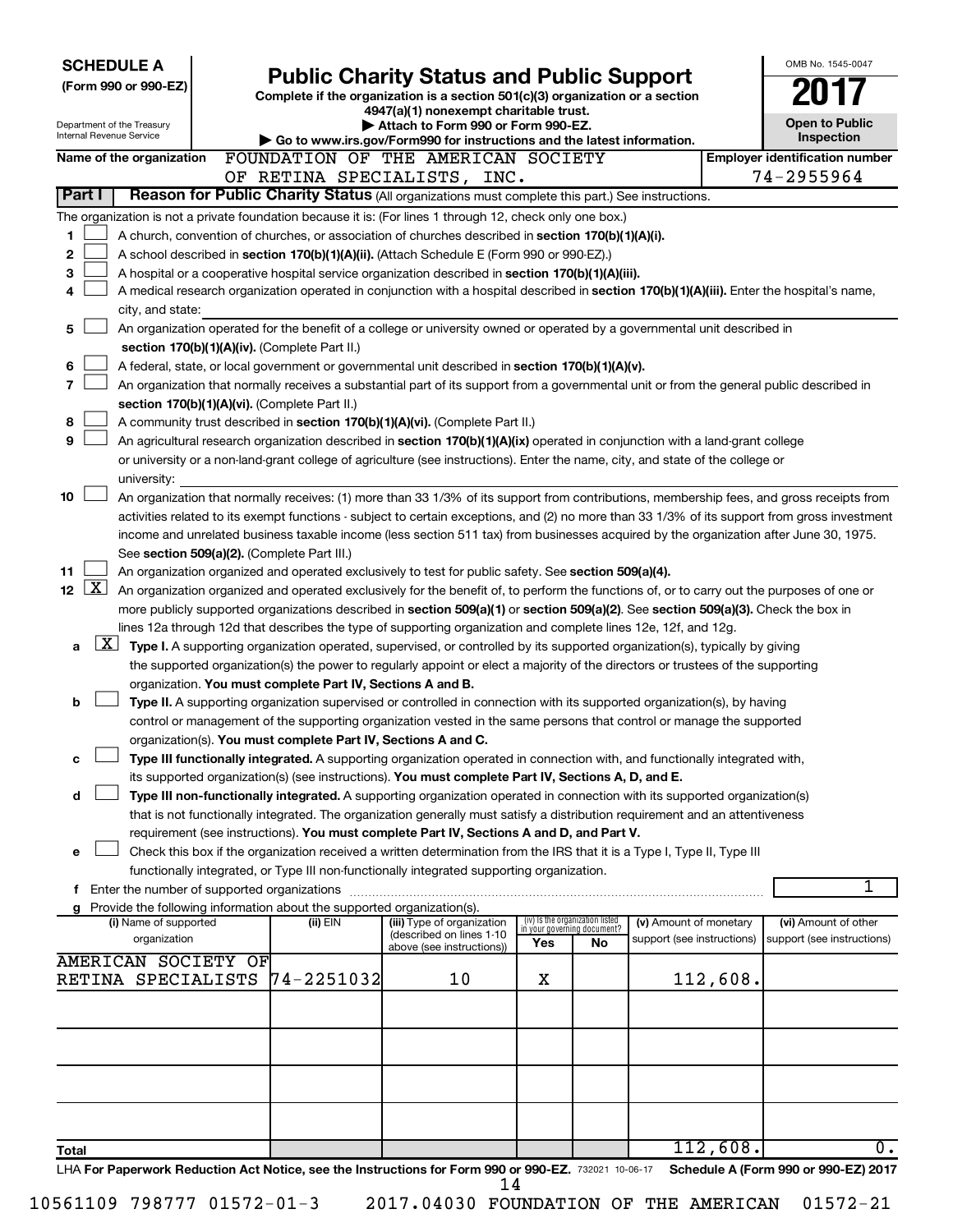#### Schedule A (Form 990 or 990-EZ) 2017 Page OF RETINA SPECIALISTS, INC. 74-2955964 FOUNDATION OF THE AMERICAN SOCIETY

74-2955964 Page 2

## **Part II Support Schedule for Organizations Described in Sections 170(b)(1)(A)(iv) and 170(b)(1)(A)(vi)**

(Complete only if you checked the box on line 5, 7, or 8 of Part I or if the organization failed to qualify under Part III. If the organization fails to qualify under the tests listed below, please complete Part III.)

|   | <b>Section A. Public Support</b>                                                                                                               |          |          |            |            |                                      |           |
|---|------------------------------------------------------------------------------------------------------------------------------------------------|----------|----------|------------|------------|--------------------------------------|-----------|
|   | Calendar year (or fiscal year beginning in) $\blacktriangleright$                                                                              | (a) 2013 | (b) 2014 | $(c)$ 2015 | $(d)$ 2016 | (e) 2017                             | (f) Total |
|   | 1 Gifts, grants, contributions, and                                                                                                            |          |          |            |            |                                      |           |
|   | membership fees received. (Do not                                                                                                              |          |          |            |            |                                      |           |
|   | include any "unusual grants.")                                                                                                                 |          |          |            |            |                                      |           |
|   | 2 Tax revenues levied for the organ-                                                                                                           |          |          |            |            |                                      |           |
|   | ization's benefit and either paid to                                                                                                           |          |          |            |            |                                      |           |
|   | or expended on its behalf                                                                                                                      |          |          |            |            |                                      |           |
|   | 3 The value of services or facilities                                                                                                          |          |          |            |            |                                      |           |
|   | furnished by a governmental unit to                                                                                                            |          |          |            |            |                                      |           |
|   | the organization without charge                                                                                                                |          |          |            |            |                                      |           |
|   | 4 Total. Add lines 1 through 3                                                                                                                 |          |          |            |            |                                      |           |
|   | 5 The portion of total contributions                                                                                                           |          |          |            |            |                                      |           |
|   | by each person (other than a                                                                                                                   |          |          |            |            |                                      |           |
|   | governmental unit or publicly                                                                                                                  |          |          |            |            |                                      |           |
|   | supported organization) included                                                                                                               |          |          |            |            |                                      |           |
|   | on line 1 that exceeds 2% of the                                                                                                               |          |          |            |            |                                      |           |
|   | amount shown on line 11,                                                                                                                       |          |          |            |            |                                      |           |
|   | column (f)                                                                                                                                     |          |          |            |            |                                      |           |
|   | 6 Public support. Subtract line 5 from line 4.                                                                                                 |          |          |            |            |                                      |           |
|   | <b>Section B. Total Support</b>                                                                                                                |          |          |            |            |                                      |           |
|   | Calendar year (or fiscal year beginning in) $\blacktriangleright$                                                                              | (a) 2013 | (b) 2014 | $(c)$ 2015 | $(d)$ 2016 | (e) 2017                             | (f) Total |
|   | 7 Amounts from line 4                                                                                                                          |          |          |            |            |                                      |           |
| 8 | Gross income from interest,                                                                                                                    |          |          |            |            |                                      |           |
|   | dividends, payments received on                                                                                                                |          |          |            |            |                                      |           |
|   | securities loans, rents, royalties,                                                                                                            |          |          |            |            |                                      |           |
|   | and income from similar sources                                                                                                                |          |          |            |            |                                      |           |
|   | <b>9</b> Net income from unrelated business                                                                                                    |          |          |            |            |                                      |           |
|   | activities, whether or not the                                                                                                                 |          |          |            |            |                                      |           |
|   | business is regularly carried on                                                                                                               |          |          |            |            |                                      |           |
|   | 10 Other income. Do not include gain                                                                                                           |          |          |            |            |                                      |           |
|   | or loss from the sale of capital                                                                                                               |          |          |            |            |                                      |           |
|   | assets (Explain in Part VI.)                                                                                                                   |          |          |            |            |                                      |           |
|   | 11 Total support. Add lines 7 through 10                                                                                                       |          |          |            |            |                                      |           |
|   | <b>12</b> Gross receipts from related activities, etc. (see instructions)                                                                      |          |          |            |            | 12                                   |           |
|   | 13 First five years. If the Form 990 is for the organization's first, second, third, fourth, or fifth tax year as a section 501(c)(3)          |          |          |            |            |                                      |           |
|   | organization, check this box and stop here                                                                                                     |          |          |            |            |                                      |           |
|   | <b>Section C. Computation of Public Support Percentage</b>                                                                                     |          |          |            |            |                                      |           |
|   |                                                                                                                                                |          |          |            |            | 14                                   | %         |
|   |                                                                                                                                                |          |          |            |            | 15                                   | %         |
|   | 16a 33 1/3% support test - 2017. If the organization did not check the box on line 13, and line 14 is 33 1/3% or more, check this box and      |          |          |            |            |                                      |           |
|   | stop here. The organization qualifies as a publicly supported organization                                                                     |          |          |            |            |                                      |           |
|   | b 33 1/3% support test - 2016. If the organization did not check a box on line 13 or 16a, and line 15 is 33 1/3% or more, check this box       |          |          |            |            |                                      |           |
|   |                                                                                                                                                |          |          |            |            |                                      |           |
|   | 17a 10% -facts-and-circumstances test - 2017. If the organization did not check a box on line 13, 16a, or 16b, and line 14 is 10% or more,     |          |          |            |            |                                      |           |
|   | and if the organization meets the "facts-and-circumstances" test, check this box and stop here. Explain in Part VI how the organization        |          |          |            |            |                                      |           |
|   |                                                                                                                                                |          |          |            |            |                                      |           |
|   | <b>b 10%</b> -facts-and-circumstances test - 2016. If the organization did not check a box on line 13, 16a, 16b, or 17a, and line 15 is 10% or |          |          |            |            |                                      |           |
|   | more, and if the organization meets the "facts-and-circumstances" test, check this box and stop here. Explain in Part VI how the               |          |          |            |            |                                      |           |
|   | organization meets the "facts-and-circumstances" test. The organization qualifies as a publicly supported organization                         |          |          |            |            |                                      |           |
|   | 18 Private foundation. If the organization did not check a box on line 13, 16a, 16b, 17a, or 17b, check this box and see instructions          |          |          |            |            |                                      |           |
|   |                                                                                                                                                |          |          |            |            | Schodule A (Form 990 or 990-F7) 2017 |           |

**Schedule A (Form 990 or 990-EZ) 2017**

732022 10-06-17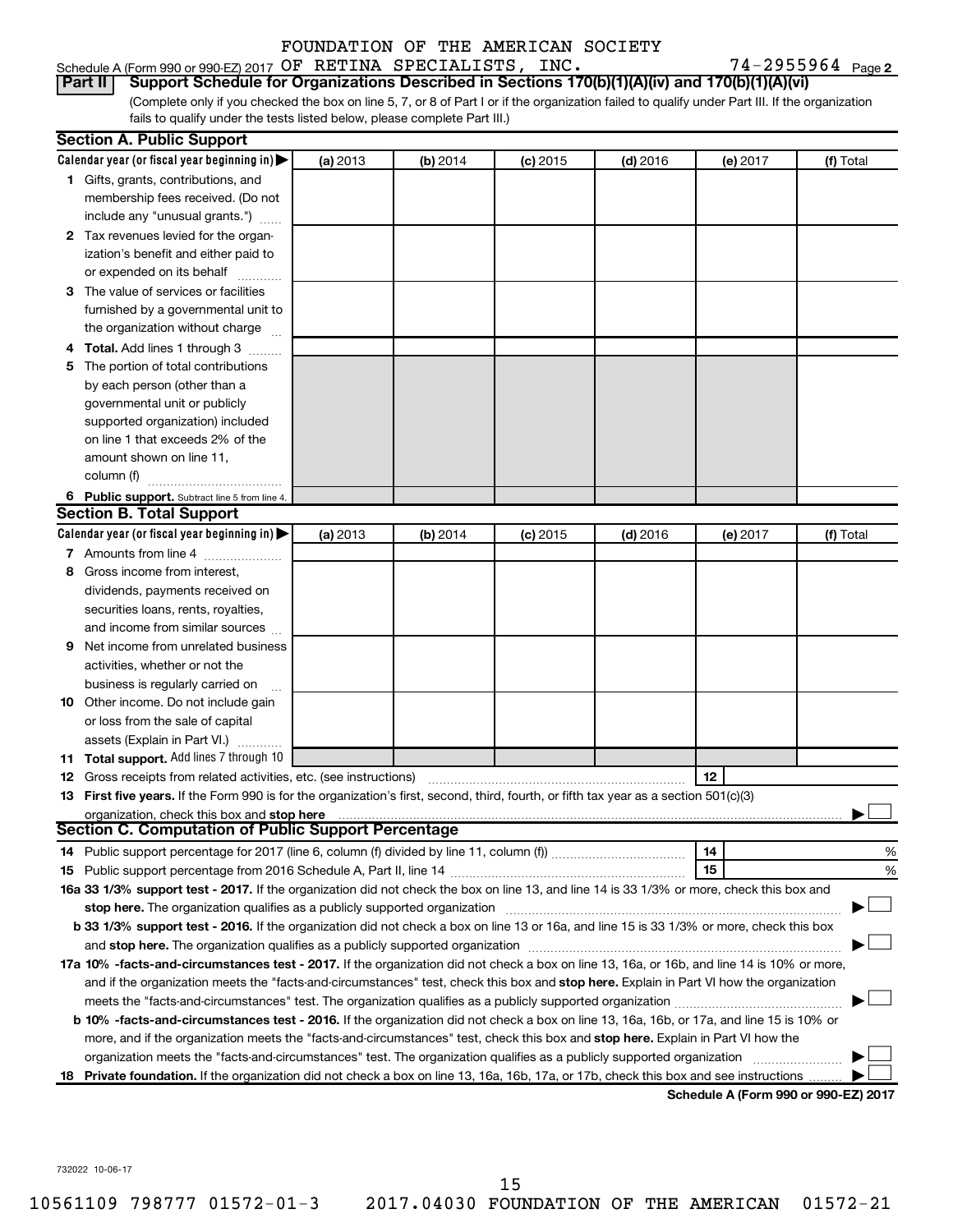#### Schedule A (Form 990 or 990-EZ) 2017 Page OF RETINA SPECIALISTS, INC. 74-2955964 **Part III Support Schedule for Organizations Described in Section 509(a)(2)**

74-2955964 Page 3

(Complete only if you checked the box on line 10 of Part I or if the organization failed to qualify under Part II. If the organization fails to qualify under the tests listed below, please complete Part II.)

| <b>Section A. Public Support</b>                                                                                                                                                                                                        |          |          |            |            |          |                                      |
|-----------------------------------------------------------------------------------------------------------------------------------------------------------------------------------------------------------------------------------------|----------|----------|------------|------------|----------|--------------------------------------|
| Calendar year (or fiscal year beginning in)                                                                                                                                                                                             | (a) 2013 | (b) 2014 | $(c)$ 2015 | $(d)$ 2016 | (e) 2017 | (f) Total                            |
| 1 Gifts, grants, contributions, and                                                                                                                                                                                                     |          |          |            |            |          |                                      |
| membership fees received. (Do not                                                                                                                                                                                                       |          |          |            |            |          |                                      |
| include any "unusual grants.")                                                                                                                                                                                                          |          |          |            |            |          |                                      |
| <b>2</b> Gross receipts from admissions,<br>merchandise sold or services per-<br>formed, or facilities furnished in<br>any activity that is related to the<br>organization's tax-exempt purpose                                         |          |          |            |            |          |                                      |
| 3 Gross receipts from activities that                                                                                                                                                                                                   |          |          |            |            |          |                                      |
| are not an unrelated trade or bus-                                                                                                                                                                                                      |          |          |            |            |          |                                      |
| iness under section 513                                                                                                                                                                                                                 |          |          |            |            |          |                                      |
| 4 Tax revenues levied for the organ-                                                                                                                                                                                                    |          |          |            |            |          |                                      |
| ization's benefit and either paid to                                                                                                                                                                                                    |          |          |            |            |          |                                      |
| or expended on its behalf                                                                                                                                                                                                               |          |          |            |            |          |                                      |
| 5 The value of services or facilities                                                                                                                                                                                                   |          |          |            |            |          |                                      |
| furnished by a governmental unit to                                                                                                                                                                                                     |          |          |            |            |          |                                      |
| the organization without charge                                                                                                                                                                                                         |          |          |            |            |          |                                      |
| 6 Total. Add lines 1 through 5                                                                                                                                                                                                          |          |          |            |            |          |                                      |
| 7a Amounts included on lines 1, 2, and                                                                                                                                                                                                  |          |          |            |            |          |                                      |
| 3 received from disqualified persons                                                                                                                                                                                                    |          |          |            |            |          |                                      |
| <b>b</b> Amounts included on lines 2 and 3 received<br>from other than disqualified persons that<br>exceed the greater of \$5,000 or 1% of the<br>amount on line 13 for the year                                                        |          |          |            |            |          |                                      |
| c Add lines 7a and 7b                                                                                                                                                                                                                   |          |          |            |            |          |                                      |
| 8 Public support. (Subtract line 7c from line 6.)                                                                                                                                                                                       |          |          |            |            |          |                                      |
| <b>Section B. Total Support</b>                                                                                                                                                                                                         |          |          |            |            |          |                                      |
| Calendar year (or fiscal year beginning in)                                                                                                                                                                                             | (a) 2013 | (b) 2014 | $(c)$ 2015 | $(d)$ 2016 | (e) 2017 | (f) Total                            |
| 9 Amounts from line 6                                                                                                                                                                                                                   |          |          |            |            |          |                                      |
| <b>10a</b> Gross income from interest,<br>dividends, payments received on<br>securities loans, rents, royalties,<br>and income from similar sources                                                                                     |          |          |            |            |          |                                      |
| <b>b</b> Unrelated business taxable income                                                                                                                                                                                              |          |          |            |            |          |                                      |
| (less section 511 taxes) from businesses                                                                                                                                                                                                |          |          |            |            |          |                                      |
| acquired after June 30, 1975                                                                                                                                                                                                            |          |          |            |            |          |                                      |
| c Add lines 10a and 10b                                                                                                                                                                                                                 |          |          |            |            |          |                                      |
| <b>11</b> Net income from unrelated business<br>activities not included in line 10b.<br>whether or not the business is<br>regularly carried on                                                                                          |          |          |            |            |          |                                      |
| 12 Other income. Do not include gain<br>or loss from the sale of capital<br>assets (Explain in Part VI.)                                                                                                                                |          |          |            |            |          |                                      |
| <b>13</b> Total support. (Add lines 9, 10c, 11, and 12.)                                                                                                                                                                                |          |          |            |            |          |                                      |
| 14 First five years. If the Form 990 is for the organization's first, second, third, fourth, or fifth tax year as a section 501(c)(3) organization,                                                                                     |          |          |            |            |          |                                      |
| check this box and stop here <b>contained and the contained and stop here</b> check this box and stop here <b>contained and the contained and stop here</b> contained and stop here contained and and stop here contained and stop here |          |          |            |            |          |                                      |
| Section C. Computation of Public Support Percentage                                                                                                                                                                                     |          |          |            |            |          |                                      |
|                                                                                                                                                                                                                                         |          |          |            |            | 15       | ℅                                    |
|                                                                                                                                                                                                                                         |          |          |            |            | 16       | %                                    |
| Section D. Computation of Investment Income Percentage                                                                                                                                                                                  |          |          |            |            |          |                                      |
|                                                                                                                                                                                                                                         |          |          |            |            | 17       | %                                    |
| 18 Investment income percentage from 2016 Schedule A, Part III, line 17                                                                                                                                                                 |          |          |            |            | 18       | %                                    |
| 19a 33 1/3% support tests - 2017. If the organization did not check the box on line 14, and line 15 is more than 33 1/3%, and line 17 is not                                                                                            |          |          |            |            |          |                                      |
| more than 33 1/3%, check this box and stop here. The organization qualifies as a publicly supported organization                                                                                                                        |          |          |            |            |          |                                      |
| b 33 1/3% support tests - 2016. If the organization did not check a box on line 14 or line 19a, and line 16 is more than 33 1/3%, and                                                                                                   |          |          |            |            |          |                                      |
| line 18 is not more than 33 1/3%, check this box and stop here. The organization qualifies as a publicly supported organization                                                                                                         |          |          |            |            |          |                                      |
|                                                                                                                                                                                                                                         |          |          |            |            |          |                                      |
| 732023 10-06-17                                                                                                                                                                                                                         |          |          |            |            |          | Schedule A (Form 990 or 990-EZ) 2017 |
|                                                                                                                                                                                                                                         |          |          | 16         |            |          |                                      |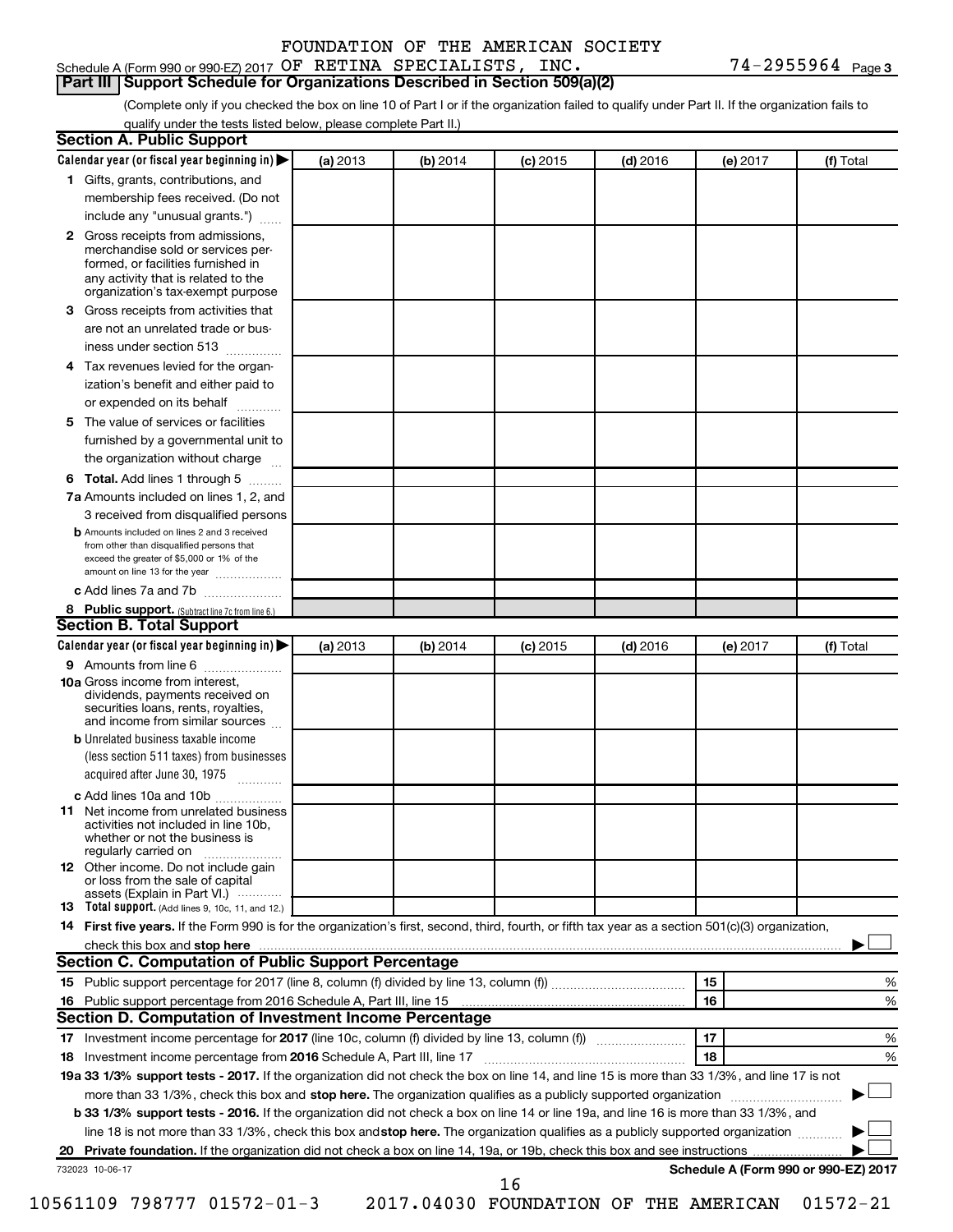# **Part IV Supporting Organizations**

(Complete only if you checked a box in line 12 on Part I. If you checked 12a of Part I, complete Sections A and B. If you checked 12b of Part I, complete Sections A and C. If you checked 12c of Part I, complete Sections A, D, and E. If you checked 12d of Part I, complete Sections A and D, and complete Part V.)

#### **Section A. All Supporting Organizations**

- **1** Are all of the organization's supported organizations listed by name in the organization's governing documents? If "No," describe in Part VI how the supported organizations are designated. If designated by *class or purpose, describe the designation. If historic and continuing relationship, explain.*
- **2** Did the organization have any supported organization that does not have an IRS determination of status under section 509(a)(1) or (2)? If "Yes," explain in Part **VI** how the organization determined that the supported *organization was described in section 509(a)(1) or (2).*
- **3a** Did the organization have a supported organization described in section 501(c)(4), (5), or (6)? If "Yes," answer *(b) and (c) below.*
- **b** Did the organization confirm that each supported organization qualified under section 501(c)(4), (5), or (6) and satisfied the public support tests under section 509(a)(2)? If "Yes," describe in Part VI when and how the *organization made the determination.*
- **c** Did the organization ensure that all support to such organizations was used exclusively for section 170(c)(2)(B) purposes? If "Yes," explain in Part VI what controls the organization put in place to ensure such use.
- **4 a** *If* Was any supported organization not organized in the United States ("foreign supported organization")? *"Yes," and if you checked 12a or 12b in Part I, answer (b) and (c) below.*
- **b** Did the organization have ultimate control and discretion in deciding whether to make grants to the foreign supported organization? If "Yes," describe in Part VI how the organization had such control and discretion *despite being controlled or supervised by or in connection with its supported organizations.*
- **c** Did the organization support any foreign supported organization that does not have an IRS determination under sections 501(c)(3) and 509(a)(1) or (2)? If "Yes," explain in Part VI what controls the organization used *to ensure that all support to the foreign supported organization was used exclusively for section 170(c)(2)(B) purposes.*
- **5a** Did the organization add, substitute, or remove any supported organizations during the tax year? If "Yes," answer (b) and (c) below (if applicable). Also, provide detail in **Part VI,** including (i) the names and EIN *numbers of the supported organizations added, substituted, or removed; (ii) the reasons for each such action; (iii) the authority under the organization's organizing document authorizing such action; and (iv) how the action was accomplished (such as by amendment to the organizing document).*
- **b Type I or Type II only.** Was any added or substituted supported organization part of a class already designated in the organization's organizing document?
- **c Substitutions only.**  Was the substitution the result of an event beyond the organization's control?
- **6** Did the organization provide support (whether in the form of grants or the provision of services or facilities) to **Part VI.** support or benefit one or more of the filing organization's supported organizations? If "Yes," provide detail in anyone other than (i) its supported organizations, (ii) individuals that are part of the charitable class benefited by one or more of its supported organizations, or (iii) other supporting organizations that also
- **7** Did the organization provide a grant, loan, compensation, or other similar payment to a substantial contributor regard to a substantial contributor? If "Yes," complete Part I of Schedule L (Form 990 or 990-EZ). (defined in section 4958(c)(3)(C)), a family member of a substantial contributor, or a 35% controlled entity with
- **8** Did the organization make a loan to a disqualified person (as defined in section 4958) not described in line 7? *If "Yes," complete Part I of Schedule L (Form 990 or 990-EZ).*
- **9 a** Was the organization controlled directly or indirectly at any time during the tax year by one or more in section 509(a)(1) or (2))? If "Yes," provide detail in **Part VI.** disqualified persons as defined in section 4946 (other than foundation managers and organizations described
- **b** Did one or more disqualified persons (as defined in line 9a) hold a controlling interest in any entity in which the supporting organization had an interest? If "Yes," provide detail in Part VI.
- **c** Did a disqualified person (as defined in line 9a) have an ownership interest in, or derive any personal benefit from, assets in which the supporting organization also had an interest? If "Yes," provide detail in Part VI.
- **10 a** Was the organization subject to the excess business holdings rules of section 4943 because of section supporting organizations)? If "Yes," answer 10b below. 4943(f) (regarding certain Type II supporting organizations, and all Type III non-functionally integrated
	- **b** Did the organization have any excess business holdings in the tax year? (Use Schedule C, Form 4720, to *determine whether the organization had excess business holdings.)*

732024 10-06-17

**Schedule A (Form 990 or 990-EZ) 2017**

**1**

**2**

**3a**

**3b**

**3c**

**4a**

**4b**

**4c**

**5a**

**5b 5c**

**6**

**7**

**8**

**9a**

**9b**

**9c**

**10a**

**10b**

**Yes No**

X

X

X

X

X

X

X

X

X

X

X

X

17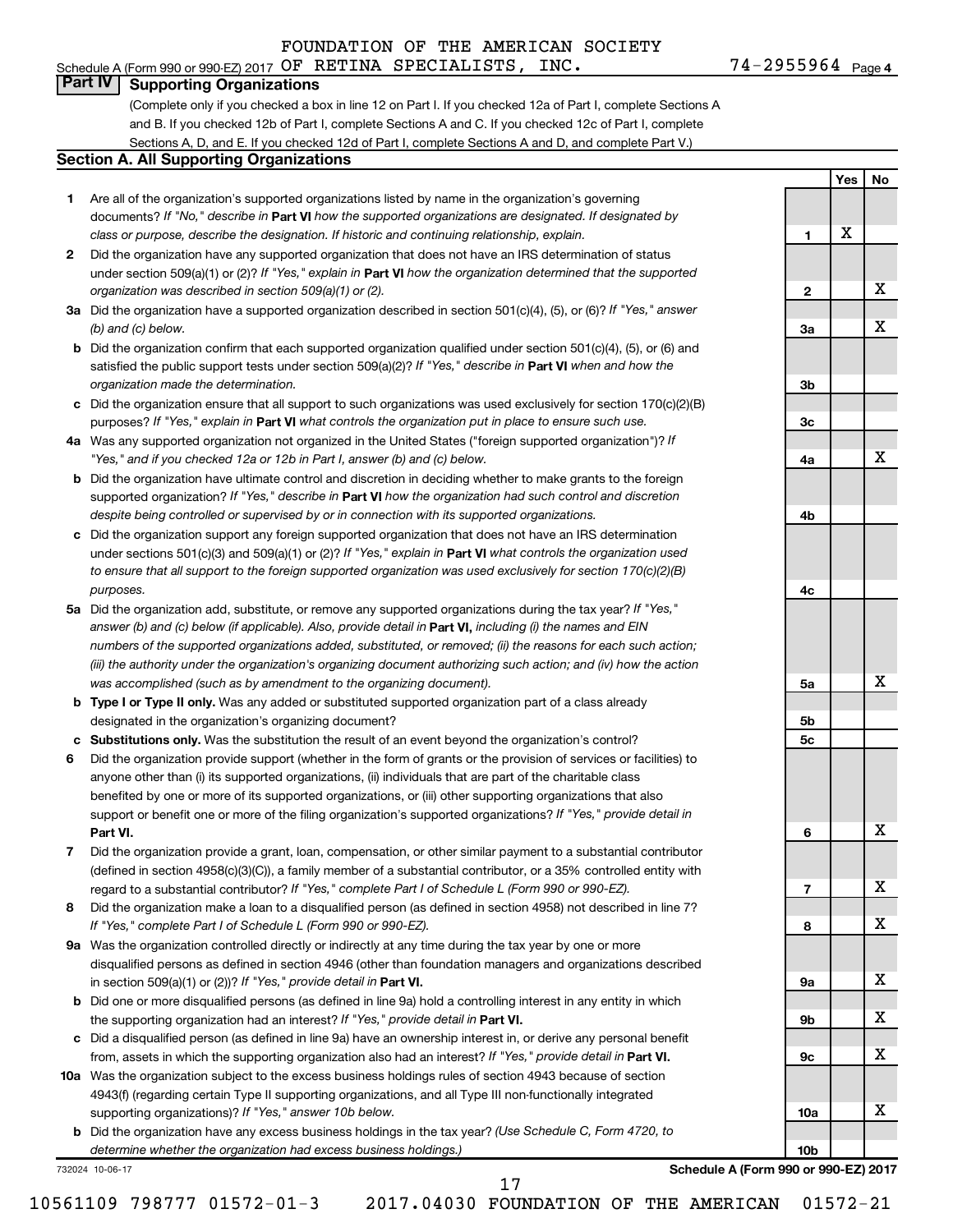| Schedule A (Form 990 or 990-EZ) 2017 $OF$ RETINA SPECIALISTS, INC. |  |  |  |  | $74 - 2955964$ Page |  |  |
|--------------------------------------------------------------------|--|--|--|--|---------------------|--|--|
|--------------------------------------------------------------------|--|--|--|--|---------------------|--|--|

2955964 Page 5

|             | Part IV<br><b>Supporting Organizations (continued)</b>                                                                                                                       |                 |     |                         |
|-------------|------------------------------------------------------------------------------------------------------------------------------------------------------------------------------|-----------------|-----|-------------------------|
|             |                                                                                                                                                                              |                 | Yes | No                      |
| 11          | Has the organization accepted a gift or contribution from any of the following persons?                                                                                      |                 |     |                         |
|             | a A person who directly or indirectly controls, either alone or together with persons described in (b) and (c)                                                               |                 |     |                         |
|             | below, the governing body of a supported organization?                                                                                                                       | 11a             |     | х                       |
|             | <b>b</b> A family member of a person described in (a) above?                                                                                                                 | 11 <sub>b</sub> |     | $\overline{\textbf{X}}$ |
|             |                                                                                                                                                                              | 11c             |     | x                       |
|             | c A 35% controlled entity of a person described in (a) or (b) above? If "Yes" to a, b, or c, provide detail in Part VI.<br><b>Section B. Type I Supporting Organizations</b> |                 |     |                         |
|             |                                                                                                                                                                              |                 |     |                         |
|             |                                                                                                                                                                              |                 | Yes | No                      |
| 1           | Did the directors, trustees, or membership of one or more supported organizations have the power to                                                                          |                 |     |                         |
|             | regularly appoint or elect at least a majority of the organization's directors or trustees at all times during the                                                           |                 |     |                         |
|             | tax year? If "No," describe in Part VI how the supported organization(s) effectively operated, supervised, or                                                                |                 |     |                         |
|             | controlled the organization's activities. If the organization had more than one supported organization,                                                                      |                 |     |                         |
|             | describe how the powers to appoint and/or remove directors or trustees were allocated among the supported                                                                    |                 |     |                         |
|             | organizations and what conditions or restrictions, if any, applied to such powers during the tax year.                                                                       | 1               | X   |                         |
| 2           | Did the organization operate for the benefit of any supported organization other than the supported                                                                          |                 |     |                         |
|             | organization(s) that operated, supervised, or controlled the supporting organization? If "Yes," explain in                                                                   |                 |     |                         |
|             | Part VI how providing such benefit carried out the purposes of the supported organization(s) that operated,                                                                  |                 |     |                         |
|             | supervised, or controlled the supporting organization.                                                                                                                       | 2               |     | X                       |
|             | <b>Section C. Type II Supporting Organizations</b>                                                                                                                           |                 |     |                         |
|             |                                                                                                                                                                              |                 | Yes | No                      |
| 1           | Were a majority of the organization's directors or trustees during the tax year also a majority of the directors                                                             |                 |     |                         |
|             | or trustees of each of the organization's supported organization(s)? If "No," describe in Part VI how control                                                                |                 |     |                         |
|             | or management of the supporting organization was vested in the same persons that controlled or managed                                                                       |                 |     |                         |
|             |                                                                                                                                                                              |                 |     |                         |
|             | the supported organization(s).                                                                                                                                               | 1               |     |                         |
|             | <b>Section D. All Type III Supporting Organizations</b>                                                                                                                      |                 |     |                         |
|             |                                                                                                                                                                              |                 | Yes | No                      |
| 1           | Did the organization provide to each of its supported organizations, by the last day of the fifth month of the                                                               |                 |     |                         |
|             | organization's tax year, (i) a written notice describing the type and amount of support provided during the prior tax                                                        |                 |     |                         |
|             | year, (ii) a copy of the Form 990 that was most recently filed as of the date of notification, and (iii) copies of the                                                       |                 |     |                         |
|             | organization's governing documents in effect on the date of notification, to the extent not previously provided?                                                             | 1               |     |                         |
| 2           | Were any of the organization's officers, directors, or trustees either (i) appointed or elected by the supported                                                             |                 |     |                         |
|             | organization(s) or (ii) serving on the governing body of a supported organization? If "No," explain in Part VI how                                                           |                 |     |                         |
|             | the organization maintained a close and continuous working relationship with the supported organization(s).                                                                  | 2               |     |                         |
| 3           | By reason of the relationship described in (2), did the organization's supported organizations have a                                                                        |                 |     |                         |
|             | significant voice in the organization's investment policies and in directing the use of the organization's                                                                   |                 |     |                         |
|             | income or assets at all times during the tax year? If "Yes," describe in Part VI the role the organization's                                                                 |                 |     |                         |
|             | supported organizations played in this regard.                                                                                                                               | з               |     |                         |
|             | Section E. Type III Functionally Integrated Supporting Organizations                                                                                                         |                 |     |                         |
| 1           | Check the box next to the method that the organization used to satisfy the Integral Part Test during the yealsee instructions).                                              |                 |     |                         |
| a           | The organization satisfied the Activities Test. Complete line 2 below.                                                                                                       |                 |     |                         |
| $\mathbf b$ | The organization is the parent of each of its supported organizations. Complete line 3 below.                                                                                |                 |     |                         |
| c           | The organization supported a governmental entity. Describe in Part VI how you supported a government entity (see instructions).                                              |                 |     |                         |
| 2           | Activities Test. Answer (a) and (b) below.                                                                                                                                   |                 | Yes | No                      |
|             |                                                                                                                                                                              |                 |     |                         |
| а           | Did substantially all of the organization's activities during the tax year directly further the exempt purposes of                                                           |                 |     |                         |
|             | the supported organization(s) to which the organization was responsive? If "Yes," then in Part VI identify                                                                   |                 |     |                         |
|             | those supported organizations and explain how these activities directly furthered their exempt purposes,                                                                     |                 |     |                         |
|             | how the organization was responsive to those supported organizations, and how the organization determined                                                                    |                 |     |                         |
|             | that these activities constituted substantially all of its activities.                                                                                                       | 2a              |     |                         |
|             | <b>b</b> Did the activities described in (a) constitute activities that, but for the organization's involvement, one or more                                                 |                 |     |                         |
|             | of the organization's supported organization(s) would have been engaged in? If "Yes," explain in Part VI the                                                                 |                 |     |                         |
|             | reasons for the organization's position that its supported organization(s) would have engaged in these                                                                       |                 |     |                         |
|             | activities but for the organization's involvement.                                                                                                                           | 2b              |     |                         |
| з           | Parent of Supported Organizations. Answer (a) and (b) below.                                                                                                                 |                 |     |                         |
|             | a Did the organization have the power to regularly appoint or elect a majority of the officers, directors, or                                                                |                 |     |                         |
|             | trustees of each of the supported organizations? Provide details in Part VI.                                                                                                 | За              |     |                         |
|             | <b>b</b> Did the organization exercise a substantial degree of direction over the policies, programs, and activities of each                                                 |                 |     |                         |
|             | of its supported organizations? If "Yes," describe in Part VI the role played by the organization in this regard.                                                            | Зb              |     |                         |
|             | Schedule A (Form 990 or 990-EZ) 2017<br>732025 10-06-17                                                                                                                      |                 |     |                         |
|             | 18                                                                                                                                                                           |                 |     |                         |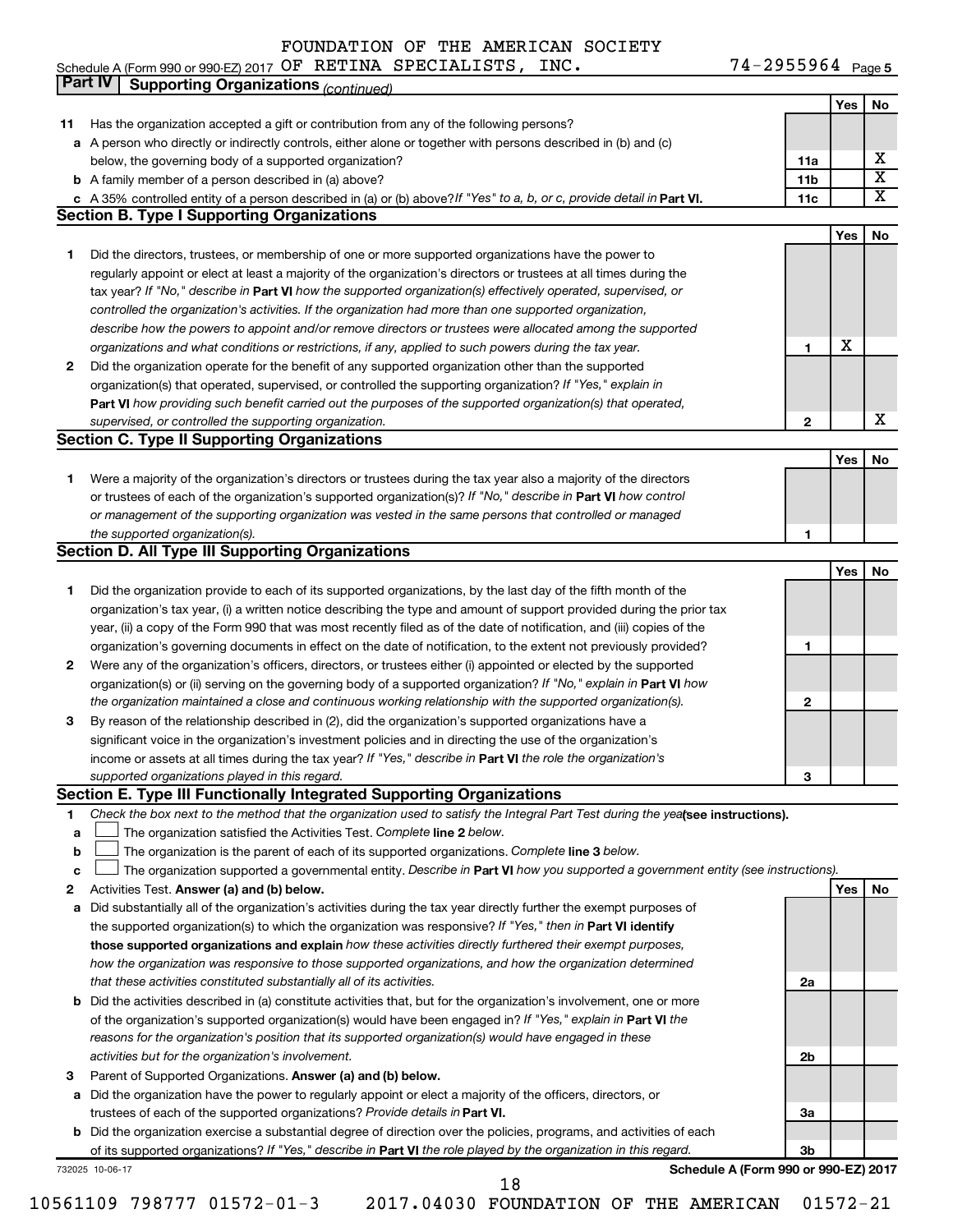#### Schedule A (Form 990 or 990-EZ) 2017 Page OF RETINA SPECIALISTS, INC. 74-2955964 FOUNDATION OF THE AMERICAN SOCIETY

74-2955964 Page 6

#### **Part V Type III Non-Functionally Integrated 509(a)(3) Supporting Organizations**

1 **Letter See instructions.** All Check here if the organization satisfied the Integral Part Test as a qualifying trust on Nov. 20, 1970 (explain in Part VI.) See instructions. All other Type III non-functionally integrated supporting organizations must complete Sections A through E.

|    | Section A - Adjusted Net Income                                              |                | (A) Prior Year | (B) Current Year<br>(optional) |
|----|------------------------------------------------------------------------------|----------------|----------------|--------------------------------|
| 1  | Net short-term capital gain                                                  | 1              |                |                                |
| 2  | Recoveries of prior-year distributions                                       | $\overline{2}$ |                |                                |
| 3  | Other gross income (see instructions)                                        | 3              |                |                                |
| 4  | Add lines 1 through 3                                                        | 4              |                |                                |
| 5  | Depreciation and depletion                                                   | 5              |                |                                |
| 6  | Portion of operating expenses paid or incurred for production or             |                |                |                                |
|    | collection of gross income or for management, conservation, or               |                |                |                                |
|    | maintenance of property held for production of income (see instructions)     | 6              |                |                                |
| 7  | Other expenses (see instructions)                                            | 7              |                |                                |
| 8  | Adjusted Net Income (subtract lines 5, 6, and 7 from line 4)                 | 8              |                |                                |
|    | <b>Section B - Minimum Asset Amount</b>                                      |                | (A) Prior Year | (B) Current Year<br>(optional) |
| 1. | Aggregate fair market value of all non-exempt-use assets (see                |                |                |                                |
|    | instructions for short tax year or assets held for part of year):            |                |                |                                |
|    | a Average monthly value of securities                                        | 1a             |                |                                |
|    | <b>b</b> Average monthly cash balances                                       | 1b             |                |                                |
|    | c Fair market value of other non-exempt-use assets                           | 1c             |                |                                |
|    | <b>d</b> Total (add lines 1a, 1b, and 1c)                                    | 1d             |                |                                |
|    | e Discount claimed for blockage or other                                     |                |                |                                |
|    | factors (explain in detail in <b>Part VI</b> ):                              |                |                |                                |
| 2  | Acquisition indebtedness applicable to non-exempt-use assets                 | 2              |                |                                |
| 3  | Subtract line 2 from line 1d                                                 | 3              |                |                                |
| 4  | Cash deemed held for exempt use. Enter 1-1/2% of line 3 (for greater amount, |                |                |                                |
|    | see instructions)                                                            | 4              |                |                                |
| 5  | Net value of non-exempt-use assets (subtract line 4 from line 3)             | 5              |                |                                |
| 6  | Multiply line 5 by .035                                                      | 6              |                |                                |
| 7  | Recoveries of prior-year distributions                                       | 7              |                |                                |
| 8  | <b>Minimum Asset Amount (add line 7 to line 6)</b>                           | 8              |                |                                |
|    | <b>Section C - Distributable Amount</b>                                      |                |                | <b>Current Year</b>            |
| 1  | Adjusted net income for prior year (from Section A, line 8, Column A)        | 1              |                |                                |
| 2  | Enter 85% of line 1                                                          | $\overline{2}$ |                |                                |
| З  | Minimum asset amount for prior year (from Section B, line 8, Column A)       | 3              |                |                                |
| 4  | Enter greater of line 2 or line 3                                            | 4              |                |                                |
| 5  | Income tax imposed in prior year                                             | 5              |                |                                |
| 6  | Distributable Amount. Subtract line 5 from line 4, unless subject to         |                |                |                                |
|    | emergency temporary reduction (see instructions)                             | 6              |                |                                |
|    |                                                                              |                |                |                                |

**7** Let Check here if the current year is the organization's first as a non-functionally integrated Type III supporting organization (see instructions).

**Schedule A (Form 990 or 990-EZ) 2017**

732026 10-06-17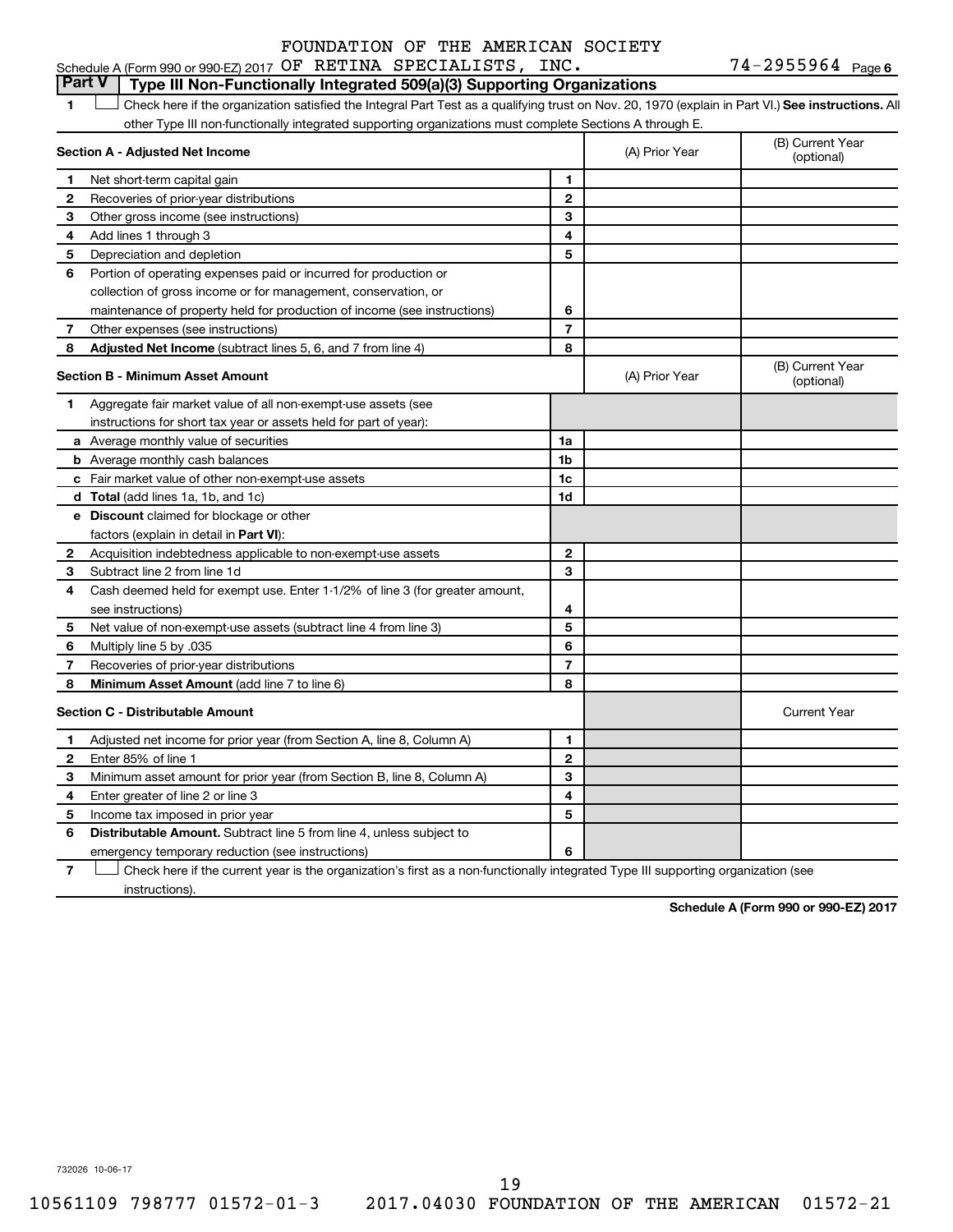| Part V<br>Type III Non-Functionally Integrated 509(a)(3) Supporting Organizations (continued) |                                                                                            |                                                |                                    |                     |  |  |  |  |  |
|-----------------------------------------------------------------------------------------------|--------------------------------------------------------------------------------------------|------------------------------------------------|------------------------------------|---------------------|--|--|--|--|--|
|                                                                                               | <b>Section D - Distributions</b>                                                           |                                                |                                    | <b>Current Year</b> |  |  |  |  |  |
| 1                                                                                             | Amounts paid to supported organizations to accomplish exempt purposes                      |                                                |                                    |                     |  |  |  |  |  |
| 2                                                                                             | Amounts paid to perform activity that directly furthers exempt purposes of supported       |                                                |                                    |                     |  |  |  |  |  |
|                                                                                               | organizations, in excess of income from activity                                           |                                                |                                    |                     |  |  |  |  |  |
| З                                                                                             | Administrative expenses paid to accomplish exempt purposes of supported organizations      |                                                |                                    |                     |  |  |  |  |  |
| 4                                                                                             | Amounts paid to acquire exempt-use assets                                                  |                                                |                                    |                     |  |  |  |  |  |
| 5                                                                                             | Qualified set-aside amounts (prior IRS approval required)                                  |                                                |                                    |                     |  |  |  |  |  |
| 6                                                                                             | Other distributions (describe in Part VI). See instructions.                               |                                                |                                    |                     |  |  |  |  |  |
| 7                                                                                             | <b>Total annual distributions.</b> Add lines 1 through 6.                                  |                                                |                                    |                     |  |  |  |  |  |
| 8                                                                                             | Distributions to attentive supported organizations to which the organization is responsive |                                                |                                    |                     |  |  |  |  |  |
|                                                                                               | (provide details in Part VI). See instructions.                                            |                                                |                                    |                     |  |  |  |  |  |
| 9                                                                                             | Distributable amount for 2017 from Section C, line 6                                       |                                                |                                    |                     |  |  |  |  |  |
| 10                                                                                            | Line 8 amount divided by line 9 amount                                                     |                                                |                                    |                     |  |  |  |  |  |
|                                                                                               |                                                                                            | (i)                                            | (iii)<br><b>Underdistributions</b> | (iii)               |  |  |  |  |  |
|                                                                                               | Section E - Distribution Allocations (see instructions)                                    | <b>Distributable</b><br><b>Amount for 2017</b> |                                    |                     |  |  |  |  |  |
| 1                                                                                             | Distributable amount for 2017 from Section C, line 6                                       |                                                |                                    |                     |  |  |  |  |  |
| 2                                                                                             | Underdistributions, if any, for years prior to 2017 (reason-                               |                                                |                                    |                     |  |  |  |  |  |
|                                                                                               | able cause required- explain in Part VI). See instructions.                                |                                                |                                    |                     |  |  |  |  |  |
| З                                                                                             | Excess distributions carryover, if any, to 2017                                            |                                                |                                    |                     |  |  |  |  |  |
| a                                                                                             |                                                                                            |                                                |                                    |                     |  |  |  |  |  |
|                                                                                               | $b$ From 2013                                                                              |                                                |                                    |                     |  |  |  |  |  |
|                                                                                               | $c$ From 2014                                                                              |                                                |                                    |                     |  |  |  |  |  |
|                                                                                               | d From 2015                                                                                |                                                |                                    |                     |  |  |  |  |  |
|                                                                                               | e From 2016                                                                                |                                                |                                    |                     |  |  |  |  |  |
|                                                                                               | f Total of lines 3a through e                                                              |                                                |                                    |                     |  |  |  |  |  |
|                                                                                               | g Applied to underdistributions of prior years                                             |                                                |                                    |                     |  |  |  |  |  |
|                                                                                               | h Applied to 2017 distributable amount                                                     |                                                |                                    |                     |  |  |  |  |  |
|                                                                                               | i Carryover from 2012 not applied (see instructions)                                       |                                                |                                    |                     |  |  |  |  |  |
|                                                                                               | Remainder. Subtract lines 3g, 3h, and 3i from 3f.                                          |                                                |                                    |                     |  |  |  |  |  |
| 4                                                                                             | Distributions for 2017 from Section D,                                                     |                                                |                                    |                     |  |  |  |  |  |
|                                                                                               | line $7:$                                                                                  |                                                |                                    |                     |  |  |  |  |  |
|                                                                                               | a Applied to underdistributions of prior years                                             |                                                |                                    |                     |  |  |  |  |  |
|                                                                                               | <b>b</b> Applied to 2017 distributable amount                                              |                                                |                                    |                     |  |  |  |  |  |
|                                                                                               | c Remainder. Subtract lines 4a and 4b from 4.                                              |                                                |                                    |                     |  |  |  |  |  |
| 5                                                                                             | Remaining underdistributions for years prior to 2017, if                                   |                                                |                                    |                     |  |  |  |  |  |
|                                                                                               | any. Subtract lines 3g and 4a from line 2. For result greater                              |                                                |                                    |                     |  |  |  |  |  |
|                                                                                               | than zero, explain in Part VI. See instructions.                                           |                                                |                                    |                     |  |  |  |  |  |
| 6                                                                                             | Remaining underdistributions for 2017. Subtract lines 3h                                   |                                                |                                    |                     |  |  |  |  |  |
|                                                                                               | and 4b from line 1. For result greater than zero, explain in                               |                                                |                                    |                     |  |  |  |  |  |
|                                                                                               | <b>Part VI.</b> See instructions.                                                          |                                                |                                    |                     |  |  |  |  |  |
| 7                                                                                             | Excess distributions carryover to 2018. Add lines 3j                                       |                                                |                                    |                     |  |  |  |  |  |
|                                                                                               | and 4c.                                                                                    |                                                |                                    |                     |  |  |  |  |  |
| 8                                                                                             | Breakdown of line 7:                                                                       |                                                |                                    |                     |  |  |  |  |  |
|                                                                                               | a Excess from 2013                                                                         |                                                |                                    |                     |  |  |  |  |  |
|                                                                                               | <b>b</b> Excess from 2014                                                                  |                                                |                                    |                     |  |  |  |  |  |
|                                                                                               | c Excess from 2015                                                                         |                                                |                                    |                     |  |  |  |  |  |
|                                                                                               | d Excess from 2016                                                                         |                                                |                                    |                     |  |  |  |  |  |
|                                                                                               | e Excess from 2017                                                                         |                                                |                                    |                     |  |  |  |  |  |

**Schedule A (Form 990 or 990-EZ) 2017**

732027 10-06-17

20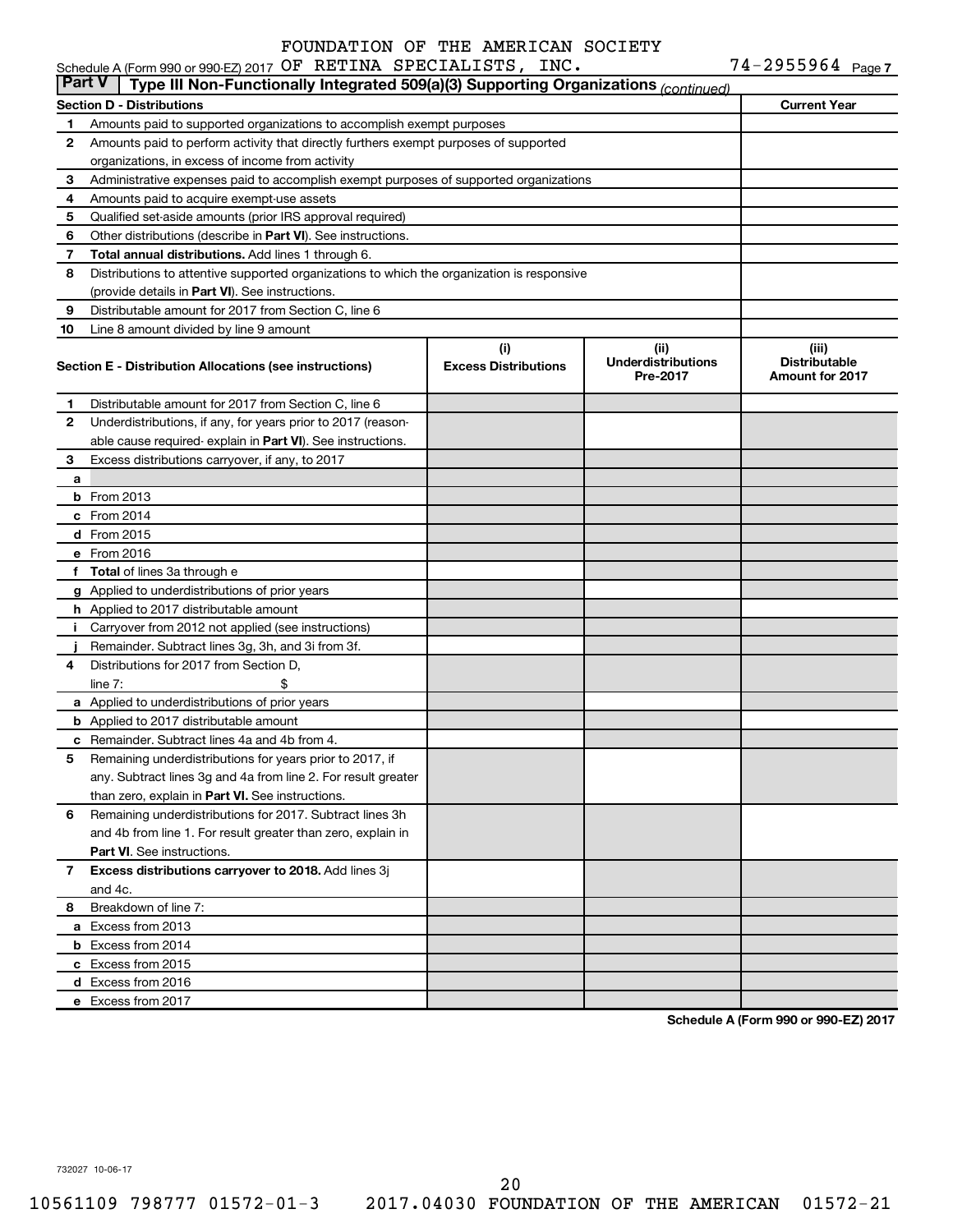| <b>Part VI</b>  | Schedule A (Form 990 or 990-EZ) 2017 OF RETINA SPECIALISTS, INC.<br>Supplemental Information. Provide the explanations required by Part II, line 10; Part II, line 17a or 17b; Part III, line 12;                                                                                                                                                                                                                                   |    |                                                                           | 74-2955964 Page 8 |
|-----------------|-------------------------------------------------------------------------------------------------------------------------------------------------------------------------------------------------------------------------------------------------------------------------------------------------------------------------------------------------------------------------------------------------------------------------------------|----|---------------------------------------------------------------------------|-------------------|
|                 | Part IV, Section A, lines 1, 2, 3b, 3c, 4b, 4c, 5a, 6, 9a, 9b, 9c, 11a, 11b, and 11c; Part IV, Section B, lines 1 and 2; Part IV, Section C,<br>line 1; Part IV, Section D, lines 2 and 3; Part IV, Section E, lines 1c, 2a, 2b, 3a, and 3b; Part V, line 1; Part V, Section B, line 1e; Part V,<br>Section D, lines 5, 6, and 8; and Part V, Section E, lines 2, 5, and 6. Also complete this part for any additional information. |    |                                                                           |                   |
|                 | (See instructions.)                                                                                                                                                                                                                                                                                                                                                                                                                 |    |                                                                           |                   |
|                 |                                                                                                                                                                                                                                                                                                                                                                                                                                     |    |                                                                           |                   |
|                 |                                                                                                                                                                                                                                                                                                                                                                                                                                     |    |                                                                           |                   |
|                 |                                                                                                                                                                                                                                                                                                                                                                                                                                     |    |                                                                           |                   |
|                 |                                                                                                                                                                                                                                                                                                                                                                                                                                     |    |                                                                           |                   |
|                 |                                                                                                                                                                                                                                                                                                                                                                                                                                     |    |                                                                           |                   |
|                 |                                                                                                                                                                                                                                                                                                                                                                                                                                     |    |                                                                           |                   |
|                 |                                                                                                                                                                                                                                                                                                                                                                                                                                     |    |                                                                           |                   |
|                 |                                                                                                                                                                                                                                                                                                                                                                                                                                     |    |                                                                           |                   |
|                 |                                                                                                                                                                                                                                                                                                                                                                                                                                     |    |                                                                           |                   |
|                 |                                                                                                                                                                                                                                                                                                                                                                                                                                     |    |                                                                           |                   |
|                 |                                                                                                                                                                                                                                                                                                                                                                                                                                     |    |                                                                           |                   |
|                 |                                                                                                                                                                                                                                                                                                                                                                                                                                     |    |                                                                           |                   |
|                 |                                                                                                                                                                                                                                                                                                                                                                                                                                     |    |                                                                           |                   |
|                 |                                                                                                                                                                                                                                                                                                                                                                                                                                     |    |                                                                           |                   |
|                 |                                                                                                                                                                                                                                                                                                                                                                                                                                     |    |                                                                           |                   |
|                 |                                                                                                                                                                                                                                                                                                                                                                                                                                     |    |                                                                           |                   |
|                 |                                                                                                                                                                                                                                                                                                                                                                                                                                     |    |                                                                           |                   |
|                 |                                                                                                                                                                                                                                                                                                                                                                                                                                     |    |                                                                           |                   |
|                 |                                                                                                                                                                                                                                                                                                                                                                                                                                     |    |                                                                           |                   |
|                 |                                                                                                                                                                                                                                                                                                                                                                                                                                     |    |                                                                           |                   |
|                 |                                                                                                                                                                                                                                                                                                                                                                                                                                     |    |                                                                           |                   |
|                 |                                                                                                                                                                                                                                                                                                                                                                                                                                     |    |                                                                           |                   |
|                 |                                                                                                                                                                                                                                                                                                                                                                                                                                     |    |                                                                           |                   |
|                 |                                                                                                                                                                                                                                                                                                                                                                                                                                     |    |                                                                           |                   |
|                 |                                                                                                                                                                                                                                                                                                                                                                                                                                     |    |                                                                           |                   |
|                 |                                                                                                                                                                                                                                                                                                                                                                                                                                     |    |                                                                           |                   |
|                 |                                                                                                                                                                                                                                                                                                                                                                                                                                     |    |                                                                           |                   |
|                 |                                                                                                                                                                                                                                                                                                                                                                                                                                     |    |                                                                           |                   |
|                 |                                                                                                                                                                                                                                                                                                                                                                                                                                     |    |                                                                           |                   |
|                 |                                                                                                                                                                                                                                                                                                                                                                                                                                     |    |                                                                           |                   |
|                 |                                                                                                                                                                                                                                                                                                                                                                                                                                     |    |                                                                           |                   |
|                 |                                                                                                                                                                                                                                                                                                                                                                                                                                     |    |                                                                           |                   |
|                 |                                                                                                                                                                                                                                                                                                                                                                                                                                     |    |                                                                           |                   |
|                 |                                                                                                                                                                                                                                                                                                                                                                                                                                     |    |                                                                           |                   |
| 732028 10-06-17 |                                                                                                                                                                                                                                                                                                                                                                                                                                     |    | Schedule A (Form 990 or 990-EZ) 2017                                      |                   |
|                 |                                                                                                                                                                                                                                                                                                                                                                                                                                     | 21 | 10561109 798777 01572-01-3 2017.04030 FOUNDATION OF THE AMERICAN 01572-21 |                   |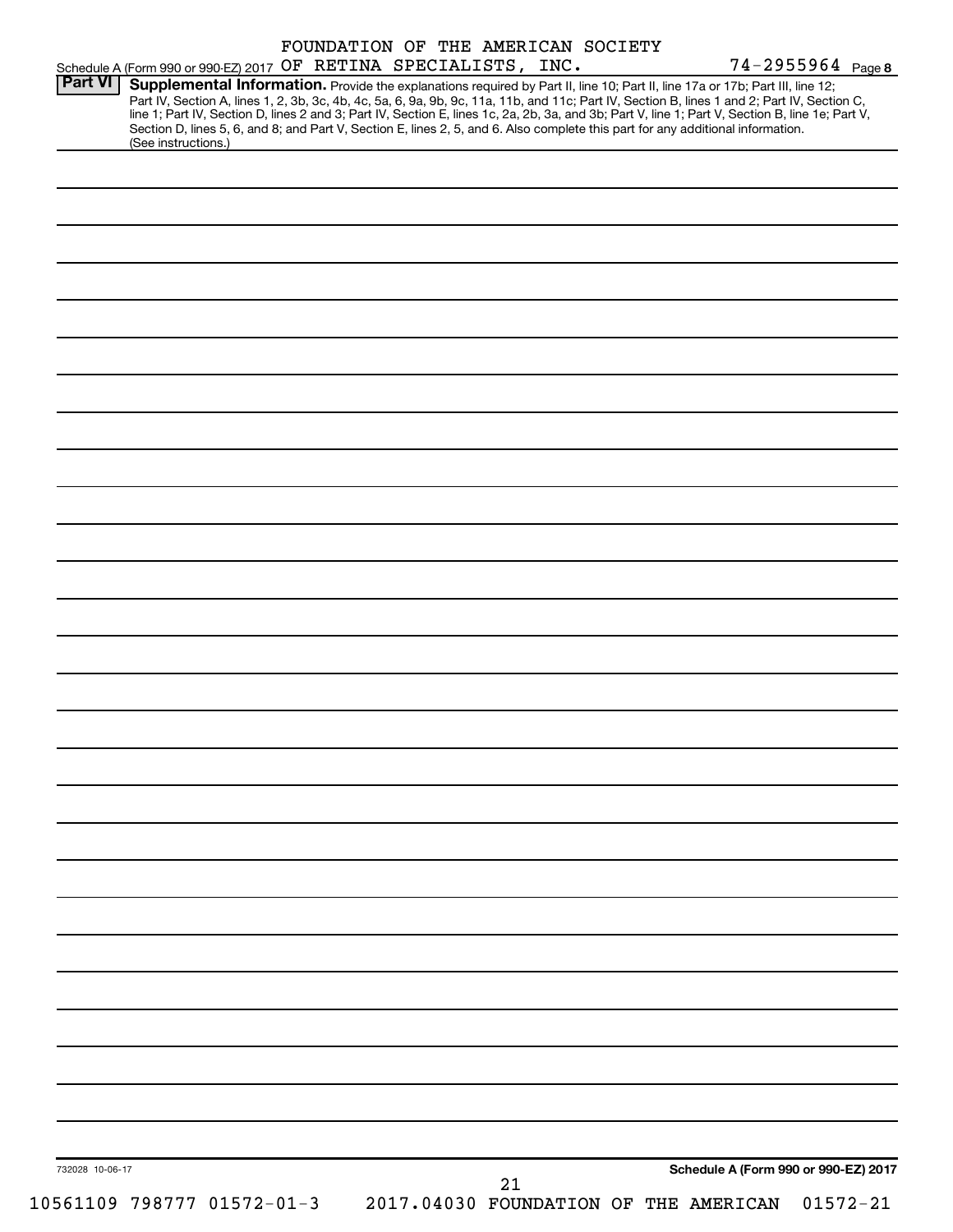|         | <b>SCHEDULE D</b>                                                                                                                                                                                                                                                                       |  |  |  |  |  | <b>Supplemental Financial Statements</b>                                                          |  |                                                    |  |                                                 |     | OMB No. 1545-0047               |           |
|---------|-----------------------------------------------------------------------------------------------------------------------------------------------------------------------------------------------------------------------------------------------------------------------------------------|--|--|--|--|--|---------------------------------------------------------------------------------------------------|--|----------------------------------------------------|--|-------------------------------------------------|-----|---------------------------------|-----------|
|         | (Form 990)                                                                                                                                                                                                                                                                              |  |  |  |  |  | Complete if the organization answered "Yes" on Form 990,                                          |  |                                                    |  |                                                 |     |                                 |           |
|         |                                                                                                                                                                                                                                                                                         |  |  |  |  |  | Part IV, line 6, 7, 8, 9, 10, 11a, 11b, 11c, 11d, 11e, 11f, 12a, or 12b.<br>Attach to Form 990.   |  |                                                    |  |                                                 |     | Open to Public                  |           |
|         | Department of the Treasury<br>Internal Revenue Service                                                                                                                                                                                                                                  |  |  |  |  |  | Go to www.irs.gov/Form990 for instructions and the latest information.                            |  |                                                    |  |                                                 |     | Inspection                      |           |
|         | Name of the organization                                                                                                                                                                                                                                                                |  |  |  |  |  | FOUNDATION OF THE AMERICAN SOCIETY                                                                |  |                                                    |  | <b>Employer identification number</b>           |     |                                 |           |
|         |                                                                                                                                                                                                                                                                                         |  |  |  |  |  | OF RETINA SPECIALISTS, INC.                                                                       |  |                                                    |  |                                                 |     | 74-2955964                      |           |
| Part I  |                                                                                                                                                                                                                                                                                         |  |  |  |  |  | Organizations Maintaining Donor Advised Funds or Other Similar Funds or Accounts. Complete if the |  |                                                    |  |                                                 |     |                                 |           |
|         | organization answered "Yes" on Form 990, Part IV, line 6.                                                                                                                                                                                                                               |  |  |  |  |  |                                                                                                   |  | (a) Donor advised funds                            |  | (b) Funds and other accounts                    |     |                                 |           |
| 1       |                                                                                                                                                                                                                                                                                         |  |  |  |  |  |                                                                                                   |  |                                                    |  |                                                 |     |                                 |           |
| 2       | Aggregate value of contributions to (during year)                                                                                                                                                                                                                                       |  |  |  |  |  |                                                                                                   |  |                                                    |  |                                                 |     |                                 |           |
| З       |                                                                                                                                                                                                                                                                                         |  |  |  |  |  |                                                                                                   |  |                                                    |  |                                                 |     |                                 |           |
| 4       |                                                                                                                                                                                                                                                                                         |  |  |  |  |  |                                                                                                   |  |                                                    |  |                                                 |     |                                 |           |
| 5       | Did the organization inform all donors and donor advisors in writing that the assets held in donor advised funds                                                                                                                                                                        |  |  |  |  |  |                                                                                                   |  |                                                    |  |                                                 |     |                                 |           |
|         |                                                                                                                                                                                                                                                                                         |  |  |  |  |  |                                                                                                   |  |                                                    |  |                                                 | Yes |                                 | No        |
| 6       | Did the organization inform all grantees, donors, and donor advisors in writing that grant funds can be used only                                                                                                                                                                       |  |  |  |  |  |                                                                                                   |  |                                                    |  |                                                 |     |                                 |           |
|         | for charitable purposes and not for the benefit of the donor or donor advisor, or for any other purpose conferring                                                                                                                                                                      |  |  |  |  |  |                                                                                                   |  |                                                    |  |                                                 |     |                                 |           |
| Part II |                                                                                                                                                                                                                                                                                         |  |  |  |  |  | Conservation Easements. Complete if the organization answered "Yes" on Form 990, Part IV, line 7. |  |                                                    |  |                                                 | Yes |                                 | No        |
| 1       | Purpose(s) of conservation easements held by the organization (check all that apply).                                                                                                                                                                                                   |  |  |  |  |  |                                                                                                   |  |                                                    |  |                                                 |     |                                 |           |
|         | Preservation of land for public use (e.g., recreation or education)                                                                                                                                                                                                                     |  |  |  |  |  |                                                                                                   |  | Preservation of a historically important land area |  |                                                 |     |                                 |           |
|         | Protection of natural habitat                                                                                                                                                                                                                                                           |  |  |  |  |  |                                                                                                   |  | Preservation of a certified historic structure     |  |                                                 |     |                                 |           |
|         | Preservation of open space                                                                                                                                                                                                                                                              |  |  |  |  |  |                                                                                                   |  |                                                    |  |                                                 |     |                                 |           |
| 2       | Complete lines 2a through 2d if the organization held a qualified conservation contribution in the form of a conservation easement on the last                                                                                                                                          |  |  |  |  |  |                                                                                                   |  |                                                    |  |                                                 |     |                                 |           |
|         | day of the tax year.                                                                                                                                                                                                                                                                    |  |  |  |  |  |                                                                                                   |  |                                                    |  |                                                 |     | Held at the End of the Tax Year |           |
| а       |                                                                                                                                                                                                                                                                                         |  |  |  |  |  |                                                                                                   |  |                                                    |  | 2a                                              |     |                                 |           |
| b       |                                                                                                                                                                                                                                                                                         |  |  |  |  |  |                                                                                                   |  |                                                    |  | 2b                                              |     |                                 |           |
|         | 2c                                                                                                                                                                                                                                                                                      |  |  |  |  |  |                                                                                                   |  |                                                    |  |                                                 |     |                                 |           |
| d       | Number of conservation easements included in (c) acquired after 7/25/06, and not on a historic structure                                                                                                                                                                                |  |  |  |  |  |                                                                                                   |  |                                                    |  |                                                 |     |                                 |           |
|         |                                                                                                                                                                                                                                                                                         |  |  |  |  |  |                                                                                                   |  |                                                    |  | 2d                                              |     |                                 |           |
| 3       | Number of conservation easements modified, transferred, released, extinguished, or terminated by the organization during the tax<br>$\vee$ ear $\blacktriangleright$                                                                                                                    |  |  |  |  |  |                                                                                                   |  |                                                    |  |                                                 |     |                                 |           |
| 4       | Number of states where property subject to conservation easement is located $\blacktriangleright$                                                                                                                                                                                       |  |  |  |  |  |                                                                                                   |  |                                                    |  |                                                 |     |                                 |           |
| 5       | Does the organization have a written policy regarding the periodic monitoring, inspection, handling of                                                                                                                                                                                  |  |  |  |  |  |                                                                                                   |  |                                                    |  |                                                 |     |                                 |           |
|         | violations, and enforcement of the conservation easements it holds?                                                                                                                                                                                                                     |  |  |  |  |  |                                                                                                   |  |                                                    |  |                                                 | Yes |                                 | <b>No</b> |
| 6       | Staff and volunteer hours devoted to monitoring, inspecting, handling of violations, and enforcing conservation easements during the year                                                                                                                                               |  |  |  |  |  |                                                                                                   |  |                                                    |  |                                                 |     |                                 |           |
|         |                                                                                                                                                                                                                                                                                         |  |  |  |  |  |                                                                                                   |  |                                                    |  |                                                 |     |                                 |           |
| 7       | Amount of expenses incurred in monitoring, inspecting, handling of violations, and enforcing conservation easements during the year                                                                                                                                                     |  |  |  |  |  |                                                                                                   |  |                                                    |  |                                                 |     |                                 |           |
|         | $\blacktriangleright$ \$                                                                                                                                                                                                                                                                |  |  |  |  |  |                                                                                                   |  |                                                    |  |                                                 |     |                                 |           |
| 8       | Does each conservation easement reported on line 2(d) above satisfy the requirements of section 170(h)(4)(B)(i)                                                                                                                                                                         |  |  |  |  |  |                                                                                                   |  |                                                    |  |                                                 |     |                                 |           |
|         |                                                                                                                                                                                                                                                                                         |  |  |  |  |  |                                                                                                   |  |                                                    |  |                                                 | Yes |                                 | No        |
| 9       | In Part XIII, describe how the organization reports conservation easements in its revenue and expense statement, and balance sheet, and<br>include, if applicable, the text of the footnote to the organization's financial statements that describes the organization's accounting for |  |  |  |  |  |                                                                                                   |  |                                                    |  |                                                 |     |                                 |           |
|         | conservation easements.                                                                                                                                                                                                                                                                 |  |  |  |  |  |                                                                                                   |  |                                                    |  |                                                 |     |                                 |           |
|         | Part III                                                                                                                                                                                                                                                                                |  |  |  |  |  | Organizations Maintaining Collections of Art, Historical Treasures, or Other Similar Assets.      |  |                                                    |  |                                                 |     |                                 |           |
|         |                                                                                                                                                                                                                                                                                         |  |  |  |  |  | Complete if the organization answered "Yes" on Form 990, Part IV, line 8.                         |  |                                                    |  |                                                 |     |                                 |           |
|         | 1a If the organization elected, as permitted under SFAS 116 (ASC 958), not to report in its revenue statement and balance sheet works of art,                                                                                                                                           |  |  |  |  |  |                                                                                                   |  |                                                    |  |                                                 |     |                                 |           |
|         | historical treasures, or other similar assets held for public exhibition, education, or research in furtherance of public service, provide, in Part XIII,                                                                                                                               |  |  |  |  |  |                                                                                                   |  |                                                    |  |                                                 |     |                                 |           |
|         | the text of the footnote to its financial statements that describes these items.                                                                                                                                                                                                        |  |  |  |  |  |                                                                                                   |  |                                                    |  |                                                 |     |                                 |           |
|         | <b>b</b> If the organization elected, as permitted under SFAS 116 (ASC 958), to report in its revenue statement and balance sheet works of art, historical                                                                                                                              |  |  |  |  |  |                                                                                                   |  |                                                    |  |                                                 |     |                                 |           |
|         | treasures, or other similar assets held for public exhibition, education, or research in furtherance of public service, provide the following amounts                                                                                                                                   |  |  |  |  |  |                                                                                                   |  |                                                    |  |                                                 |     |                                 |           |
|         | relating to these items:                                                                                                                                                                                                                                                                |  |  |  |  |  |                                                                                                   |  |                                                    |  |                                                 |     |                                 |           |
|         |                                                                                                                                                                                                                                                                                         |  |  |  |  |  |                                                                                                   |  |                                                    |  | $\triangleright$ \$<br>$\blacktriangleright$ \$ |     |                                 |           |
| 2       | (ii) Assets included in Form 990, Part X<br>If the organization received or held works of art, historical treasures, or other similar assets for financial gain, provide                                                                                                                |  |  |  |  |  |                                                                                                   |  |                                                    |  |                                                 |     |                                 |           |
|         | the following amounts required to be reported under SFAS 116 (ASC 958) relating to these items:                                                                                                                                                                                         |  |  |  |  |  |                                                                                                   |  |                                                    |  |                                                 |     |                                 |           |
|         |                                                                                                                                                                                                                                                                                         |  |  |  |  |  |                                                                                                   |  |                                                    |  | -\$<br>▶                                        |     |                                 |           |
|         |                                                                                                                                                                                                                                                                                         |  |  |  |  |  |                                                                                                   |  |                                                    |  | $\blacktriangleright$ s                         |     |                                 |           |
|         | LHA For Paperwork Reduction Act Notice, see the Instructions for Form 990.                                                                                                                                                                                                              |  |  |  |  |  |                                                                                                   |  |                                                    |  |                                                 |     | Schedule D (Form 990) 2017      |           |
|         | 732051 10-09-17                                                                                                                                                                                                                                                                         |  |  |  |  |  |                                                                                                   |  |                                                    |  |                                                 |     |                                 |           |
|         |                                                                                                                                                                                                                                                                                         |  |  |  |  |  | 26                                                                                                |  |                                                    |  |                                                 |     |                                 |           |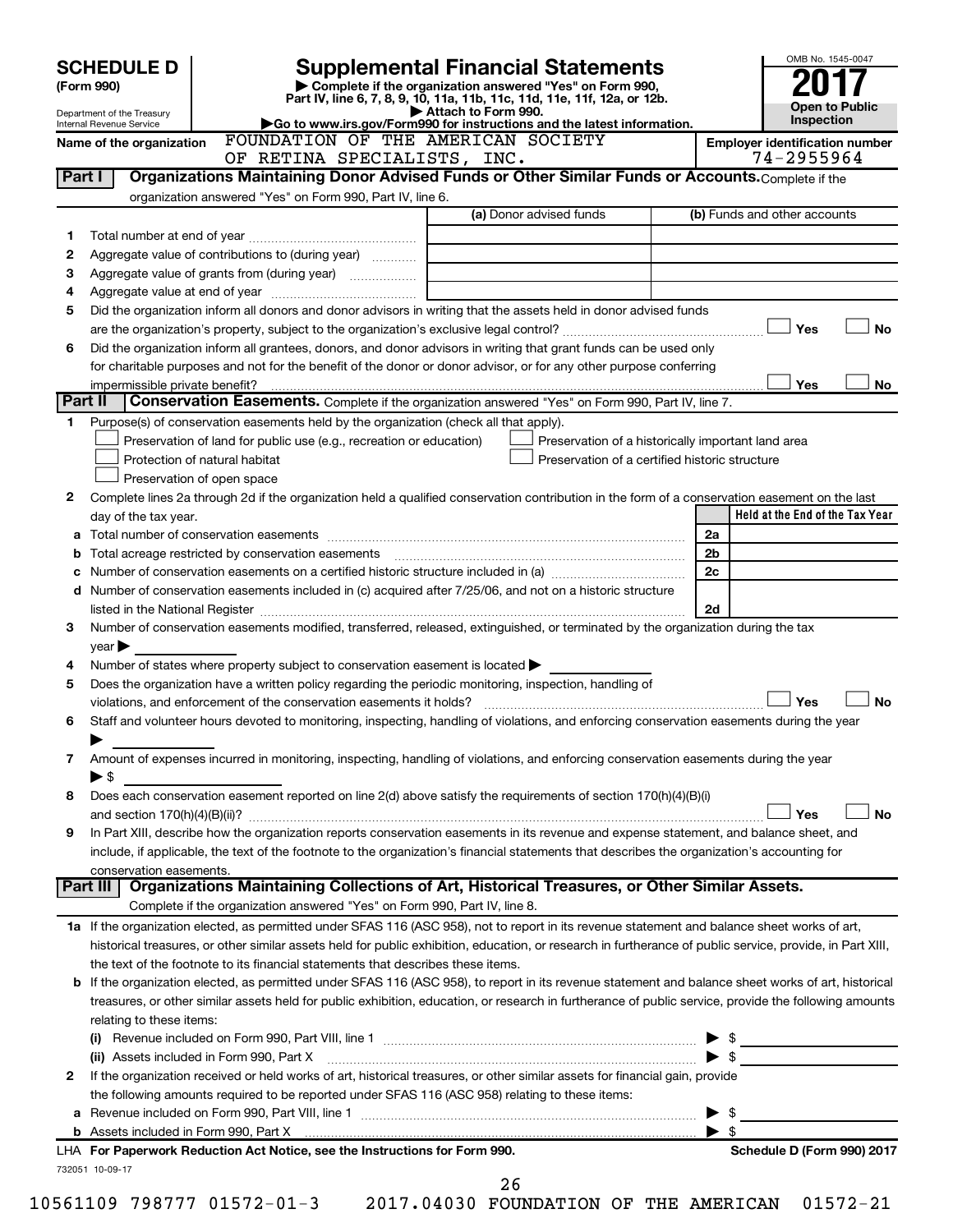|   |                                                                                                                                                                                                                                | FOUNDATION OF THE AMERICAN SOCIETY |   |                |                                                                             |                 |              |                            |                |     |               |
|---|--------------------------------------------------------------------------------------------------------------------------------------------------------------------------------------------------------------------------------|------------------------------------|---|----------------|-----------------------------------------------------------------------------|-----------------|--------------|----------------------------|----------------|-----|---------------|
|   | Schedule D (Form 990) 2017                                                                                                                                                                                                     | OF RETINA SPECIALISTS, INC.        |   |                |                                                                             |                 |              | $74 - 2955964$ Page 2      |                |     |               |
|   | Part III  <br>Organizations Maintaining Collections of Art, Historical Treasures, or Other Similar Assets (continued)                                                                                                          |                                    |   |                |                                                                             |                 |              |                            |                |     |               |
| З | Using the organization's acquisition, accession, and other records, check any of the following that are a significant use of its collection items                                                                              |                                    |   |                |                                                                             |                 |              |                            |                |     |               |
|   | (check all that apply):                                                                                                                                                                                                        |                                    |   |                |                                                                             |                 |              |                            |                |     |               |
| a | Public exhibition                                                                                                                                                                                                              |                                    |   |                | Loan or exchange programs                                                   |                 |              |                            |                |     |               |
| b | Scholarly research                                                                                                                                                                                                             |                                    |   |                | Other <b>Communication</b>                                                  |                 |              |                            |                |     |               |
| c | Preservation for future generations                                                                                                                                                                                            |                                    |   |                |                                                                             |                 |              |                            |                |     |               |
| 4 | Provide a description of the organization's collections and explain how they further the organization's exempt purpose in Part XIII.                                                                                           |                                    |   |                |                                                                             |                 |              |                            |                |     |               |
| 5 | During the year, did the organization solicit or receive donations of art, historical treasures, or other similar assets                                                                                                       |                                    |   |                |                                                                             |                 |              |                            |                |     |               |
|   |                                                                                                                                                                                                                                |                                    |   |                |                                                                             |                 |              |                            | Yes            |     | No            |
|   | <b>Part IV</b><br>Escrow and Custodial Arrangements. Complete if the organization answered "Yes" on Form 990, Part IV, line 9, or                                                                                              |                                    |   |                |                                                                             |                 |              |                            |                |     |               |
|   | reported an amount on Form 990, Part X, line 21.                                                                                                                                                                               |                                    |   |                |                                                                             |                 |              |                            |                |     |               |
|   | 1a Is the organization an agent, trustee, custodian or other intermediary for contributions or other assets not included                                                                                                       |                                    |   |                |                                                                             |                 |              |                            |                |     |               |
|   |                                                                                                                                                                                                                                |                                    |   |                |                                                                             |                 |              |                            | Yes            |     | <b>No</b>     |
|   | b If "Yes," explain the arrangement in Part XIII and complete the following table:                                                                                                                                             |                                    |   |                |                                                                             |                 |              |                            |                |     |               |
|   |                                                                                                                                                                                                                                |                                    |   |                |                                                                             |                 |              |                            | Amount         |     |               |
|   |                                                                                                                                                                                                                                |                                    |   |                |                                                                             |                 | 1c           |                            |                |     |               |
|   |                                                                                                                                                                                                                                |                                    |   |                |                                                                             |                 | 1d           |                            |                |     |               |
|   | e Distributions during the year manufactured and contain an account of the year manufactured and the year manufactured and the year manufactured and the year manufactured and the year manufactured and the year manufactured |                                    |   |                |                                                                             |                 | 1e           |                            |                |     |               |
|   |                                                                                                                                                                                                                                |                                    |   |                |                                                                             |                 | 1f           |                            |                |     |               |
|   | 2a Did the organization include an amount on Form 990, Part X, line 21, for escrow or custodial account liability?<br>Yes<br>No<br>.                                                                                           |                                    |   |                |                                                                             |                 |              |                            |                |     |               |
|   | <b>b</b> If "Yes," explain the arrangement in Part XIII. Check here if the explanation has been provided on Part XIII<br>Endowment Funds. Complete if the organization answered "Yes" on Form 990, Part IV, line 10.<br>Part V |                                    |   |                |                                                                             |                 |              |                            |                |     |               |
|   |                                                                                                                                                                                                                                |                                    |   |                |                                                                             |                 |              |                            |                |     |               |
|   |                                                                                                                                                                                                                                | (a) Current year                   |   | (b) Prior year | (c) Two years back $\vert$ (d) Three years back $\vert$ (e) Four years back |                 |              |                            |                |     |               |
|   |                                                                                                                                                                                                                                |                                    |   |                |                                                                             |                 |              |                            |                |     |               |
|   |                                                                                                                                                                                                                                |                                    |   |                |                                                                             |                 |              |                            |                |     |               |
|   | Net investment earnings, gains, and losses                                                                                                                                                                                     |                                    |   |                |                                                                             |                 |              |                            |                |     |               |
|   |                                                                                                                                                                                                                                |                                    |   |                |                                                                             |                 |              |                            |                |     |               |
|   | e Other expenditures for facilities                                                                                                                                                                                            |                                    |   |                |                                                                             |                 |              |                            |                |     |               |
|   | and programs                                                                                                                                                                                                                   |                                    |   |                |                                                                             |                 |              |                            |                |     |               |
|   |                                                                                                                                                                                                                                |                                    |   |                |                                                                             |                 |              |                            |                |     |               |
| g |                                                                                                                                                                                                                                |                                    |   |                |                                                                             |                 |              |                            |                |     |               |
|   | Provide the estimated percentage of the current year end balance (line 1g, column (a)) held as:                                                                                                                                |                                    |   |                |                                                                             |                 |              |                            |                |     |               |
| а | Board designated or quasi-endowment                                                                                                                                                                                            |                                    | % |                |                                                                             |                 |              |                            |                |     |               |
|   | Permanent endowment                                                                                                                                                                                                            | %                                  |   |                |                                                                             |                 |              |                            |                |     |               |
|   | <b>c</b> Temporarily restricted endowment $\blacktriangleright$                                                                                                                                                                | %                                  |   |                |                                                                             |                 |              |                            |                |     |               |
|   | The percentages on lines 2a, 2b, and 2c should equal 100%.                                                                                                                                                                     |                                    |   |                |                                                                             |                 |              |                            |                |     |               |
|   | 3a Are there endowment funds not in the possession of the organization that are held and administered for the organization                                                                                                     |                                    |   |                |                                                                             |                 |              |                            |                |     |               |
|   | by:                                                                                                                                                                                                                            |                                    |   |                |                                                                             |                 |              |                            |                | Yes | No            |
|   | (i)                                                                                                                                                                                                                            |                                    |   |                |                                                                             |                 |              |                            | 3a(i)          |     |               |
|   |                                                                                                                                                                                                                                |                                    |   |                |                                                                             |                 |              |                            | 3a(ii)         |     |               |
|   |                                                                                                                                                                                                                                |                                    |   |                |                                                                             |                 |              |                            | 3b             |     |               |
|   | Describe in Part XIII the intended uses of the organization's endowment funds.<br><b>Land, Buildings, and Equipment.</b><br><b>Part VI</b>                                                                                     |                                    |   |                |                                                                             |                 |              |                            |                |     |               |
|   | Complete if the organization answered "Yes" on Form 990, Part IV, line 11a. See Form 990, Part X, line 10.                                                                                                                     |                                    |   |                |                                                                             |                 |              |                            |                |     |               |
|   | Description of property                                                                                                                                                                                                        | (a) Cost or other                  |   |                | (b) Cost or other                                                           | (c) Accumulated |              |                            | (d) Book value |     |               |
|   |                                                                                                                                                                                                                                | basis (investment)                 |   |                | basis (other)                                                               |                 | depreciation |                            |                |     |               |
|   |                                                                                                                                                                                                                                |                                    |   |                |                                                                             |                 |              |                            |                |     |               |
|   |                                                                                                                                                                                                                                |                                    |   |                |                                                                             |                 |              |                            |                |     |               |
|   |                                                                                                                                                                                                                                |                                    |   |                |                                                                             |                 |              |                            |                |     |               |
|   |                                                                                                                                                                                                                                |                                    |   |                |                                                                             |                 |              |                            |                |     |               |
|   |                                                                                                                                                                                                                                |                                    |   |                |                                                                             |                 |              |                            |                |     |               |
|   | Total. Add lines 1a through 1e. (Column (d) must equal Form 990, Part X, column (B), line 10c.)                                                                                                                                |                                    |   |                |                                                                             |                 |              |                            |                |     | $\mathbf 0$ . |
|   |                                                                                                                                                                                                                                |                                    |   |                |                                                                             |                 |              | Schedule D (Form 990) 2017 |                |     |               |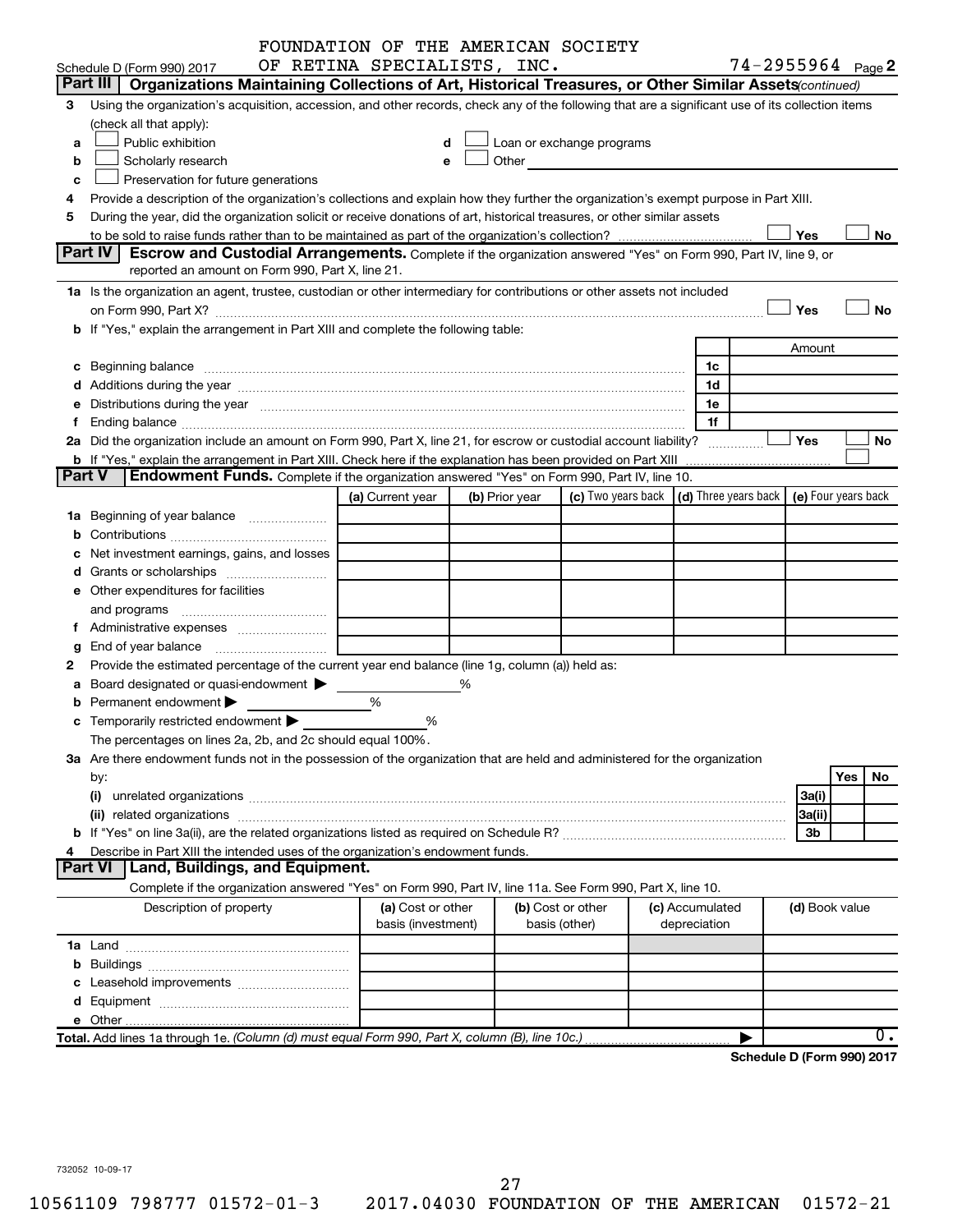| OF RETINA SPECIALISTS, INC.<br>Schedule D (Form 990) 2017                                                                                            |                 |                | $74 - 2955964$ Page 3                                     |
|------------------------------------------------------------------------------------------------------------------------------------------------------|-----------------|----------------|-----------------------------------------------------------|
| <b>Investments - Other Securities.</b><br><b>Part VIII</b>                                                                                           |                 |                |                                                           |
| Complete if the organization answered "Yes" on Form 990, Part IV, line 11b. See Form 990, Part X, line 12.                                           |                 |                |                                                           |
| (a) Description of security or category (including name of security)                                                                                 | (b) Book value  |                | (c) Method of valuation: Cost or end-of-year market value |
| (1) Financial derivatives                                                                                                                            |                 |                |                                                           |
|                                                                                                                                                      |                 |                |                                                           |
| (3) Other                                                                                                                                            |                 |                |                                                           |
| (A)                                                                                                                                                  |                 |                |                                                           |
| (B)                                                                                                                                                  |                 |                |                                                           |
| (C)                                                                                                                                                  |                 |                |                                                           |
| (D)                                                                                                                                                  |                 |                |                                                           |
| (E)                                                                                                                                                  |                 |                |                                                           |
| (F)                                                                                                                                                  |                 |                |                                                           |
| (G)                                                                                                                                                  |                 |                |                                                           |
| (H)                                                                                                                                                  |                 |                |                                                           |
| Total. (Col. (b) must equal Form 990, Part X, col. (B) line 12.) $\blacktriangleright$<br>Part VIII Investments - Program Related.                   |                 |                |                                                           |
| Complete if the organization answered "Yes" on Form 990, Part IV, line 11c. See Form 990, Part X, line 13.                                           |                 |                |                                                           |
| (a) Description of investment                                                                                                                        | (b) Book value  |                | (c) Method of valuation: Cost or end-of-year market value |
| (1)                                                                                                                                                  |                 |                |                                                           |
| (2)                                                                                                                                                  |                 |                |                                                           |
| (3)                                                                                                                                                  |                 |                |                                                           |
| (4)                                                                                                                                                  |                 |                |                                                           |
| (5)                                                                                                                                                  |                 |                |                                                           |
| (6)                                                                                                                                                  |                 |                |                                                           |
| (7)                                                                                                                                                  |                 |                |                                                           |
| (8)                                                                                                                                                  |                 |                |                                                           |
| (9)<br>Total. (Col. (b) must equal Form 990, Part X, col. (B) line 13.)                                                                              |                 |                |                                                           |
| Part IX<br><b>Other Assets.</b>                                                                                                                      |                 |                |                                                           |
| Complete if the organization answered "Yes" on Form 990, Part IV, line 11d. See Form 990, Part X, line 15.                                           |                 |                |                                                           |
|                                                                                                                                                      | (a) Description |                | (b) Book value                                            |
| DUE FROM ASRS 501(C)(3)<br>(1)                                                                                                                       |                 |                | 25,618.                                                   |
| DUE FROM ASRS 501(C)(6)<br>(2)                                                                                                                       |                 |                | 197,459.                                                  |
| (3)                                                                                                                                                  |                 |                |                                                           |
| (4)                                                                                                                                                  |                 |                |                                                           |
| (5)                                                                                                                                                  |                 |                |                                                           |
| (6)                                                                                                                                                  |                 |                |                                                           |
| (7)                                                                                                                                                  |                 |                |                                                           |
| (8)                                                                                                                                                  |                 |                |                                                           |
| (9)                                                                                                                                                  |                 |                |                                                           |
| Total. (Column (b) must equal Form 990, Part X, col. (B) line 15.).                                                                                  |                 |                | 223,077.                                                  |
| <b>Other Liabilities.</b><br>Part X                                                                                                                  |                 |                |                                                           |
| Complete if the organization answered "Yes" on Form 990, Part IV, line 11e or 11f. See Form 990, Part X, line 25.                                    |                 |                |                                                           |
| (a) Description of liability<br>1.                                                                                                                   |                 | (b) Book value |                                                           |
| Federal income taxes<br>(1)                                                                                                                          |                 |                |                                                           |
| (2)                                                                                                                                                  |                 |                |                                                           |
| (3)                                                                                                                                                  |                 |                |                                                           |
| (4)                                                                                                                                                  |                 |                |                                                           |
| (5)                                                                                                                                                  |                 |                |                                                           |
| (6)                                                                                                                                                  |                 |                |                                                           |
| (7)                                                                                                                                                  |                 |                |                                                           |
| (8)                                                                                                                                                  |                 |                |                                                           |
| (9)                                                                                                                                                  |                 |                |                                                           |
| Total. (Column (b) must equal Form 990, Part X, col. (B) line 25.)                                                                                   |                 |                |                                                           |
| 2. Liability for uncertain tax positions. In Part XIII, provide the text of the footnote to the organization's financial statements that reports the |                 |                |                                                           |
| organization's liability for uncertain tax positions under FIN 48 (ASC 740). Check here if the text of the footnote has been provided in Part XIII   |                 |                |                                                           |
|                                                                                                                                                      |                 |                | Schedule D (Form 990) 2017                                |

732053 10-09-17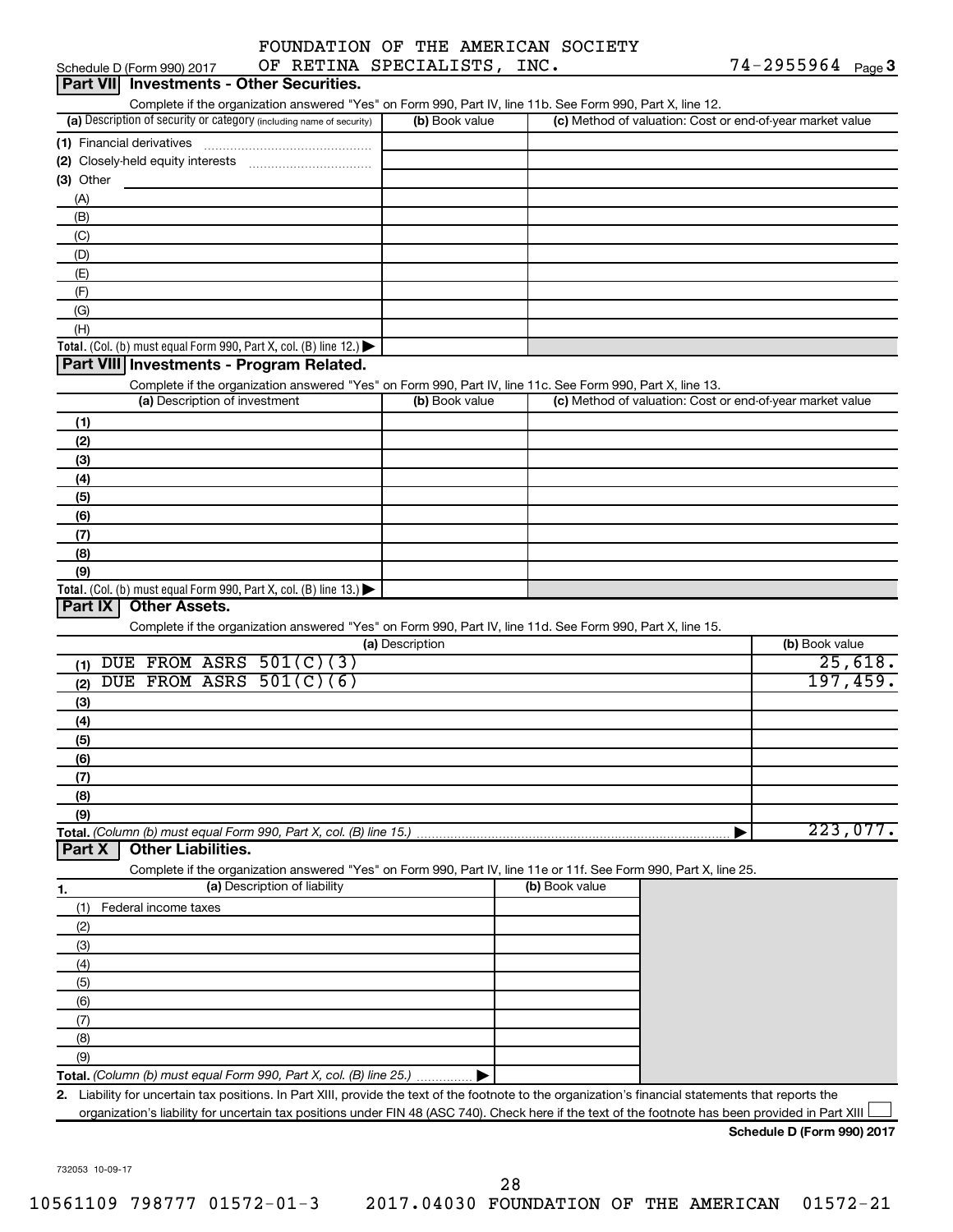| FOUNDATION OF THE AMERICAN SOCIETY |  |  |  |
|------------------------------------|--|--|--|
|                                    |  |  |  |

|    | OF RETINA SPECIALISTS, INC.<br>Schedule D (Form 990) 2017                                                                                                                                                                            |                | 74-2955964 Page 4 |
|----|--------------------------------------------------------------------------------------------------------------------------------------------------------------------------------------------------------------------------------------|----------------|-------------------|
|    | Part XI   Reconciliation of Revenue per Audited Financial Statements With Revenue per Return.                                                                                                                                        |                |                   |
|    | Complete if the organization answered "Yes" on Form 990, Part IV, line 12a.                                                                                                                                                          |                |                   |
| 1. | Total revenue, gains, and other support per audited financial statements [111] [12] Total revenue, gains, and other support per audited financial statements                                                                         |                | $\mathbf{1}$      |
| 2  | Amounts included on line 1 but not on Form 990, Part VIII, line 12:                                                                                                                                                                  |                |                   |
| a  |                                                                                                                                                                                                                                      | 2a             |                   |
| b  |                                                                                                                                                                                                                                      |                |                   |
| с  |                                                                                                                                                                                                                                      | 2 <sub>c</sub> |                   |
| d  |                                                                                                                                                                                                                                      | 2d             |                   |
| e  | Add lines 2a through 2d <b>continuum continuum contract and all the contract of the contract of the contract of the contract of the contract of the contract of the contract of the contract of the contract of the contract of </b> |                | 2е                |
| З  |                                                                                                                                                                                                                                      |                | 3                 |
| 4  | Amounts included on Form 990, Part VIII, line 12, but not on line 1:                                                                                                                                                                 |                |                   |
| a  | Investment expenses not included on Form 990, Part VIII, line 7b [[[[[[[[[[[[[[[[[[[[[[[[]]]]]]]]                                                                                                                                    | -4a l          |                   |
| b  |                                                                                                                                                                                                                                      | 4 <sub>b</sub> |                   |
| c  | Add lines 4a and 4b                                                                                                                                                                                                                  |                | 4c                |
| 5  |                                                                                                                                                                                                                                      |                |                   |
|    | Part XII Reconciliation of Expenses per Audited Financial Statements With Expenses per Return.                                                                                                                                       |                |                   |
|    | Complete if the organization answered "Yes" on Form 990, Part IV, line 12a.                                                                                                                                                          |                |                   |
| 1. |                                                                                                                                                                                                                                      |                | $\mathbf{1}$      |
| 2  | Amounts included on line 1 but not on Form 990, Part IX, line 25:                                                                                                                                                                    |                |                   |
| а  |                                                                                                                                                                                                                                      | 2a             |                   |
| b  |                                                                                                                                                                                                                                      | 2 <sub>b</sub> |                   |
| c  |                                                                                                                                                                                                                                      | 2c             |                   |
| d  |                                                                                                                                                                                                                                      | 2d             |                   |
| e  | Add lines 2a through 2d <b>manufactures</b> and the state of the state of the state of the state of the state of the state of the state of the state of the state of the state of the state of the state of the state of the state   |                | 2e                |
| з  |                                                                                                                                                                                                                                      |                | 3                 |
|    | Amounts included on Form 990, Part IX, line 25, but not on line 1:                                                                                                                                                                   |                |                   |
| a  | Investment expenses not included on Form 990, Part VIII, line 7b [                                                                                                                                                                   | 4a l           |                   |
| b  |                                                                                                                                                                                                                                      | 4 <sub>h</sub> |                   |
|    | c Add lines 4a and 4b                                                                                                                                                                                                                |                | 4c                |
|    | Total expenses. Add lines 3 and 4c. (This must equal Form 990, Part I, line 18.) <i>manumeronomeronomeron</i><br>Dout VIII Cupplemental Information                                                                                  |                | 5                 |

#### **Part XIII Supplemental Information.**

Provide the descriptions required for Part II, lines 3, 5, and 9; Part III, lines 1a and 4; Part IV, lines 1b and 2b; Part V, line 4; Part X, line 2; Part XI, lines 2d and 4b; and Part XII, lines 2d and 4b. Also complete this part to provide any additional information.

732054 10-09-17

**Schedule D (Form 990) 2017**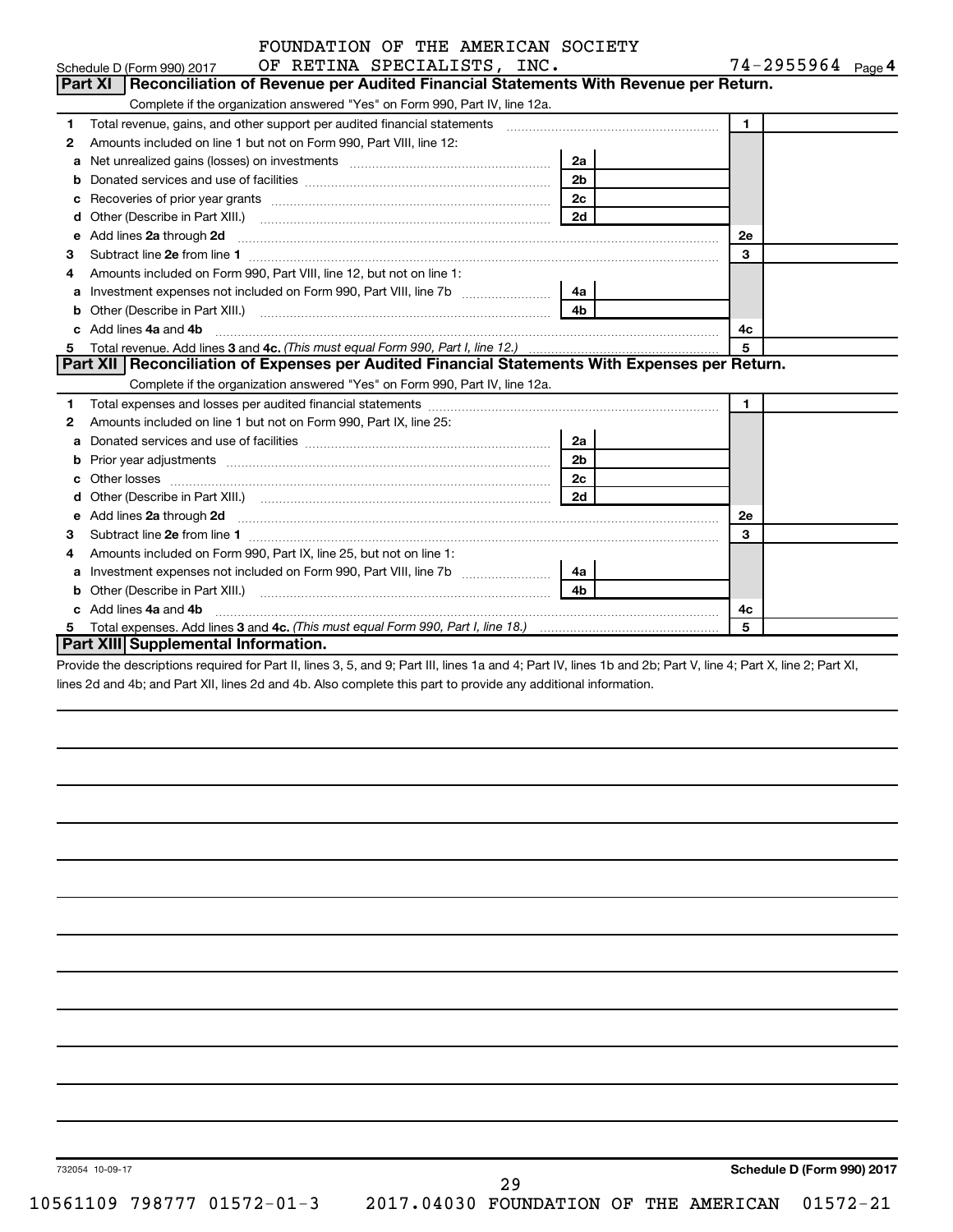| <b>SCHEDULE I</b>                                      |                                                                                                     |           | <b>Grants and Other Assistance to Organizations,</b> |                             |                                                                                                                                                                                                                                                                                                                                                                                                                                                                                                                                                                                                                                                                                                                                                                                                                                                   |                                       | OMB No. 1545-0047                                   |
|--------------------------------------------------------|-----------------------------------------------------------------------------------------------------|-----------|------------------------------------------------------|-----------------------------|---------------------------------------------------------------------------------------------------------------------------------------------------------------------------------------------------------------------------------------------------------------------------------------------------------------------------------------------------------------------------------------------------------------------------------------------------------------------------------------------------------------------------------------------------------------------------------------------------------------------------------------------------------------------------------------------------------------------------------------------------------------------------------------------------------------------------------------------------|---------------------------------------|-----------------------------------------------------|
| (Form 990)                                             |                                                                                                     |           |                                                      |                             |                                                                                                                                                                                                                                                                                                                                                                                                                                                                                                                                                                                                                                                                                                                                                                                                                                                   |                                       |                                                     |
| Department of the Treasury<br>Internal Revenue Service |                                                                                                     |           |                                                      |                             |                                                                                                                                                                                                                                                                                                                                                                                                                                                                                                                                                                                                                                                                                                                                                                                                                                                   |                                       | <b>Open to Public</b><br>Inspection                 |
| Name of the organization                               | OF RETINA SPECIALISTS, INC.                                                                         |           | FOUNDATION OF THE AMERICAN SOCIETY                   |                             |                                                                                                                                                                                                                                                                                                                                                                                                                                                                                                                                                                                                                                                                                                                                                                                                                                                   |                                       | <b>Employer identification number</b><br>74-2955964 |
| Part I                                                 | <b>General Information on Grants and Assistance</b>                                                 |           |                                                      |                             |                                                                                                                                                                                                                                                                                                                                                                                                                                                                                                                                                                                                                                                                                                                                                                                                                                                   |                                       |                                                     |
| $\mathbf 1$                                            |                                                                                                     |           |                                                      |                             |                                                                                                                                                                                                                                                                                                                                                                                                                                                                                                                                                                                                                                                                                                                                                                                                                                                   |                                       | $\boxed{\text{X}}$ Yes<br>  No                      |
| $\mathbf{2}$<br>Part II                                |                                                                                                     |           |                                                      |                             |                                                                                                                                                                                                                                                                                                                                                                                                                                                                                                                                                                                                                                                                                                                                                                                                                                                   |                                       |                                                     |
|                                                        | recipient that received more than \$5,000. Part II can be duplicated if additional space is needed. |           |                                                      |                             |                                                                                                                                                                                                                                                                                                                                                                                                                                                                                                                                                                                                                                                                                                                                                                                                                                                   |                                       |                                                     |
|                                                        | 1 (a) Name and address of organization<br>or government                                             | $(b)$ EIN | (c) IRC section<br>(if applicable)                   | (d) Amount of<br>cash grant | Governments, and Individuals in the United States<br>Complete if the organization answered "Yes" on Form 990, Part IV, line 21 or 22.<br>Attach to Form 990.<br>Go to www.irs.gov/Form990 for the latest information.<br>Does the organization maintain records to substantiate the amount of the grants or assistance, the grantees' eligibility for the grants or assistance, and the selection<br>Describe in Part IV the organization's procedures for monitoring the use of grant funds in the United States.<br>Grants and Other Assistance to Domestic Organizations and Domestic Governments. Complete if the organization answered "Yes" on Form 990, Part IV, line 21, for any<br>(f) Method of<br>(e) Amount of<br>(g) Description of<br>valuation (book,<br>noncash assistance<br>non-cash<br>FMV, appraisal,<br>assistance<br>other) | (h) Purpose of grant<br>or assistance |                                                     |
|                                                        |                                                                                                     |           |                                                      |                             |                                                                                                                                                                                                                                                                                                                                                                                                                                                                                                                                                                                                                                                                                                                                                                                                                                                   |                                       |                                                     |
|                                                        |                                                                                                     |           |                                                      |                             |                                                                                                                                                                                                                                                                                                                                                                                                                                                                                                                                                                                                                                                                                                                                                                                                                                                   |                                       |                                                     |
|                                                        |                                                                                                     |           |                                                      |                             |                                                                                                                                                                                                                                                                                                                                                                                                                                                                                                                                                                                                                                                                                                                                                                                                                                                   |                                       |                                                     |
|                                                        |                                                                                                     |           |                                                      |                             |                                                                                                                                                                                                                                                                                                                                                                                                                                                                                                                                                                                                                                                                                                                                                                                                                                                   |                                       |                                                     |
|                                                        |                                                                                                     |           |                                                      |                             |                                                                                                                                                                                                                                                                                                                                                                                                                                                                                                                                                                                                                                                                                                                                                                                                                                                   |                                       |                                                     |
|                                                        |                                                                                                     |           |                                                      |                             |                                                                                                                                                                                                                                                                                                                                                                                                                                                                                                                                                                                                                                                                                                                                                                                                                                                   |                                       |                                                     |
| 2<br>3                                                 |                                                                                                     |           |                                                      |                             |                                                                                                                                                                                                                                                                                                                                                                                                                                                                                                                                                                                                                                                                                                                                                                                                                                                   |                                       | ▶                                                   |

**For Paperwork Reduction Act Notice, see the Instructions for Form 990. Schedule I (Form 990) (2017)** LHA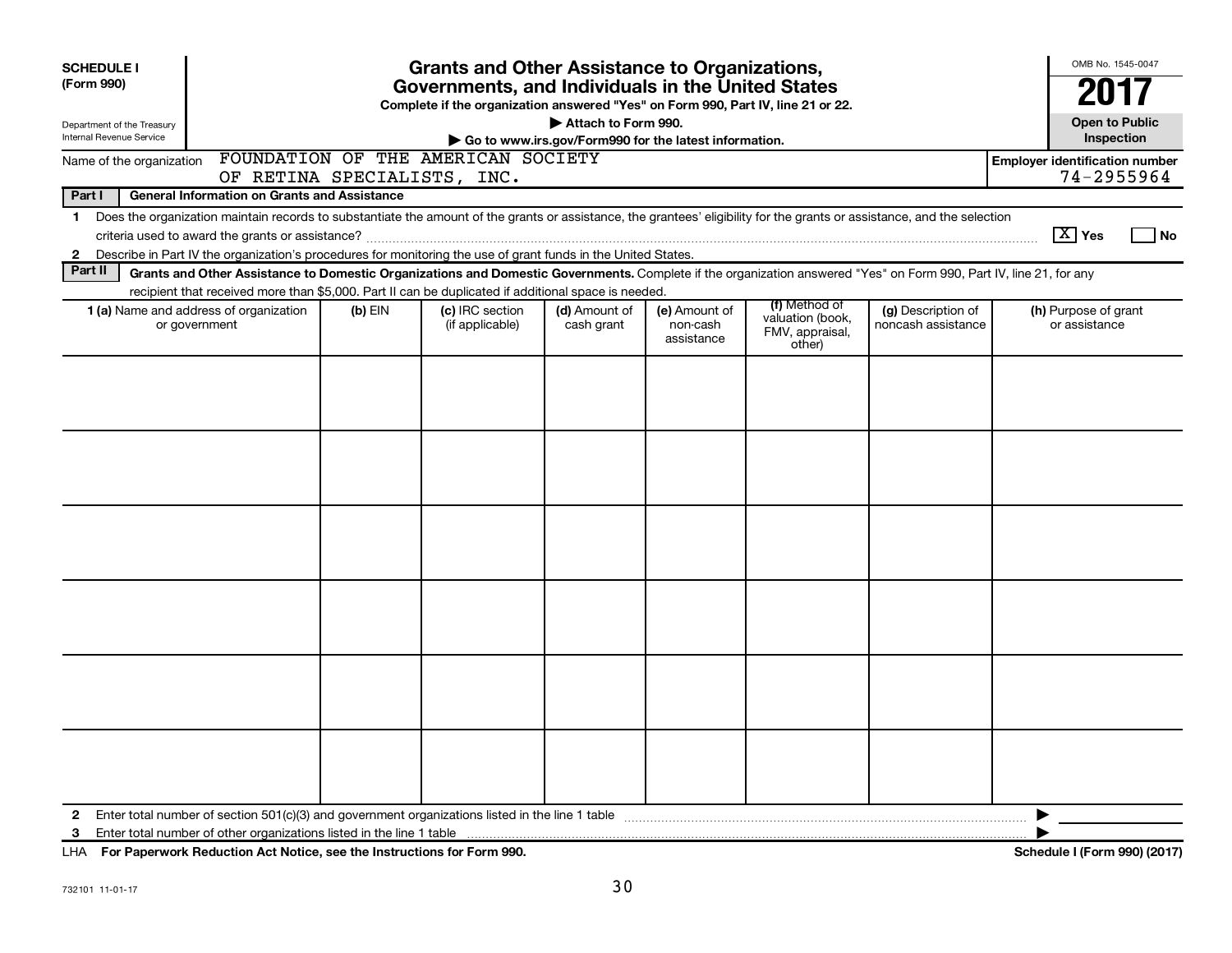Part III | Grants and Other Assistance to Domestic Individuals. Complete if the organization answered "Yes" on Form 990, Part IV, line 22. Schedule I (Form 990) (2017) OF RETINA SPECIALISTS, INC. 74-2955964 Page

(a) Type of grant or assistance **(b)** Number of  $|$  **(c)** Amount of  $|$  **(d)** Amount of non- $|$  **(e)** Method of valuation  $|$  **(f)** Part III can be duplicated if additional space is needed. (e) Method of valuation (book, FMV, appraisal, other) recipients (c) Amount of cash grant (d) Amount of noncash assistance Description of noncash assistance RETINA YOUNG INVESTIGATORS AWARD 0 15,000. 0.

Part IV | Supplemental Information. Provide the information required in Part I, line 2; Part III, column (b); and any other additional information.

PART I, LINE 2:

THE YOUNG INVESTIGATORS AWARD IS GIVEN BASED ON AN OUTSTANDING PAPER

PUBLISHED DURING THE PAST YEAR AND OTHER SIGNIFICANT CONTRIBUTIONS MADE BY

THE INVESTIGATOR, INDICATING FUTURE POTENTIAL FOR CONTRIBUTIONS TO THE

FIELD OF RETINA. IT IS OPEN TO RESEARCHERS AGES 45 YEARS OR YOUNGER WHO ARE

MEMBERS OF THE ASRS AND IS GIVEN AT THE ASRS ANNUAL MEETING WITH THE

RECIPIENT RECEIVING AN HONORARIUM.

**2**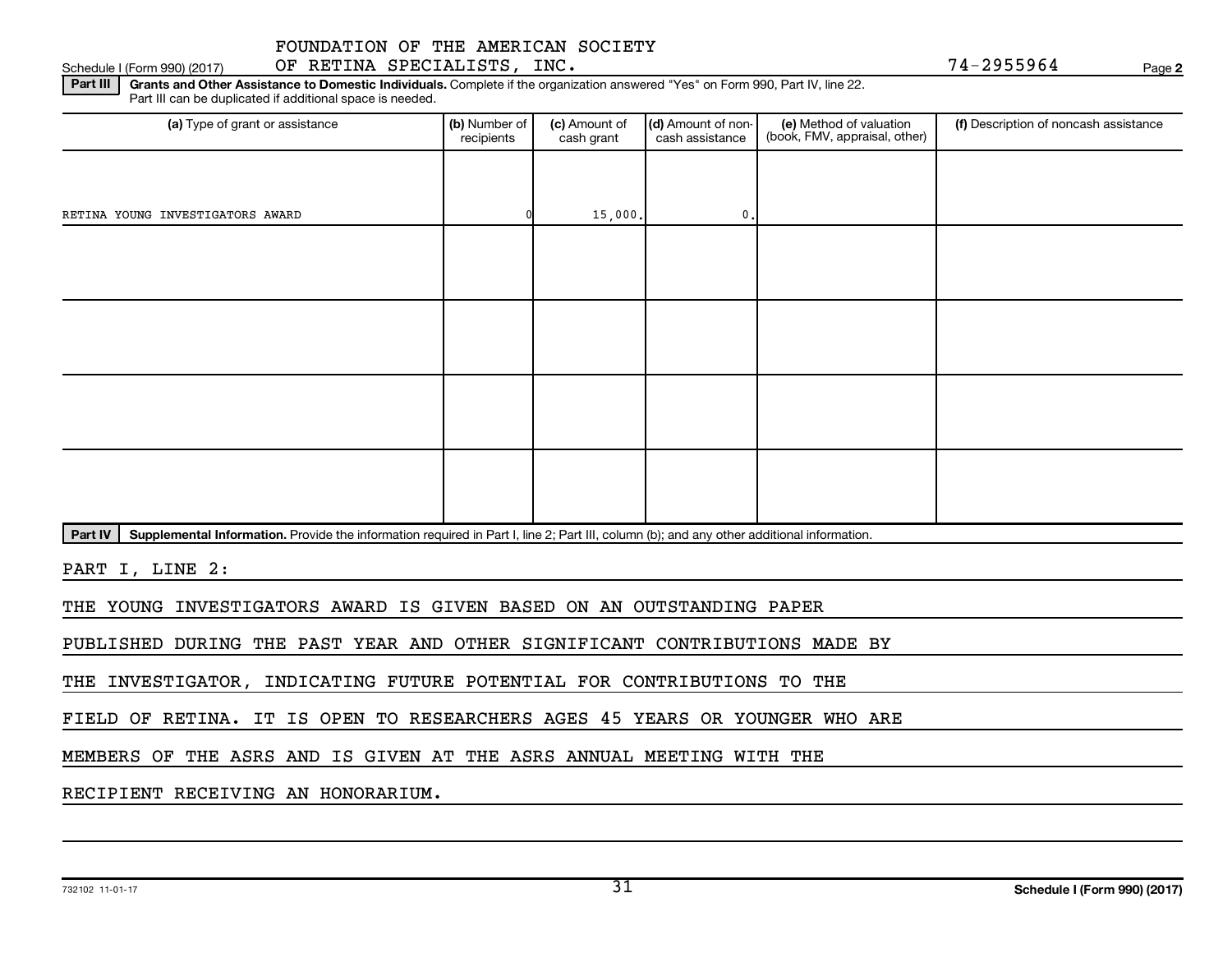**(Form 990 or 990-EZ)**

Department of the Treasury Internal Revenue Service Name of the organization

OMB No. 1545-0047 **Complete to provide information for responses to specific questions on Form 990 or 990-EZ or to provide any additional information. | Attach to Form 990 or 990-EZ. | Go to www.irs.gov/Form990 for the latest information. Open to Public Inspection Employer identification number SCHEDULE O Supplemental Information to Form 990 or 990-EZ** <br> **Complete to provide information for responses to specific questions on** FOUNDATION OF THE AMERICAN SOCIETY

OF RETINA SPECIALISTS, INC.  $\vert$  74-2955964

#### FORM 990, PART I, LINE 1, DESCRIPTION OF ORGANIZATION MISSION:

CARE.

FORM 990, PART III, LINE 4A, PROGRAM SERVICE ACCOMPLISHMENTS:

OTHER SIGNIFICANT CONTRIBUTIONS MADE BY THE INVESTIGATOR, INDICATING

FUTURE POTENTIAL FOR CONTRIBUTIONS TO THE FIELD OF RETINA.

FORM 990, PART VI, SECTION A, LINE 7A:

THE DIRECTORS OF THE FOUNDATION ARE ELECTED BY THE BOARD OF THE AMERICAN

SOCIETY OF RETINA SPECIALISTS AT THEIR ANNUAL MEETING.

FORM 990, PART VI, SECTION B, LINE 11B:

THE 990 IS REVIEWED AND APPROVED BY THE EXECUTIVE COMMITTEE PRIOR TO

FILING.

FORM 990, PART VI, SECTION B, LINE 12C:

REVIEWED AT THE ANNUAL BOARD OF DIRECTORS MEETING.

FORM 990, PART VI, SECTION C, LINE 19:

GOVERNING DOCUMENTS, POLICIES AND FINANCIAL STATEMENTS ARE AVAILABLE UPON

REQUEST.

FORM 990, PART XII, LINE 2C

THE BOARD OF DIRECTORS ASSUMES RESPONSIBILITY FOR THE OVERSIGHT OF THE

ANNUAL AUDIT OF THE FINANCIAL STATEMENTS. THIS PROCESS HAS NOT CHANGED

FROM THE PRIOR YEAR.

732211 09-07-17 LHA For Paperwork Reduction Act Notice, see the Instructions for Form 990 or 990-EZ. Schedule O (Form 990 or 990-EZ) (2017)

32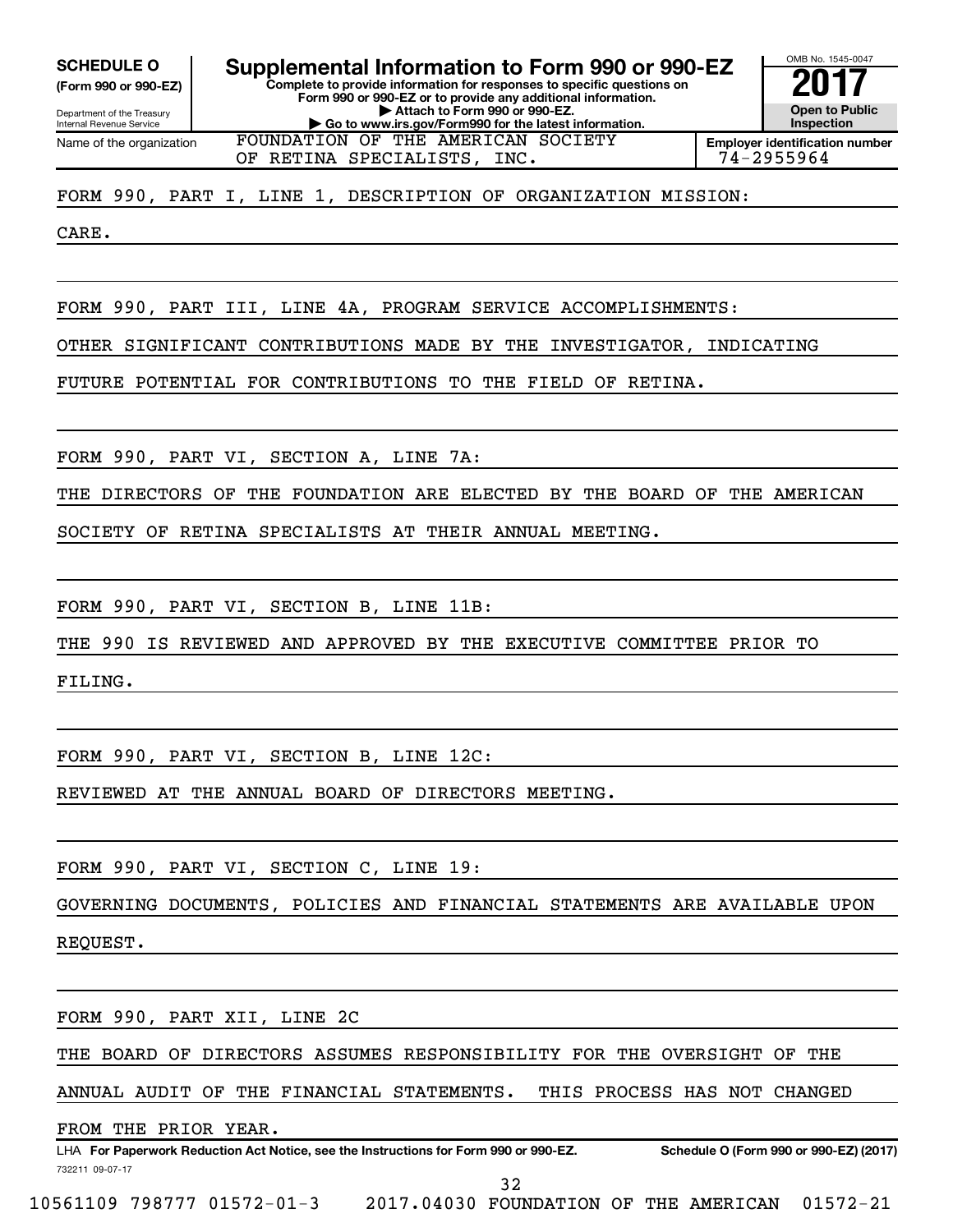|                 | Name of the organization FOUNDATION OF THE AMERICAN SOCIETY |    | Employer identification number<br>$74 - 2955964$ |  |
|-----------------|-------------------------------------------------------------|----|--------------------------------------------------|--|
|                 | OF RETINA SPECIALISTS, INC.                                 |    |                                                  |  |
|                 |                                                             |    |                                                  |  |
|                 |                                                             |    |                                                  |  |
|                 |                                                             |    |                                                  |  |
|                 |                                                             |    |                                                  |  |
|                 |                                                             |    |                                                  |  |
|                 |                                                             |    |                                                  |  |
|                 |                                                             |    |                                                  |  |
|                 |                                                             |    |                                                  |  |
|                 |                                                             |    |                                                  |  |
|                 |                                                             |    |                                                  |  |
|                 |                                                             |    |                                                  |  |
|                 |                                                             |    |                                                  |  |
|                 |                                                             |    |                                                  |  |
|                 |                                                             |    |                                                  |  |
|                 |                                                             |    |                                                  |  |
|                 |                                                             |    |                                                  |  |
|                 |                                                             |    |                                                  |  |
|                 |                                                             |    |                                                  |  |
|                 |                                                             |    |                                                  |  |
|                 |                                                             |    |                                                  |  |
|                 |                                                             |    |                                                  |  |
|                 |                                                             |    |                                                  |  |
|                 |                                                             |    |                                                  |  |
|                 |                                                             |    |                                                  |  |
|                 |                                                             |    |                                                  |  |
|                 |                                                             |    |                                                  |  |
|                 |                                                             |    |                                                  |  |
|                 |                                                             |    |                                                  |  |
|                 |                                                             |    |                                                  |  |
|                 |                                                             |    |                                                  |  |
|                 |                                                             |    |                                                  |  |
|                 |                                                             |    |                                                  |  |
|                 |                                                             |    |                                                  |  |
|                 |                                                             |    |                                                  |  |
|                 |                                                             |    |                                                  |  |
|                 |                                                             |    |                                                  |  |
|                 |                                                             |    |                                                  |  |
|                 |                                                             |    |                                                  |  |
|                 |                                                             |    |                                                  |  |
|                 |                                                             |    |                                                  |  |
|                 |                                                             |    |                                                  |  |
|                 |                                                             |    |                                                  |  |
|                 |                                                             |    |                                                  |  |
|                 |                                                             |    |                                                  |  |
|                 |                                                             |    |                                                  |  |
|                 |                                                             |    |                                                  |  |
|                 |                                                             |    |                                                  |  |
| 732212 09-07-17 |                                                             |    | Schedule O (Form 990 or 990-EZ) (2017)           |  |
|                 |                                                             | 33 |                                                  |  |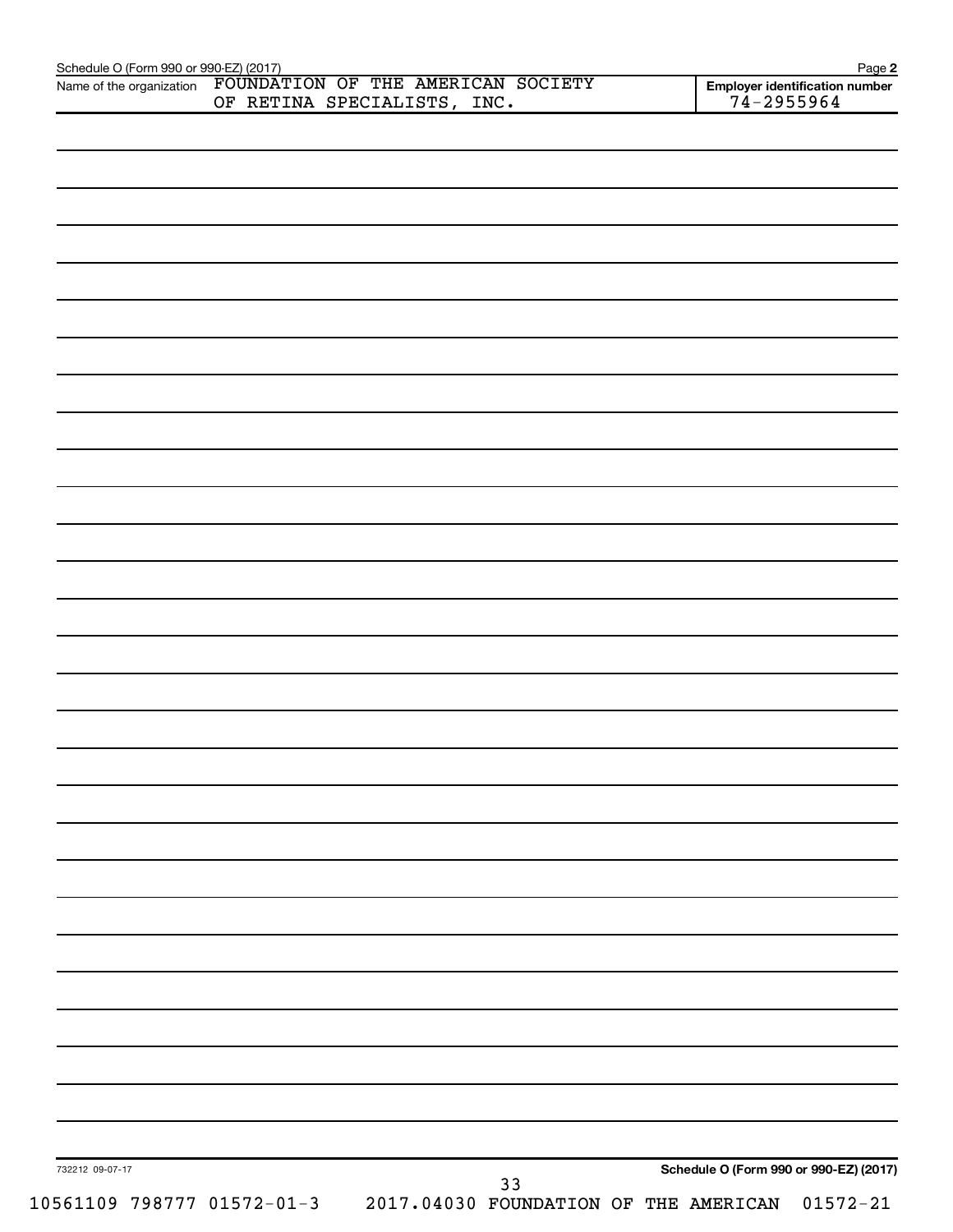| <b>SCHEDULE R</b><br>(Form 990)<br>Department of the Treasury<br>Internal Revenue Service                                                                                                                                     | <b>Related Organizations and Unrelated Partnerships</b><br>> Complete if the organization answered "Yes" on Form 990, Part IV, line 33, 34, 35b, 36, or 37.<br>Attach to Form 990.<br>Go to www.irs.gov/Form990 for instructions and the latest information. |                                                     |                                      |                                                          |                                                     |                                     |                                                            |  |  |  |
|-------------------------------------------------------------------------------------------------------------------------------------------------------------------------------------------------------------------------------|--------------------------------------------------------------------------------------------------------------------------------------------------------------------------------------------------------------------------------------------------------------|-----------------------------------------------------|--------------------------------------|----------------------------------------------------------|-----------------------------------------------------|-------------------------------------|------------------------------------------------------------|--|--|--|
| Name of the organization                                                                                                                                                                                                      | FOUNDATION OF THE AMERICAN SOCIETY<br>OF RETINA SPECIALISTS, INC.                                                                                                                                                                                            |                                                     |                                      |                                                          | <b>Employer identification number</b><br>74-2955964 | Inspection                          |                                                            |  |  |  |
| Identification of Disregarded Entities. Complete if the organization answered "Yes" on Form 990, Part IV, line 33.<br>Part I                                                                                                  |                                                                                                                                                                                                                                                              |                                                     |                                      |                                                          |                                                     |                                     |                                                            |  |  |  |
| (a)<br>Name, address, and EIN (if applicable)<br>of disregarded entity                                                                                                                                                        | (b)<br>Primary activity                                                                                                                                                                                                                                      | (c)<br>Legal domicile (state or<br>foreign country) | (d)<br>Total income                  | (e)<br>End-of-year assets                                |                                                     | (f)<br>Direct controlling<br>entity |                                                            |  |  |  |
|                                                                                                                                                                                                                               |                                                                                                                                                                                                                                                              |                                                     |                                      |                                                          |                                                     |                                     |                                                            |  |  |  |
|                                                                                                                                                                                                                               |                                                                                                                                                                                                                                                              |                                                     |                                      |                                                          |                                                     |                                     |                                                            |  |  |  |
| Identification of Related Tax-Exempt Organizations. Complete if the organization answered "Yes" on Form 990, Part IV, line 34, because it had one or more related tax-exempt<br>Part II<br>organizations during the tax year. |                                                                                                                                                                                                                                                              |                                                     |                                      |                                                          |                                                     |                                     |                                                            |  |  |  |
| (a)<br>Name, address, and EIN<br>of related organization                                                                                                                                                                      | (b)<br>Primary activity                                                                                                                                                                                                                                      | (c)<br>Legal domicile (state or<br>foreign country) | (d)<br><b>Exempt Code</b><br>section | (e)<br>Public charity<br>status (if section<br>501(c)(3) |                                                     | Direct controlling<br>Yes           | $(g)$<br>Section 512(b)(13)<br>controlled<br>entity?<br>No |  |  |  |
| AMERICAN SOCIETY OF RETINA SPECIALISTS -<br>74-2251032, 20 NORTH WACKER DRIVE, CHICAGO,<br>IL 60606                                                                                                                           | ADVANCEMENT OF VITREOUS<br>SURGERY                                                                                                                                                                                                                           | TEXAS                                               | 501(C)(3)<br>LINE 10                 |                                                          | AMERICAN SOCIETY<br>OF RETINA<br>SPECIALISTS        | х                                   |                                                            |  |  |  |
| AMERICAN SOCIETY OF RETINA SPECIALISTS -<br>11-3791806, 20 NORTH WACKER DRIVE, CHICAGO,<br>IL 60606                                                                                                                           | ADVANCEMENT OF VITREOUS<br>SURGERY                                                                                                                                                                                                                           | TEXAS                                               | 501(C)(6)                            |                                                          | AMERICAN SOCIETY<br>OF RETINA<br>SPECIALISTS        | х                                   |                                                            |  |  |  |
|                                                                                                                                                                                                                               |                                                                                                                                                                                                                                                              |                                                     |                                      |                                                          |                                                     |                                     |                                                            |  |  |  |
| For Paperwork Reduction Act Notice, see the Instructions for Form 990.                                                                                                                                                        |                                                                                                                                                                                                                                                              |                                                     |                                      |                                                          |                                                     | Schedule R (Form 990) 2017          |                                                            |  |  |  |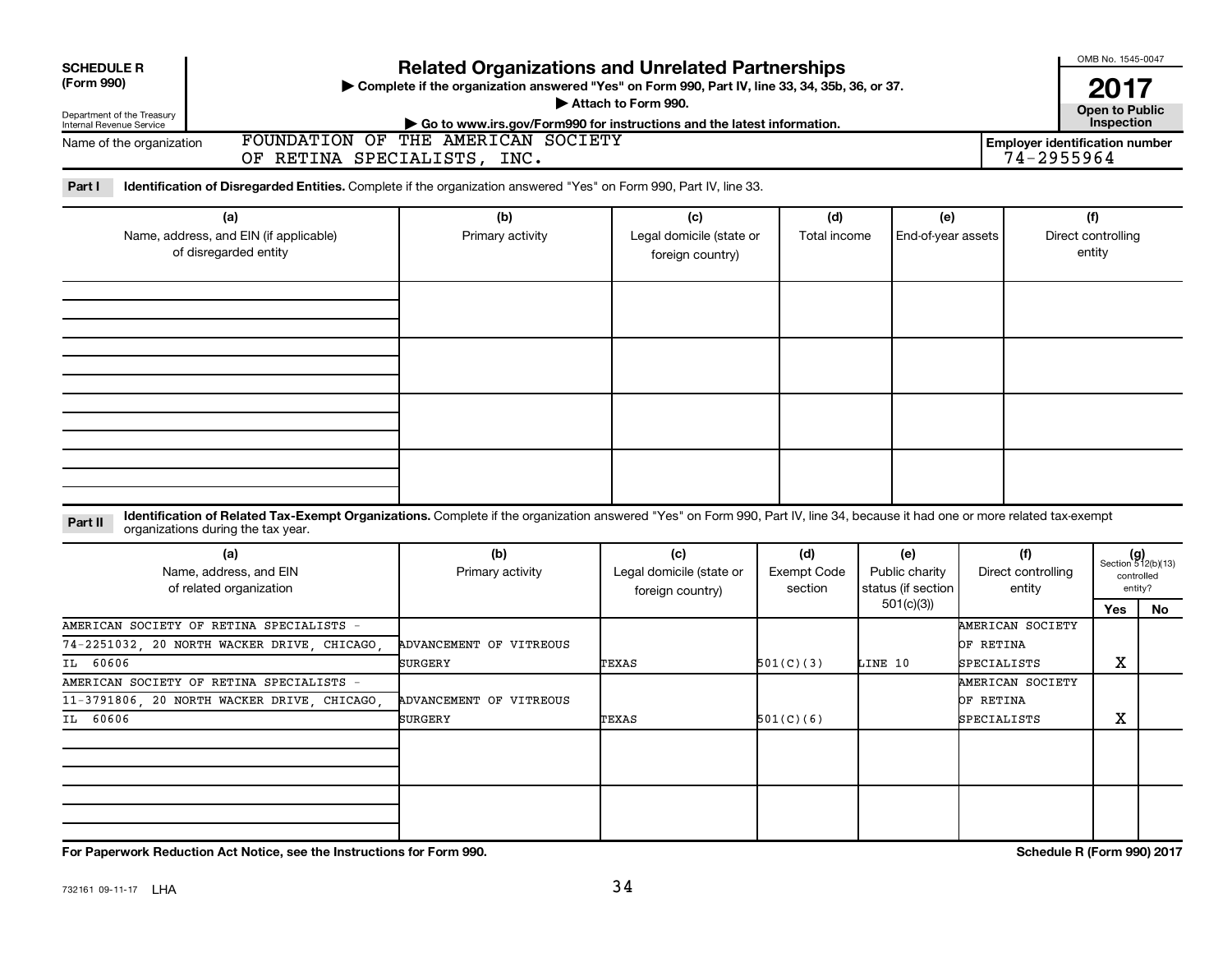**2** Schedule R (Form 990) 2017  $\,$  OF RETINA SPECIALISTS, INC.  $\,$   $\,$ 

Part III Identification of Related Organizations Taxable as a Partnership. Complete if the organization answered "Yes" on Form 990, Part IV, line 34, because it had one or more related<br>Part III International tracted as a p organizations treated as a partnership during the tax year.

| (a)                                                                                                                                                                                                    | (b)              | (c)                                       | (d)                          | (e)                                                                   | (f)                      | (g)                               |         | (h)                              | (i)                                           | (i) | (k)                                         |
|--------------------------------------------------------------------------------------------------------------------------------------------------------------------------------------------------------|------------------|-------------------------------------------|------------------------------|-----------------------------------------------------------------------|--------------------------|-----------------------------------|---------|----------------------------------|-----------------------------------------------|-----|---------------------------------------------|
| Name, address, and EIN<br>of related organization                                                                                                                                                      | Primary activity | Legal<br>domicile<br>(state or<br>foreign | Direct controlling<br>entity | Predominant income<br>(related, unrelated,<br>excluded from tax under | Share of total<br>income | Share of<br>end-of-year<br>assets |         | Disproportionate<br>allocations? | Code V-UBI<br>amount in box<br>20 of Schedule |     | General or Percentage<br>managing ownership |
|                                                                                                                                                                                                        |                  | country)                                  |                              | sections 512-514)                                                     |                          |                                   | Yes $ $ | No                               | K-1 (Form 1065) <b>Yes No</b>                 |     |                                             |
|                                                                                                                                                                                                        |                  |                                           |                              |                                                                       |                          |                                   |         |                                  |                                               |     |                                             |
|                                                                                                                                                                                                        |                  |                                           |                              |                                                                       |                          |                                   |         |                                  |                                               |     |                                             |
|                                                                                                                                                                                                        |                  |                                           |                              |                                                                       |                          |                                   |         |                                  |                                               |     |                                             |
|                                                                                                                                                                                                        |                  |                                           |                              |                                                                       |                          |                                   |         |                                  |                                               |     |                                             |
|                                                                                                                                                                                                        |                  |                                           |                              |                                                                       |                          |                                   |         |                                  |                                               |     |                                             |
|                                                                                                                                                                                                        |                  |                                           |                              |                                                                       |                          |                                   |         |                                  |                                               |     |                                             |
|                                                                                                                                                                                                        |                  |                                           |                              |                                                                       |                          |                                   |         |                                  |                                               |     |                                             |
|                                                                                                                                                                                                        |                  |                                           |                              |                                                                       |                          |                                   |         |                                  |                                               |     |                                             |
|                                                                                                                                                                                                        |                  |                                           |                              |                                                                       |                          |                                   |         |                                  |                                               |     |                                             |
|                                                                                                                                                                                                        |                  |                                           |                              |                                                                       |                          |                                   |         |                                  |                                               |     |                                             |
|                                                                                                                                                                                                        |                  |                                           |                              |                                                                       |                          |                                   |         |                                  |                                               |     |                                             |
|                                                                                                                                                                                                        |                  |                                           |                              |                                                                       |                          |                                   |         |                                  |                                               |     |                                             |
|                                                                                                                                                                                                        |                  |                                           |                              |                                                                       |                          |                                   |         |                                  |                                               |     |                                             |
|                                                                                                                                                                                                        |                  |                                           |                              |                                                                       |                          |                                   |         |                                  |                                               |     |                                             |
|                                                                                                                                                                                                        |                  |                                           |                              |                                                                       |                          |                                   |         |                                  |                                               |     |                                             |
|                                                                                                                                                                                                        |                  |                                           |                              |                                                                       |                          |                                   |         |                                  |                                               |     |                                             |
| Identification of Related Organizations Taxable as a Corporation or Trust. Complete if the organization answered "Yes" on Form 990, Part IV, line 34, because it had one or more related<br>$D_{out}N$ |                  |                                           |                              |                                                                       |                          |                                   |         |                                  |                                               |     |                                             |

**Part IV** Identification of Related Organizations Taxable as a Corporation or Trust.<br>
organizations treated as a corporation or trust during the tax year. Complete if the organization answered "Yes" on Form 990, Part IV, line 34, because it had one or more related

| (a)<br>Name, address, and EIN<br>of related organization | (b)<br>Primary activity | (c)<br>Legal domicile<br>(state or<br>foreign | (d)<br>Direct controlling<br>entity | (e)<br>Type of entity<br>(C corp, S corp,<br>or trust) | (f)<br>Share of total<br>income | (h)<br>(g)<br>Share of<br>Percentage<br>ownership<br>end-of-year<br>assets |  | $\begin{array}{c} \textbf{(i)}\\ \text{Section}\\ 512 \text{(b)} \text{(13)}\\ \text{controlled} \\ \text{entity?} \end{array}$ |
|----------------------------------------------------------|-------------------------|-----------------------------------------------|-------------------------------------|--------------------------------------------------------|---------------------------------|----------------------------------------------------------------------------|--|---------------------------------------------------------------------------------------------------------------------------------|
|                                                          |                         | country)                                      |                                     |                                                        |                                 |                                                                            |  | Yes   No                                                                                                                        |
|                                                          |                         |                                               |                                     |                                                        |                                 |                                                                            |  |                                                                                                                                 |
|                                                          |                         |                                               |                                     |                                                        |                                 |                                                                            |  |                                                                                                                                 |
|                                                          |                         |                                               |                                     |                                                        |                                 |                                                                            |  |                                                                                                                                 |
|                                                          |                         |                                               |                                     |                                                        |                                 |                                                                            |  |                                                                                                                                 |
|                                                          |                         |                                               |                                     |                                                        |                                 |                                                                            |  |                                                                                                                                 |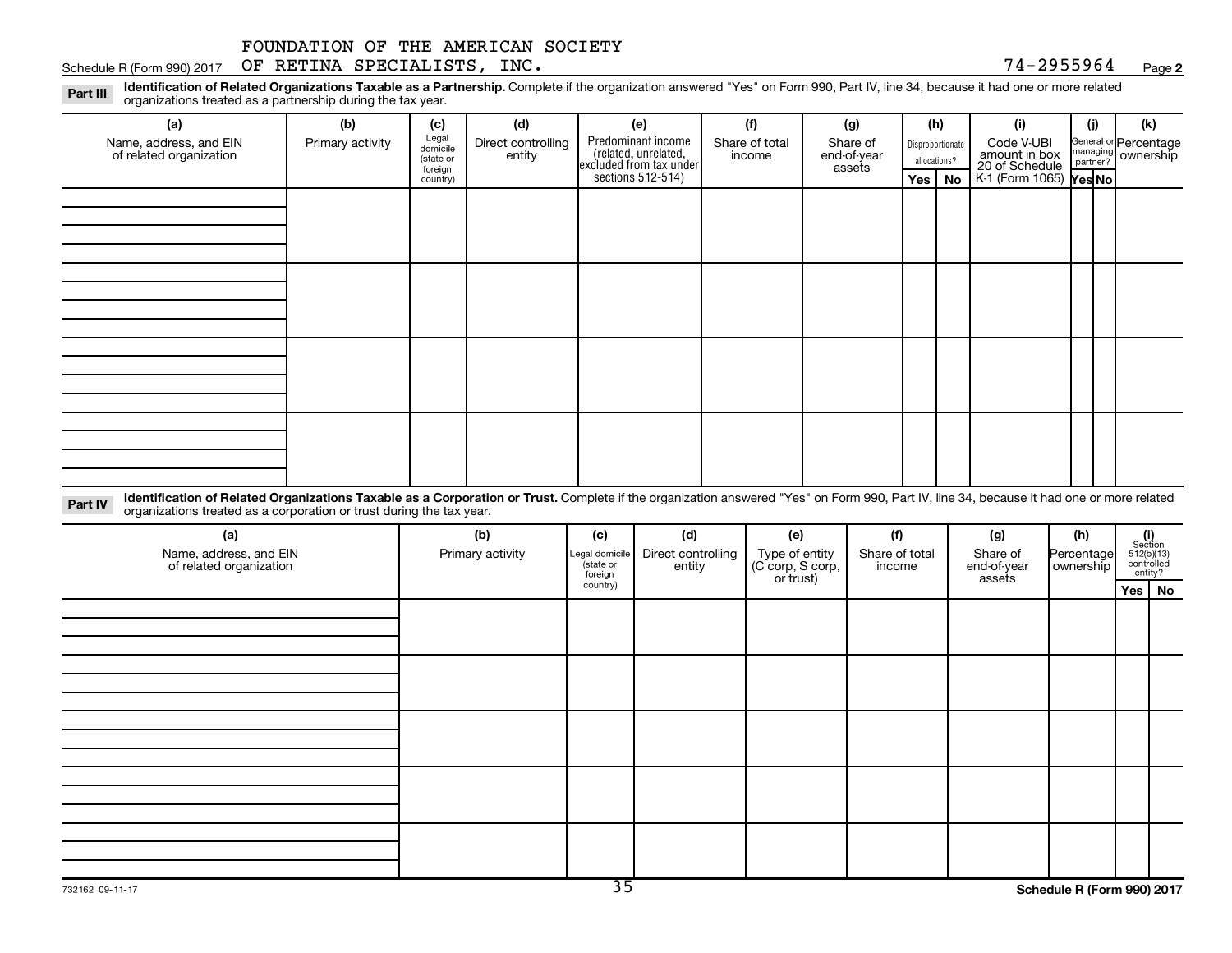Part V Transactions With Related Organizations. Complete if the organization answered "Yes" on Form 990, Part IV, line 34, 35b, or 36.

|                                                                                                                                                                                                                                | Note: Complete line 1 if any entity is listed in Parts II, III, or IV of this schedule.                                                                                                                                        |                  |                 |                                       |                 | Yes | No                                                 |  |  |  |
|--------------------------------------------------------------------------------------------------------------------------------------------------------------------------------------------------------------------------------|--------------------------------------------------------------------------------------------------------------------------------------------------------------------------------------------------------------------------------|------------------|-----------------|---------------------------------------|-----------------|-----|----------------------------------------------------|--|--|--|
|                                                                                                                                                                                                                                | During the tax year, did the organization engage in any of the following transactions with one or more related organizations listed in Parts II-IV?                                                                            |                  |                 |                                       |                 |     | $\overline{\mathbf{x}}$                            |  |  |  |
|                                                                                                                                                                                                                                |                                                                                                                                                                                                                                |                  |                 |                                       |                 |     |                                                    |  |  |  |
|                                                                                                                                                                                                                                |                                                                                                                                                                                                                                |                  |                 |                                       | 1 <sub>b</sub>  |     | $\overline{\texttt{x}}$<br>$\overline{\textbf{X}}$ |  |  |  |
|                                                                                                                                                                                                                                |                                                                                                                                                                                                                                |                  |                 |                                       |                 |     |                                                    |  |  |  |
| d Loans or loan guarantees to or for related organization(s) www.communically.com/www.communically.com/www.communically.com/www.communically.com/www.communically.com/www.communically.com/www.communically.com/www.communical |                                                                                                                                                                                                                                |                  |                 |                                       |                 |     |                                                    |  |  |  |
|                                                                                                                                                                                                                                |                                                                                                                                                                                                                                |                  |                 |                                       |                 |     |                                                    |  |  |  |
|                                                                                                                                                                                                                                |                                                                                                                                                                                                                                |                  |                 |                                       |                 |     |                                                    |  |  |  |
|                                                                                                                                                                                                                                | Dividends from related organization(s) machinesis and contract and contract and contract and contract and contract and contract and contract and contract and contract and contract and contract and contract and contract and |                  |                 |                                       | 1f              |     | х                                                  |  |  |  |
| $\alpha$                                                                                                                                                                                                                       | Sale of assets to related organization(s) www.assemance.com/www.assemance.com/www.assemance.com/www.assemance.com/www.assemance.com/www.assemance.com/www.assemance.com/www.assemance.com/www.assemance.com/www.assemance.com/ |                  |                 |                                       | 1g              |     | $\overline{\texttt{x}}$                            |  |  |  |
|                                                                                                                                                                                                                                | h Purchase of assets from related organization(s) manufactured and content to content the content of the content of the content of the content of the content of the content of the content of the content of the content of t |                  |                 |                                       | 1 <sup>h</sup>  |     | $\overline{\mathtt{x}}$                            |  |  |  |
|                                                                                                                                                                                                                                | Exchange of assets with related organization(s) www.assettion.com/www.assettion.com/www.assettion.com/www.assettion.com/www.assettion.com/www.assettion.com/www.assettion.com/www.assettion.com/www.assettion.com/www.assettio |                  |                 |                                       | 1i              |     | $\overline{\texttt{x}}$                            |  |  |  |
|                                                                                                                                                                                                                                |                                                                                                                                                                                                                                |                  |                 |                                       |                 |     | $\overline{\mathbf{x}}$                            |  |  |  |
|                                                                                                                                                                                                                                |                                                                                                                                                                                                                                |                  |                 |                                       |                 |     |                                                    |  |  |  |
|                                                                                                                                                                                                                                |                                                                                                                                                                                                                                |                  |                 |                                       |                 |     |                                                    |  |  |  |
|                                                                                                                                                                                                                                |                                                                                                                                                                                                                                |                  |                 |                                       | 11              |     | $\overline{\textbf{x}}$                            |  |  |  |
|                                                                                                                                                                                                                                |                                                                                                                                                                                                                                |                  |                 |                                       | 1 <sub>m</sub>  |     | $\overline{\text{x}}$                              |  |  |  |
|                                                                                                                                                                                                                                |                                                                                                                                                                                                                                |                  |                 |                                       | 1n              | х   |                                                    |  |  |  |
|                                                                                                                                                                                                                                | o Sharing of paid employees with related organization(s) manufactured and content to the contract or starting of paid employees with related organization(s) manufactured and content and content and content of the content o |                  |                 |                                       | 10 <sub>o</sub> | х   |                                                    |  |  |  |
|                                                                                                                                                                                                                                |                                                                                                                                                                                                                                |                  |                 |                                       |                 |     |                                                    |  |  |  |
|                                                                                                                                                                                                                                |                                                                                                                                                                                                                                |                  |                 |                                       | 1p              |     | х                                                  |  |  |  |
|                                                                                                                                                                                                                                |                                                                                                                                                                                                                                |                  |                 |                                       | 1q              |     | $\overline{\mathtt{x}}$                            |  |  |  |
|                                                                                                                                                                                                                                |                                                                                                                                                                                                                                |                  |                 |                                       |                 |     |                                                    |  |  |  |
|                                                                                                                                                                                                                                |                                                                                                                                                                                                                                |                  |                 |                                       | 1r              |     | X                                                  |  |  |  |
|                                                                                                                                                                                                                                |                                                                                                                                                                                                                                |                  |                 |                                       | 1s              | X   |                                                    |  |  |  |
|                                                                                                                                                                                                                                | 2 If the answer to any of the above is "Yes," see the instructions for information on who must complete this line, including covered relationships and transaction thresholds.                                                 |                  |                 |                                       |                 |     |                                                    |  |  |  |
|                                                                                                                                                                                                                                |                                                                                                                                                                                                                                | (b)              | (c)             | (d)                                   |                 |     |                                                    |  |  |  |
|                                                                                                                                                                                                                                | (a)<br>Name of related organization                                                                                                                                                                                            | Transaction      | Amount involved | Method of determining amount involved |                 |     |                                                    |  |  |  |
|                                                                                                                                                                                                                                |                                                                                                                                                                                                                                | $t$ and $(a, c)$ |                 |                                       |                 |     |                                                    |  |  |  |

| Name of related organization               | יש<br>Transaction<br>type (a-s) | ्ज<br>Amount involved | la)<br>Method of determining amount involved |
|--------------------------------------------|---------------------------------|-----------------------|----------------------------------------------|
| (1) AMERICAN SOCIETY OF RETINA SPECIALISTS | S                               | 109,952.COST          |                                              |
| (2)                                        |                                 |                       |                                              |
| (3)                                        |                                 |                       |                                              |
| (4)                                        |                                 |                       |                                              |
| (5)                                        |                                 |                       |                                              |
| (6)                                        | $\overline{\phantom{a}}$        |                       |                                              |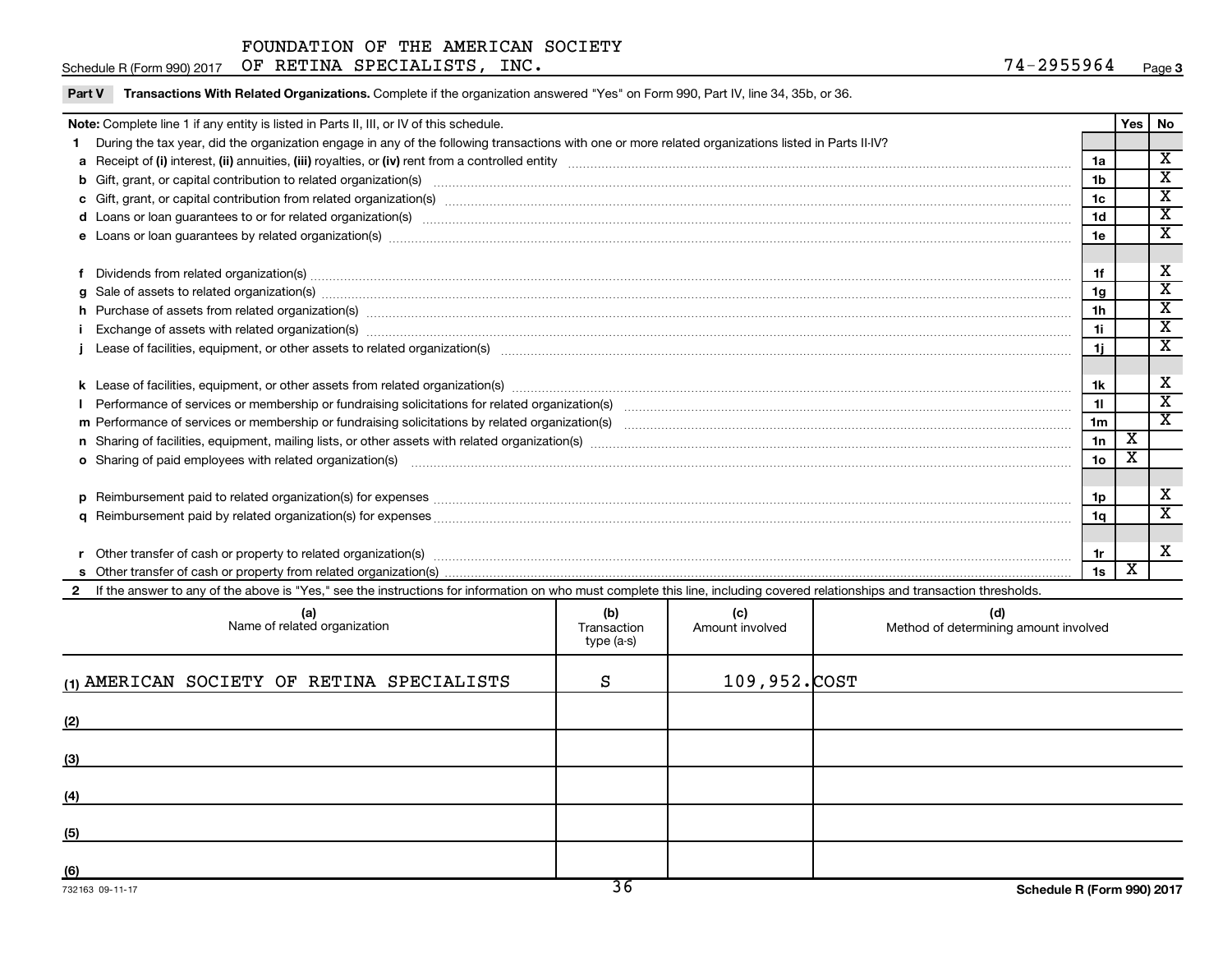Schedule R (Form 990) 2017  $\,$  OF RETINA SPECIALISTS, INC.  $\,$   $\,$ 

Part VI Unrelated Organizations Taxable as a Partnership. Complete if the organization answered "Yes" on Form 990, Part IV, line 37.

Provide the following information for each entity taxed as a partnership through which the organization conducted more than five percent of its activities (measured by total assets or gross revenue) that was not a related organization. See instructions regarding exclusion for certain investment partnerships.

| that was not a related erganization. Occ includitions regarding exclusion for cortain investment partnerships.<br>(a) | (b)              | (c)               | (d)                                                                                        |                                                            |  | (f)      | (g)         |                                       | (h) | (i)                                                                            | (i)    | (k) |  |
|-----------------------------------------------------------------------------------------------------------------------|------------------|-------------------|--------------------------------------------------------------------------------------------|------------------------------------------------------------|--|----------|-------------|---------------------------------------|-----|--------------------------------------------------------------------------------|--------|-----|--|
| Name, address, and EIN                                                                                                | Primary activity | Legal domicile    |                                                                                            | $(e)$<br>Are all<br>partners sec.<br>$501(c)(3)$<br>orgs.? |  | Share of | Share of    |                                       |     |                                                                                |        |     |  |
| of entity                                                                                                             |                  | (state or foreign |                                                                                            |                                                            |  | total    | end-of-year | Dispropor-<br>tionate<br>allocations? |     | Code V-UBI<br>amount in box 20 managing<br>Percentage<br>(Form 1065)<br>Tes No |        |     |  |
|                                                                                                                       |                  | country)          | Predominant income<br>(related, unrelated,<br>excluded from tax under<br>sections 512-514) | Yes No                                                     |  | income   | assets      | Yes No                                |     |                                                                                | Yes NO |     |  |
|                                                                                                                       |                  |                   |                                                                                            |                                                            |  |          |             |                                       |     |                                                                                |        |     |  |
|                                                                                                                       |                  |                   |                                                                                            |                                                            |  |          |             |                                       |     |                                                                                |        |     |  |
|                                                                                                                       |                  |                   |                                                                                            |                                                            |  |          |             |                                       |     |                                                                                |        |     |  |
|                                                                                                                       |                  |                   |                                                                                            |                                                            |  |          |             |                                       |     |                                                                                |        |     |  |
|                                                                                                                       |                  |                   |                                                                                            |                                                            |  |          |             |                                       |     |                                                                                |        |     |  |
|                                                                                                                       |                  |                   |                                                                                            |                                                            |  |          |             |                                       |     |                                                                                |        |     |  |
|                                                                                                                       |                  |                   |                                                                                            |                                                            |  |          |             |                                       |     |                                                                                |        |     |  |
|                                                                                                                       |                  |                   |                                                                                            |                                                            |  |          |             |                                       |     |                                                                                |        |     |  |
|                                                                                                                       |                  |                   |                                                                                            |                                                            |  |          |             |                                       |     |                                                                                |        |     |  |
|                                                                                                                       |                  |                   |                                                                                            |                                                            |  |          |             |                                       |     |                                                                                |        |     |  |
|                                                                                                                       |                  |                   |                                                                                            |                                                            |  |          |             |                                       |     |                                                                                |        |     |  |
|                                                                                                                       |                  |                   |                                                                                            |                                                            |  |          |             |                                       |     |                                                                                |        |     |  |
|                                                                                                                       |                  |                   |                                                                                            |                                                            |  |          |             |                                       |     |                                                                                |        |     |  |
|                                                                                                                       |                  |                   |                                                                                            |                                                            |  |          |             |                                       |     |                                                                                |        |     |  |
|                                                                                                                       |                  |                   |                                                                                            |                                                            |  |          |             |                                       |     |                                                                                |        |     |  |
|                                                                                                                       |                  |                   |                                                                                            |                                                            |  |          |             |                                       |     |                                                                                |        |     |  |
|                                                                                                                       |                  |                   |                                                                                            |                                                            |  |          |             |                                       |     |                                                                                |        |     |  |
|                                                                                                                       |                  |                   |                                                                                            |                                                            |  |          |             |                                       |     |                                                                                |        |     |  |
|                                                                                                                       |                  |                   |                                                                                            |                                                            |  |          |             |                                       |     |                                                                                |        |     |  |
|                                                                                                                       |                  |                   |                                                                                            |                                                            |  |          |             |                                       |     |                                                                                |        |     |  |
|                                                                                                                       |                  |                   |                                                                                            |                                                            |  |          |             |                                       |     |                                                                                |        |     |  |
|                                                                                                                       |                  |                   |                                                                                            |                                                            |  |          |             |                                       |     |                                                                                |        |     |  |
|                                                                                                                       |                  |                   |                                                                                            |                                                            |  |          |             |                                       |     |                                                                                |        |     |  |
|                                                                                                                       |                  |                   |                                                                                            |                                                            |  |          |             |                                       |     |                                                                                |        |     |  |
|                                                                                                                       |                  |                   |                                                                                            |                                                            |  |          |             |                                       |     |                                                                                |        |     |  |
|                                                                                                                       |                  |                   |                                                                                            |                                                            |  |          |             |                                       |     |                                                                                |        |     |  |
|                                                                                                                       |                  |                   |                                                                                            |                                                            |  |          |             |                                       |     |                                                                                |        |     |  |
|                                                                                                                       |                  |                   |                                                                                            |                                                            |  |          |             |                                       |     |                                                                                |        |     |  |
|                                                                                                                       |                  |                   |                                                                                            |                                                            |  |          |             |                                       |     |                                                                                |        |     |  |
|                                                                                                                       |                  |                   |                                                                                            |                                                            |  |          |             |                                       |     |                                                                                |        |     |  |
|                                                                                                                       |                  |                   |                                                                                            |                                                            |  |          |             |                                       |     |                                                                                |        |     |  |
|                                                                                                                       |                  |                   |                                                                                            |                                                            |  |          |             |                                       |     |                                                                                |        |     |  |

**Schedule R (Form 990) 2017**